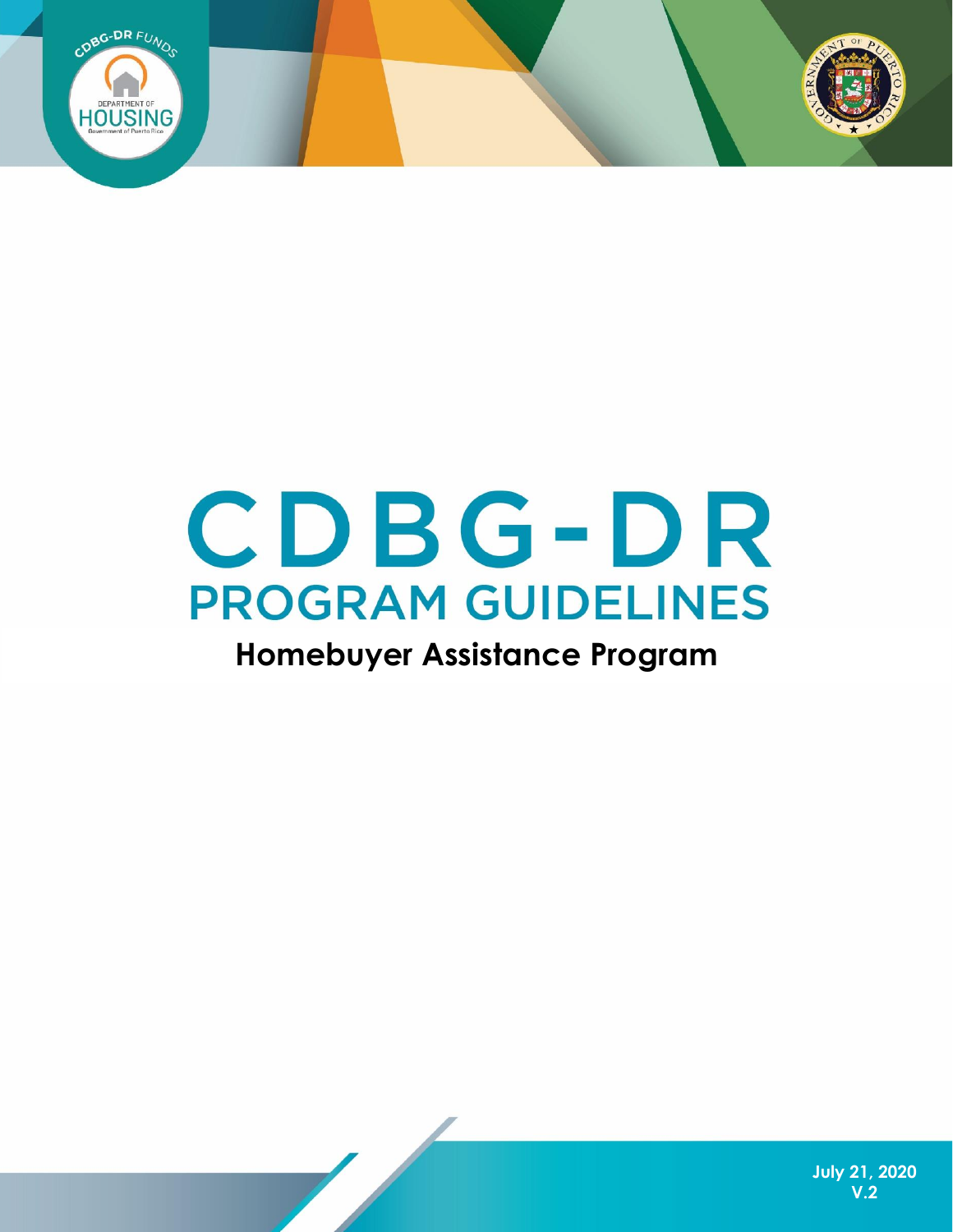CDBG-DR Program Guidelines Homebuyer Assistance Program July 21, 2020 (V.2) Page 2 / 45

**This page was intentionally left blank.**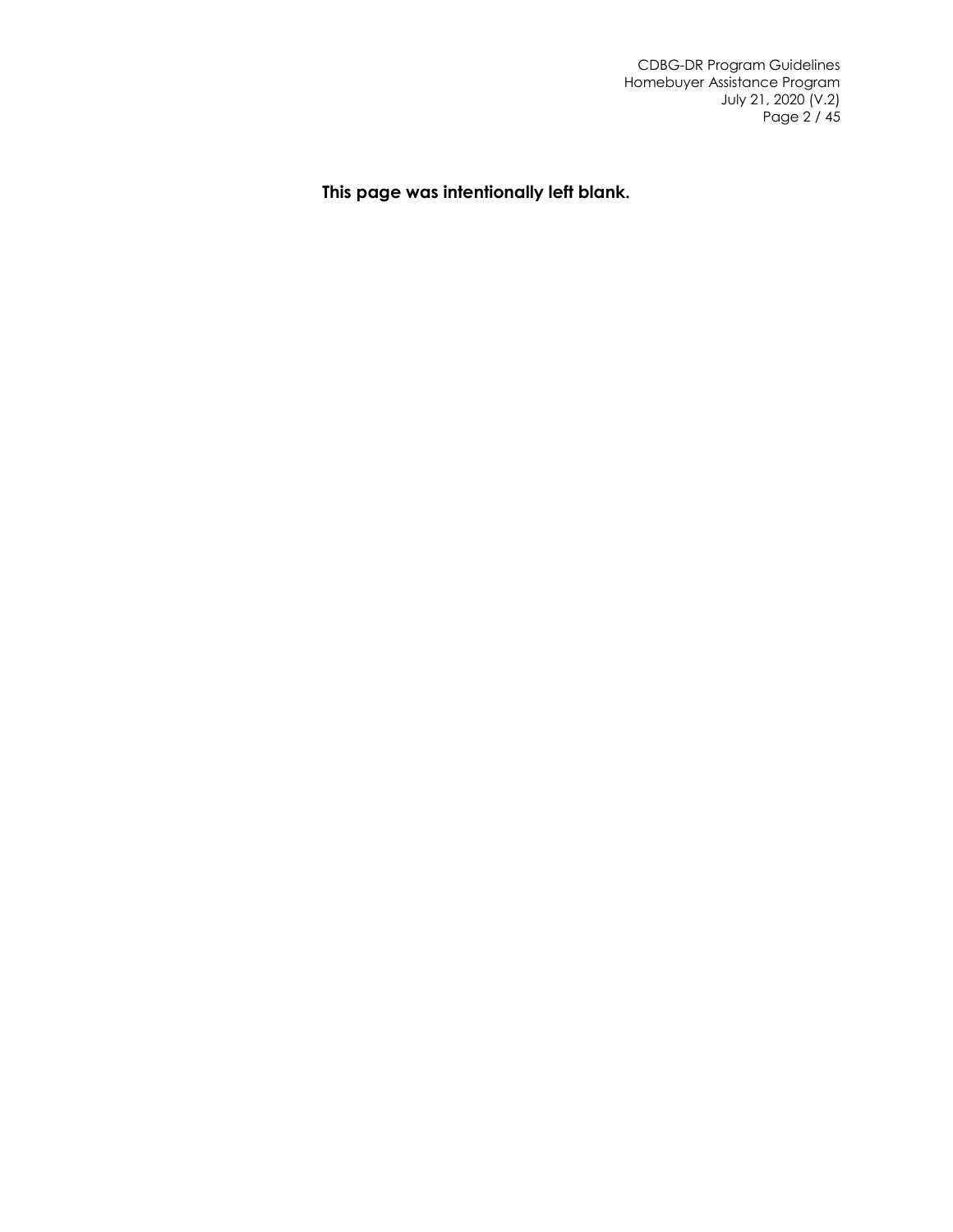CDBG-DR Program Guidelines Homebuyer Assistance Program July 21, 2020 (V.2) Page 3 / 45

#### PUERTO RICO DEPARTMENT OF HOUSING CDBG-DR PROGRAM GUIDELINES **HOMEBUYER ASSISTANCE PROGRAM**

VERSION CONTROL

| <b>VERSION</b><br><b>NUMBER</b> | <b>DATE REVISED</b>  | <b>DESCRIPTION OF REVISIONS</b>                                                              |
|---------------------------------|----------------------|----------------------------------------------------------------------------------------------|
|                                 | <b>July 1, 2020</b>  | <b>Original Version</b>                                                                      |
| $\mathbf 2$                     | <b>July 21, 2020</b> | Edited Sections 1, 3, 4, 5, 8, 9, 11, 13, and 15. All edits<br>are marked in gray highlight. |
|                                 |                      |                                                                                              |
|                                 |                      |                                                                                              |
|                                 |                      |                                                                                              |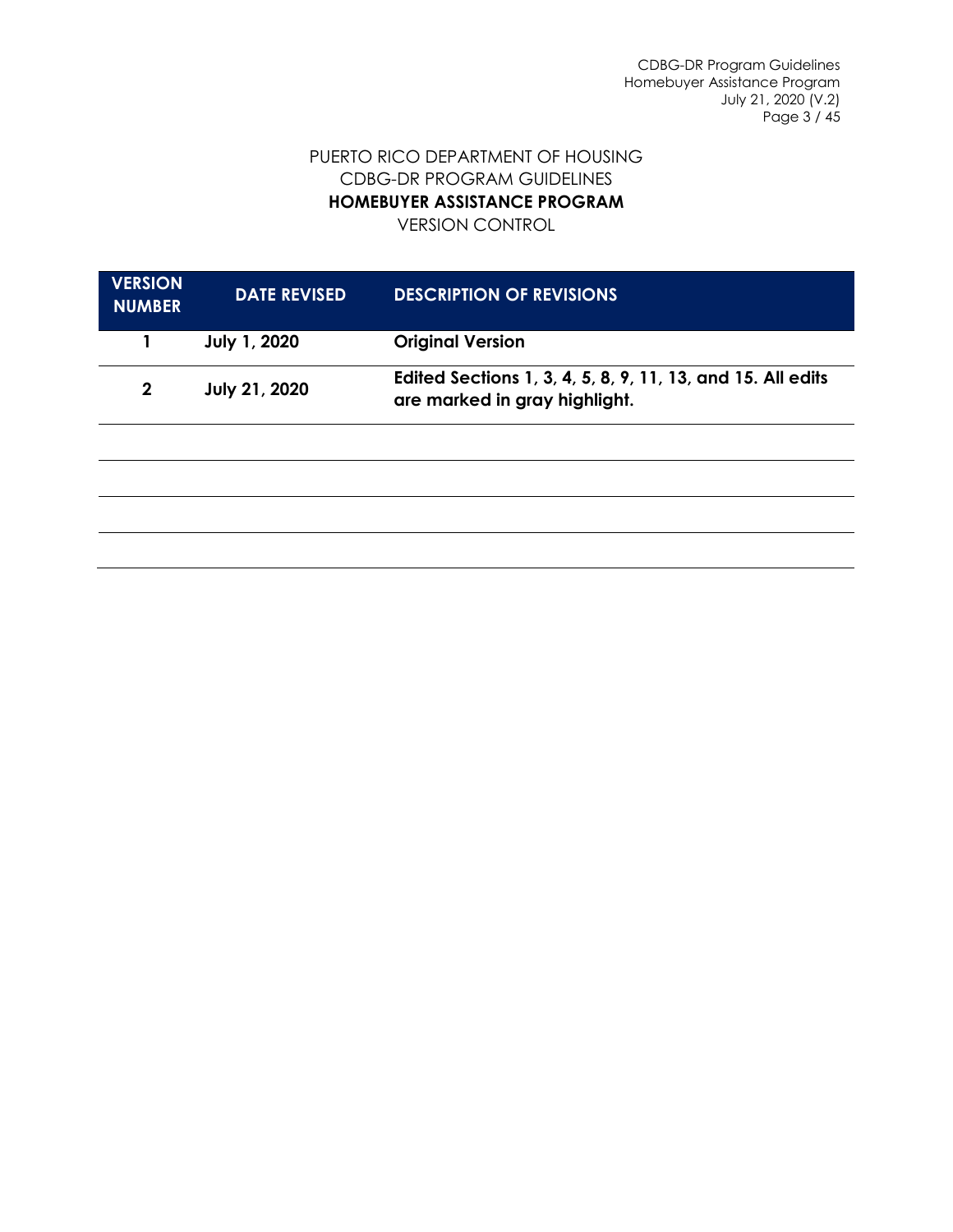# **Table of Contents**

| 1                |      |  |  |
|------------------|------|--|--|
| $\mathbf{2}$     |      |  |  |
| 3                |      |  |  |
| 4                |      |  |  |
|                  | 4.1  |  |  |
|                  | 4.2  |  |  |
| 5                |      |  |  |
|                  | 5.1  |  |  |
|                  | 5.2  |  |  |
| $\boldsymbol{6}$ |      |  |  |
|                  | 6.1  |  |  |
| 7                |      |  |  |
| 8                |      |  |  |
|                  | 8.1  |  |  |
| 9                |      |  |  |
|                  | 9.1  |  |  |
|                  | 9.2  |  |  |
|                  | 9.3  |  |  |
|                  | 9.4  |  |  |
| 10               |      |  |  |
|                  | 10.1 |  |  |
| 11               |      |  |  |
|                  |      |  |  |
|                  |      |  |  |
|                  |      |  |  |
| $12 \,$          |      |  |  |
|                  | 12.1 |  |  |
|                  | 12.2 |  |  |
|                  | 12.3 |  |  |
|                  | 12.4 |  |  |
| 13               |      |  |  |
|                  | 13.1 |  |  |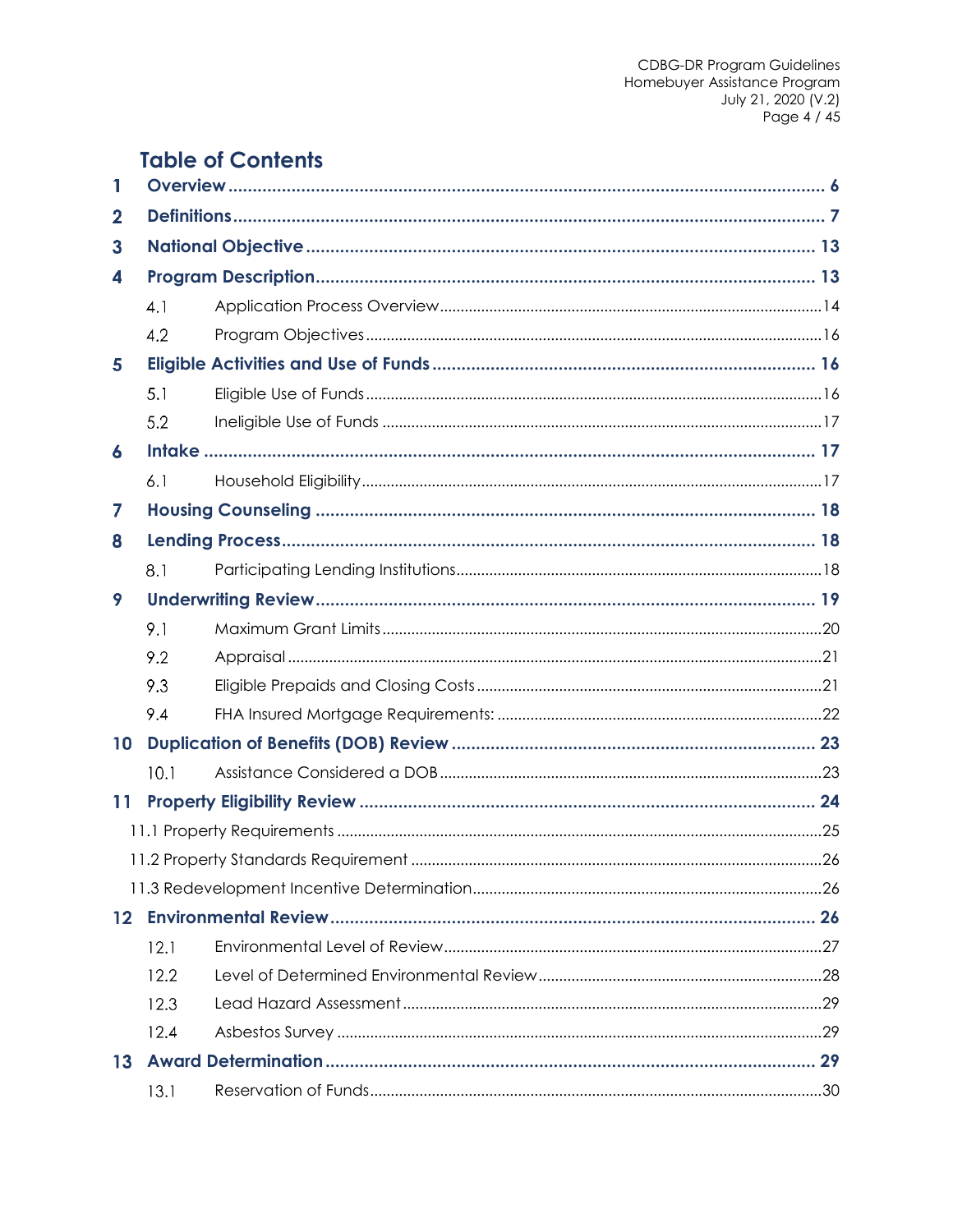|    | 13.2                                                           |  |  |  |  |
|----|----------------------------------------------------------------|--|--|--|--|
| 14 |                                                                |  |  |  |  |
| 15 |                                                                |  |  |  |  |
|    | 15.1                                                           |  |  |  |  |
|    | 15.2                                                           |  |  |  |  |
| 16 |                                                                |  |  |  |  |
| 17 |                                                                |  |  |  |  |
| 18 | Program-Based Reconsideration and/or Administrative Review  37 |  |  |  |  |
|    | 18.1                                                           |  |  |  |  |
|    | 18.2                                                           |  |  |  |  |
| 19 |                                                                |  |  |  |  |
|    | 19.1                                                           |  |  |  |  |
|    | 19.2                                                           |  |  |  |  |
|    | 19.3                                                           |  |  |  |  |
|    | 19.4                                                           |  |  |  |  |
|    | 19.5                                                           |  |  |  |  |
|    | 19.6                                                           |  |  |  |  |
|    | 19.7                                                           |  |  |  |  |
|    | 19.8                                                           |  |  |  |  |
|    | 19.9                                                           |  |  |  |  |
|    | 19.10                                                          |  |  |  |  |
|    | 19.11                                                          |  |  |  |  |
|    | 19.12                                                          |  |  |  |  |
| 20 |                                                                |  |  |  |  |
| 21 |                                                                |  |  |  |  |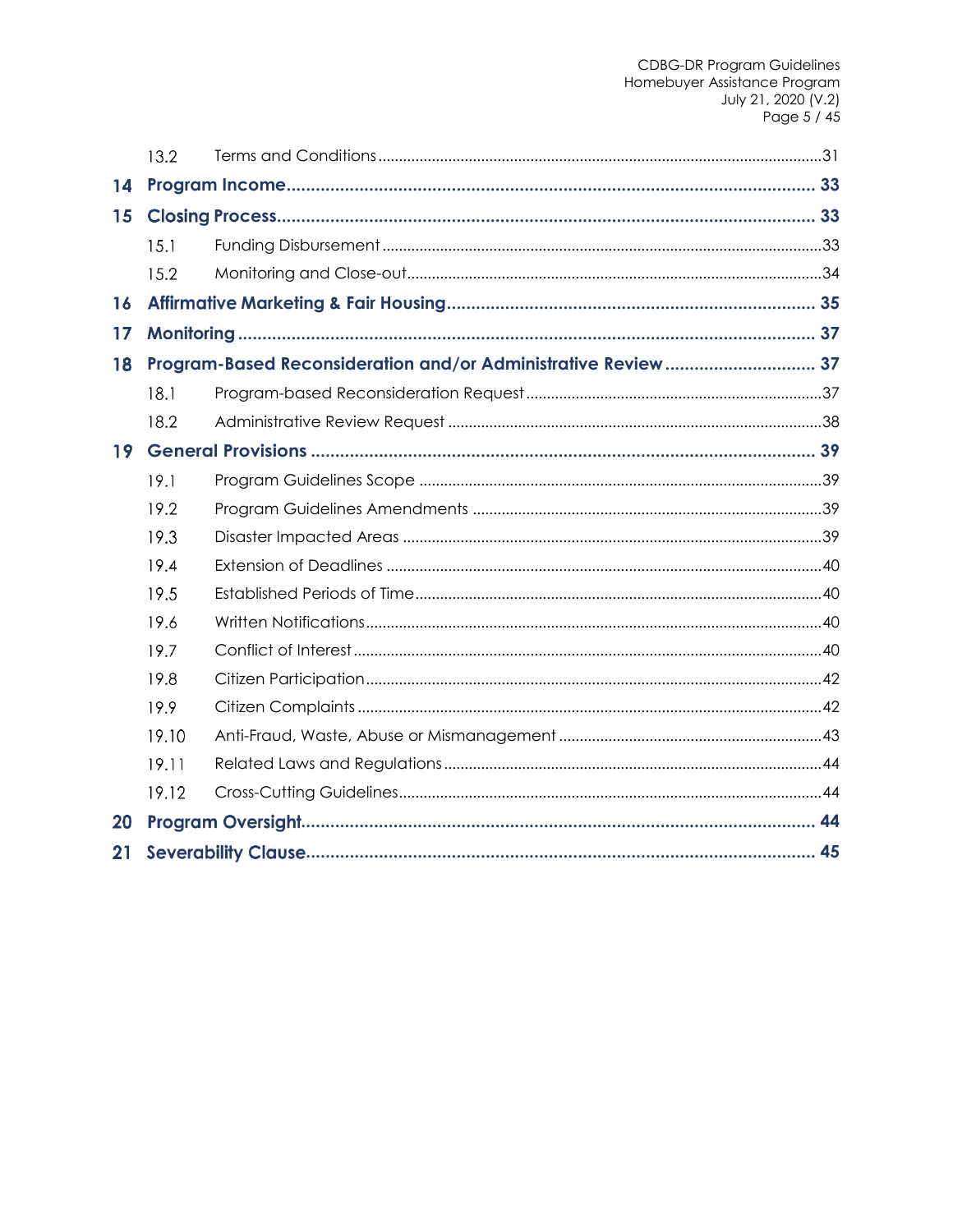#### <span id="page-5-0"></span>**Overview**  $\mathbf 1$

 $\overline{a}$ 

Outmigration already posed a challenge to community sustainability and viability across Puerto Rico before the landfall of Hurricanes Irma and María and following these disasters this problem has only magnified. There are decreasing levels of homeownership across the Island and a growing stock of vacant homes.

For individuals and families considering the option to return to their community or move, it is often a consideration of the ability to re-establish a firm foundation, whether to reroot themselves or seek a new opportunity elsewhere. As part of the Puerto Rico Disaster Recovery Action Plan, the Puerto Rico Department of Housing (**PRDOH**), as grantee, has designated the Puerto Rico Housing Finance Authority (**PRHFA**) as the Subrecipient to administer the Homebuyer Assistance Program (hereinafter "**the Program**" or "**HBA**"). The Program provides a budget of **three hundred and fifty million dollars** (**\$350,000,000**) in CDBG-DR homeownership assistance funds to cover closing costs and down payments required for the first mortgage obtained from a private lender by Low-and Moderate-Income (**LMI**) and Urgent Need (**UN**) homebuyers for the purchase of a home. PRHFA and PRDOH herein, are expressly subject to and conditioned upon the ongoing availability of funds. Applicants who accept a CDBG-DR award under the Homebuyer Assistance Program must agree to own and occupy the program-assisted home for a period of **five**  (**5**) **years**, as secured by a lien on the property.

The Program aims to increase the level of homeownership in impacted communities and contribute to the long-term sustainability and viability of communities across the Island. Assistance will be provided in the form of a grant secured with a lien on the property for the amount of the CDBG-DR assistance through a Deed of Mortgage and Restrictive Covenants for a **five** (**5**) **year** affordability period. 1

The PRDOH recognizes and understands that members of the Critical Recovery Workforce (**CRW**) are instrumental in providing public safety, emergency support, and education for school children, and healthcare for families in communities working to recover and rebuild. During the first forty-five (**45**) calendar days of the application intake period, the Program will prioritize eligible households that contain CRW members. Priority Applicants who submit all documents required for eligibility review during this forty-five (**45**) calendar day period will be reviewed for eligibility prior to reviewing eligibility for nonpriority Applicants. In addition to the primary residency requirement, Critical Recovery Workforce members must also agree to remain in an eligible CRW profession in Puerto Rico for the term of the affordability period.

<sup>&</sup>lt;sup>1</sup> Federal Register, Vol. 85, No. 17 (January 27, 2020) 85 FR 4681, p. 4687. [https://www.govinfo.gov/content/pkg/FR-2020-](https://www.govinfo.gov/content/pkg/FR-2020-01-27/pdf/2020-01204.pdf) [01-27/pdf/2020-01204.pdf](https://www.govinfo.gov/content/pkg/FR-2020-01-27/pdf/2020-01204.pdf)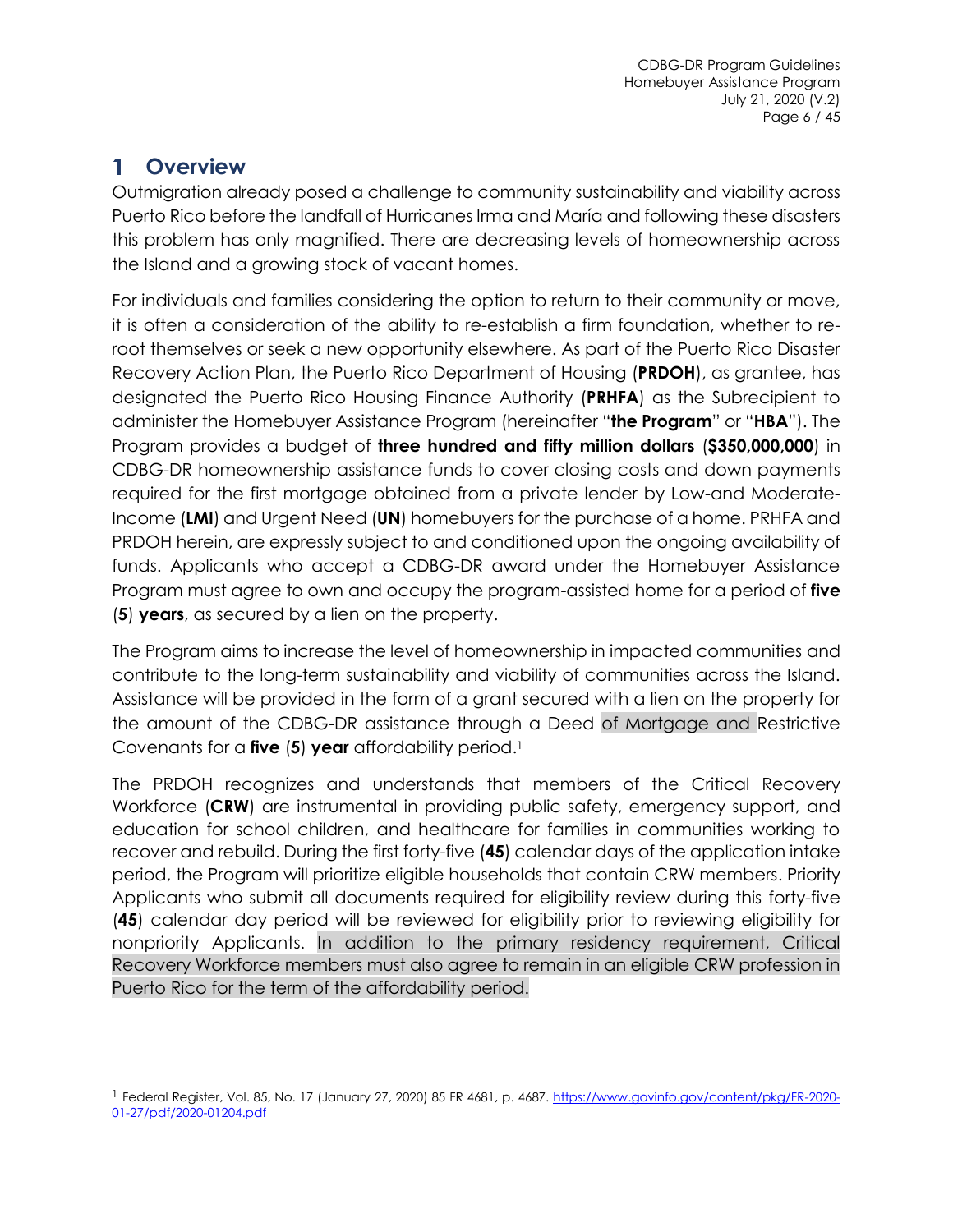These guidelines are intended to provide an overview of the HBA Program, as well as information to Applicants, potential Applicants, and participating lenders on the guidelines and requirements of the program.

# <span id="page-6-0"></span>**Definitions**

 $\overline{a}$ 

- **Acquisition:** The utilization of CDBG-DR funds to acquire real property.
- **Affordability Period:** The period of time the homebuyer is required to own and occupy the property at their primary residence which is tied to the amount of assistance provided.
- **Applicant:** A person or a family that has applied for housing assistance. 24 C.F.R. §5.403.
- **Appraisal:** An estimate of a home's market value based on comparable recent sales in the home's immediate area or neighborhood, conducted by a professional appraiser, licensed through the Puerto Rico State Department.
- **Appraiser:** A duly licensed and qualified individual who conducts real estate property appraisals in Puerto Rico, as established in Act No. 277 of July 31, 1974, as amended.
- **Area Median Family Income (AMFI)**: The median household income adjusted by family size for a given area. HUD has adjusted income limits for all of Puerto Rico. Adjusted income limits are updated annually by HUD and can be accessed at the HUD Exchange website <sup>2</sup> .
- **Back-end Ratio:** A standard that measures a combination of an Applicant's regular recurring monthly expenses which includes their mortgage payment, principal, interest, taxes, homeowner's and flood insurance, and all monthly debts (i.e. credit cards, school loans, car payment, alimony, child support, etc.) based on a percentage of their gross monthly household income.
- **Borrower(s):** The person(s) that: (i) has applied, met specific requirements, and received a monetary loan from a lender; (ii) is legally responsible for repayment of the loan; and (iii) is subject to any penalties for not repaying the loan back based on the terms as described in the loan agreement, promissory note and/or deed of mortgage and comply with a **five (5) year** affordability period.
- **Case Manager:** The representatives from PRHFA who will work directly in the Homebuyer Assistance Program implementation, both with homebuyers and

<sup>2</sup> Income Limits for FY2020 can be found here[: https://www.hudexchange.info/resource/5334/cdbg-income-limits/](https://www.hudexchange.info/resource/5334/cdbg-income-limits/)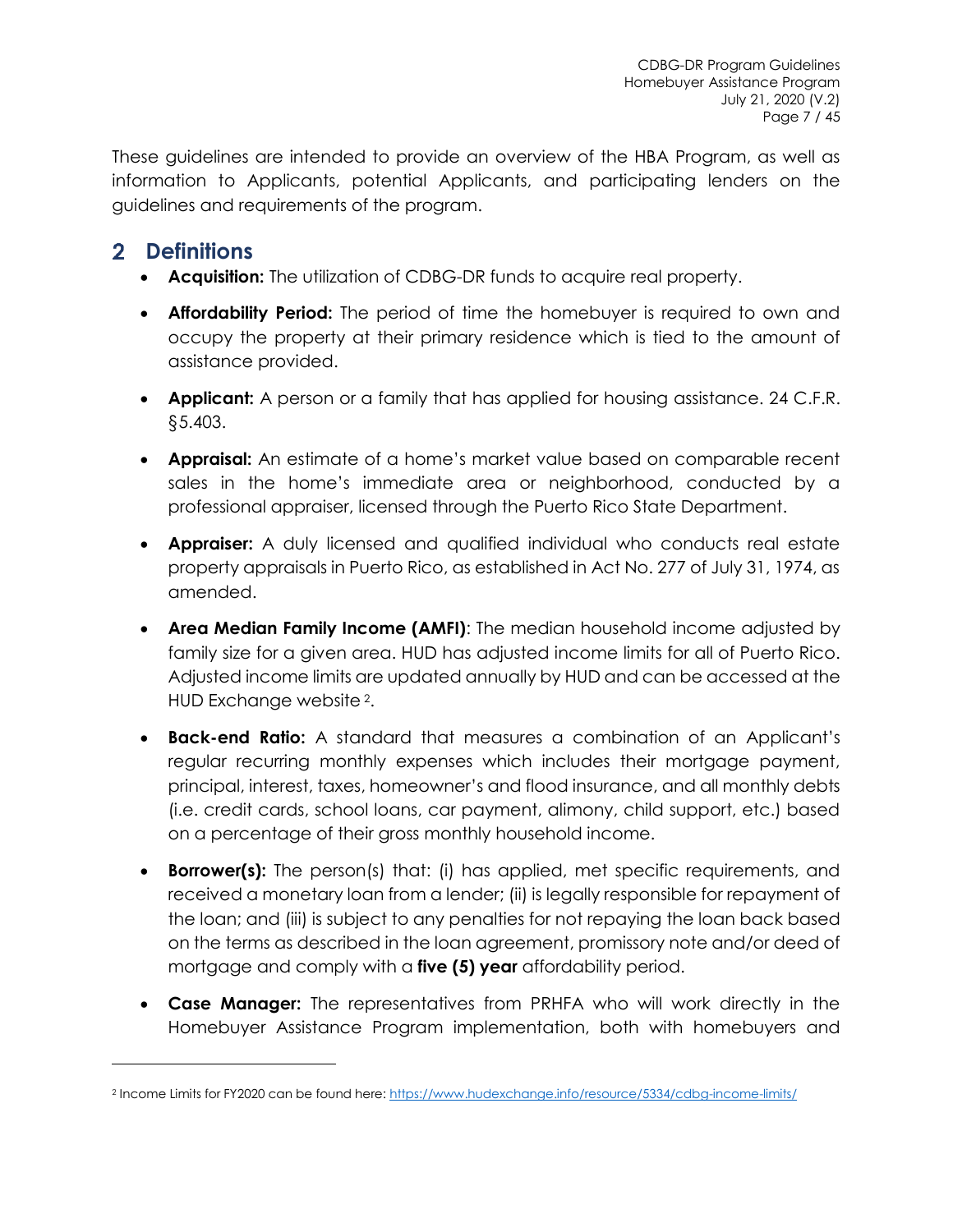Lending Institutions during the application process and the duration of the Program.

- **Community Development Block Grant – Disaster Recovery (CDBG-DR):** A term for the HUD funding stream that is allocated to eligible disaster recovery entities via congressional appropriations.
- **Commitment Letter:** The notification that is sent to Applicant indicating the action of reserving funds that are conditionally awarded to the Applicant as a grant for the purchase of a specific dwelling unit. It is a pre-obligation; it is not legally binding and shall be valid for a specific time period.
- **Critical Recovery Workforce** (**CRW**)**:** For purposes of this Program, refers to documented members of the Critical Recovery Workforce (CRW) including first responders, medical personnel, teachers (PreK-12), and law enforcement officials who are either LMI (below 80% AMFI) or Urgent Need (below 120% AMFI).<sup>3</sup>
	- Law Enforcement: Law enforcement officer employed full-time by a law enforcement agency of Puerto Rico or a unit of general local government; and, in carrying out such fulltime employment, are sworn to uphold, and make arrests for violations of, federal, state, tribal, county, township, or municipal laws.
	- Teachers: Employed as a full-time teacher by a Puerto Rico-accredited public school or private school that provides direct services to students in grades pre-kindergarten through 12.
	- Firefighter/Emergency Medical Technicians/Medical Personnel: Employed full-time as a firefighter or emergency medical technician by a fire department or emergency medical services responder unit of Puerto Rico or a unit of general local government. Employed full-time as a medical professional under definition of the Puerto Rico Department of Health.
- **Closing Costs:** Ordinary and reasonable costs necessary to complete the closing of a mortgage loan for Acquisition, including among other stamps and title transfer charges, title insurance, title studies, credit analysis, attorney fees<sup>4</sup> ,

 $\overline{a}$ 

<sup>3</sup> The List of Documented CRW members has been expanded in Amendment 4 of the Action Plan, which is pending approval from HUD. Once HUD completes the revision and approves Amendment 4 of the Action Plan, said approved Amendment will be published in the CDBG-DR website[: www.cdbg-dr.pr.gov.](http://www.cdbg-dr.pr.gov/)

<sup>4</sup> Drafting and presentation of the Deed of Mortgage and Restrictive Covenants for the purposes of this Program are allowable attorney fees.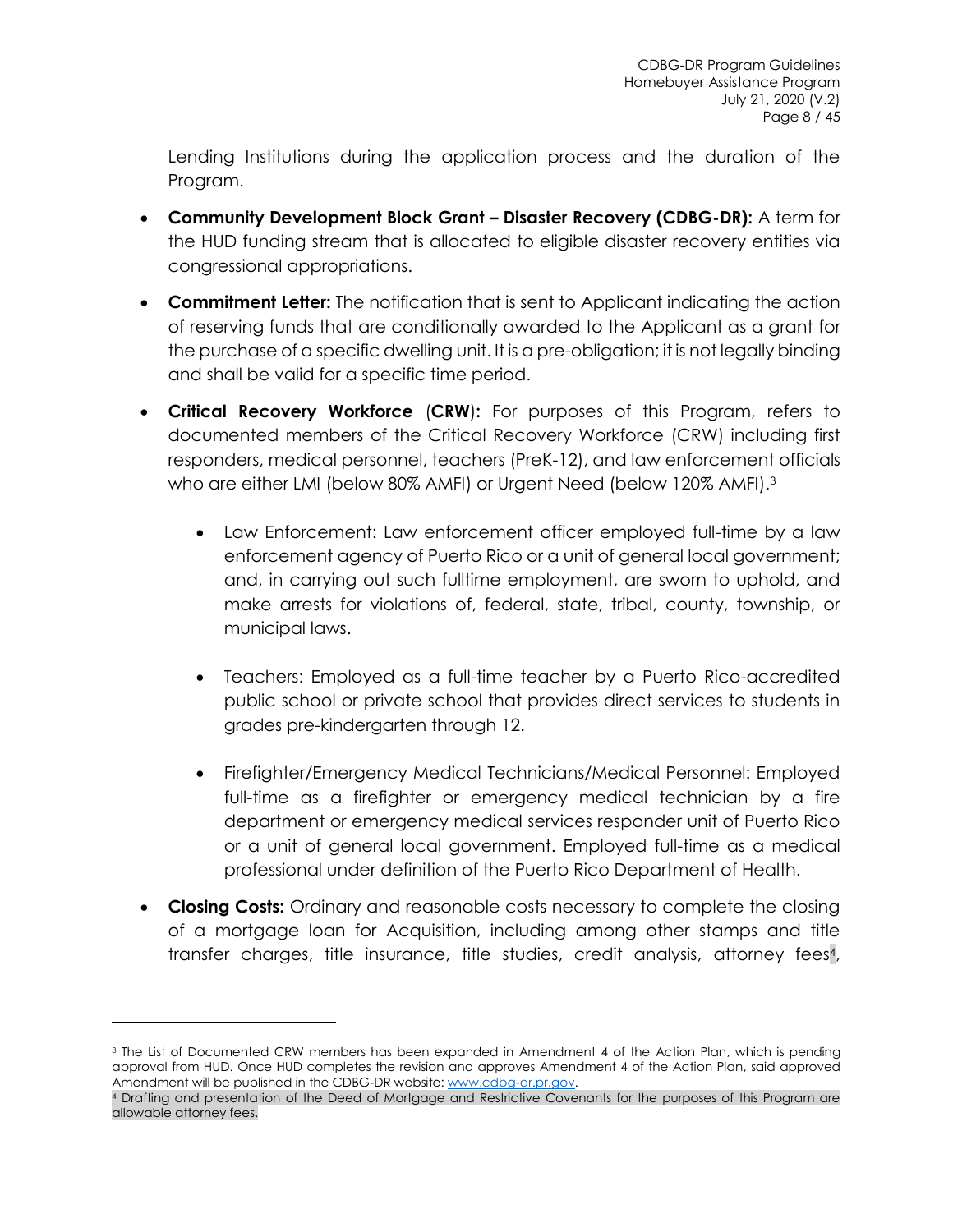appraisal and any other similar or commonly used costs not to exceed five percent (**5%**) of the primary loan amount.

- **Dwelling:** means any building, structure, or portion thereof which is occupied as, or designed or intended for occupancy as, a residence by one or more families, and any vacant land which is offered for sale or lease for the construction or location thereon of any such building, structure, or portion thereof. (42 U.S.C. § 3602)
- **Duplication of Benefits** (**DOB**): Financial assistance received from another source that is provided for the same purpose as CDBG-DR funds.
- **Down Payment:** The amount deemed as a necessary up-front payment towards the purchase of a home, by the principal Lending Institution of the buyer(s).
- **Fair Housing Act:** The Fair Housing Act of 1968, 42 U.S.C. § 3601-3619, prohibits discrimination against protected classes of people in the sale or rental of housing, in the provision of housing assistance, or other housing-related activities. The Act obligates HUD grantees and their subrecipients to take reasonable steps to ensure meaningful access to their programs and activities for protected classes. The Act also requires HUD and its program participants to affirmatively further the purposes of the FHA.
- **Final Award:** In the closing event, the Applicant (now Borrower) will be the beneficiary of the reserved funds.
- **First Time Homebuyer:** means an individual and his or her spouse who have not owned a home during the **three (3)-year** period prior to purchase of a home with assistance under this part. The term first-time homebuyer also includes an individual who is a *displaced homemaker* or *single parent*, as those terms are defined at 24 C.F.R. § 93.2:
	- o **Displaced homemaker** means an individual who:
		- (1) Is an adult;

(2) Has not worked full-time for a full year in the labor force for a number of years, but has, during such years, worked primarily without remuneration to care for the home and family; and

(3) Is unemployed or underemployed and is experiencing difficulty in obtaining or upgrading employment.

- o **Single parent** means an individual who:
	- (1) Is unmarried or legally separated from a spouse; and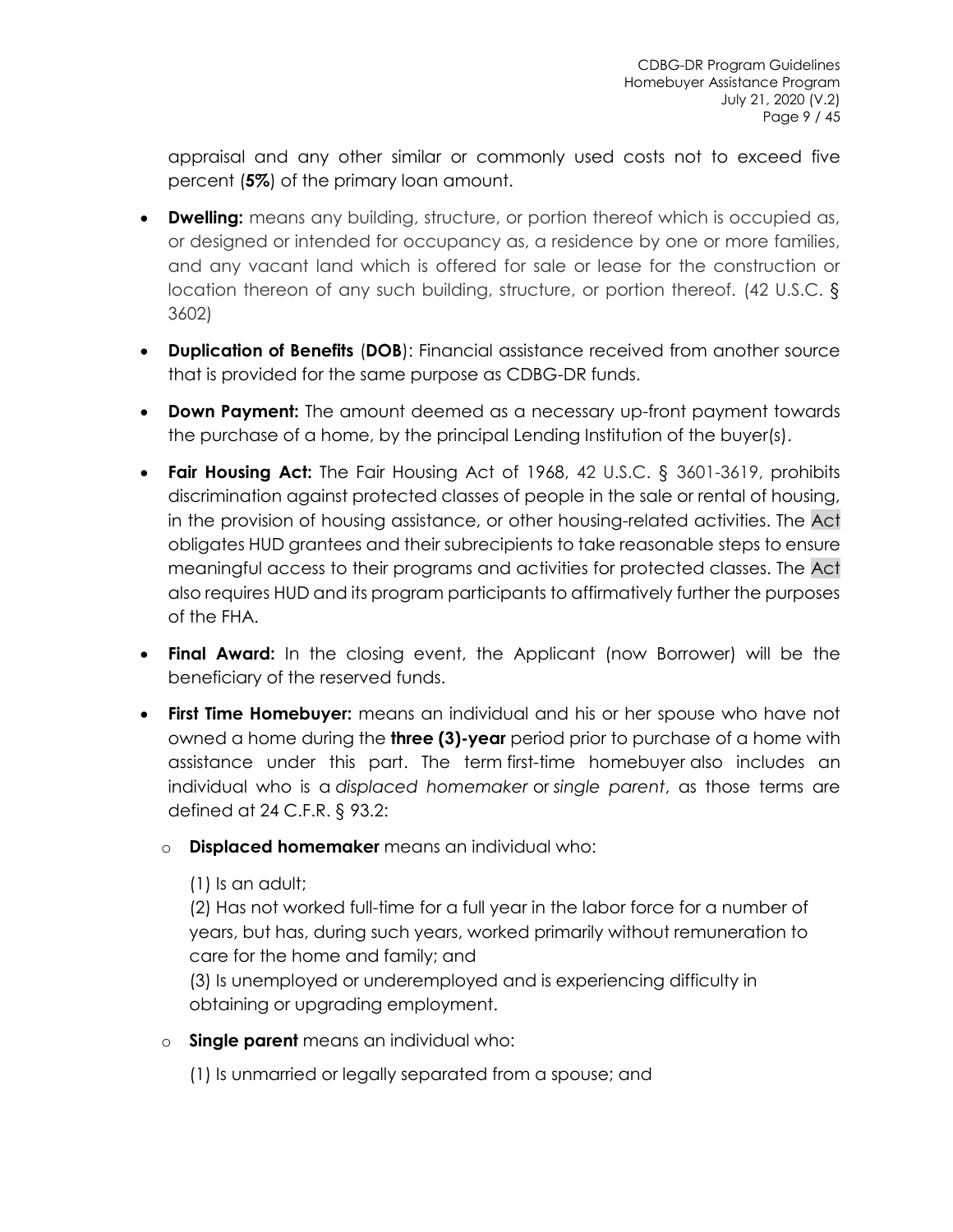(2) Has one or more minor children of whom the individual has custody or joint custody or is pregnant.

- **Front-end Ratio:** A standard that measures an Applicant(s) expected monthly mortgage expense which may include principal, interest, taxes, homeowner(s) insurance and mortgage insurance (also known as PITI), divided by Applicant(s) gross monthly income.
- **Hazard Insurance:** Insurance coverage that protects a property owner against damage caused by earthquakes, hurricanes, fires, or other natural events.
- **Household Size:** A household is defined as all persons occupying the same housing unit, regardless of their familial status or relationship to each other. The household members include all persons, including minor children and adults.
- **Housing Counseling Agency:** Either a public or private nonprofit organization (i) established as a HUD-approved provider of homebuyer education courses for at least **one (1) year** in the geographical area in which it provides services, (ii) are knowledgeable concerning the local housing market, and (iii) have met the regulations found at 24 C.F.R. Part 214 to obtain HUD approval.
- **Household Member:** A household member is defined as any person occupying the same housing unit, regardless of their relationship to each other. This may include minor children, temporarily absent family members, and may include permanently absent family members (such as those who reside in a nursing home).
- **Household Income:** The anticipated gross amount of income from all sources for all adult<sup>5</sup> family members during the upcoming **twelve (12) month** period in accordance with the definition of annual (gross) income at 24 C.F.R. Part 5.:
- **Lending Institution(s):** Financial and mortgage institution(s) approved by the Office of the Commissioner of Financial Institutions and the Inspector of Cooperatives to carry out mortgage business in Puerto Rico. To originate subsidized loans under the Program, they must comply with the requirements and enter into agreements required by the PRHFA.
- **Low to Moderate Income (LMI):** Low to moderate income populations are those having incomes not more than eighty percent (80%) of Area Median Family Income as established by HUD. This income standard changes from year to year and varies based on household size and geography<sup>6</sup> . HUD has calculated

 $\overline{a}$ 

<sup>5</sup> According to the laws of PR, an adult is a person who has attained the age of majority of 21 years or is emancipated through other legal mechanisms. Art. 247 of the Puerto Rico Civil Code, as amended, 31 L.P.R.A. sec. 971.

<sup>6</sup> HUD Modified Income Limits change annually. See: [https://www.cdbg-dr.pr.gov/en/download/program-income-limits](https://www.cdbg-dr.pr.gov/en/download/program-income-limits-for-all-areas-in-puerto-rico/)[for-all-areas-in-puerto-rico/.](https://www.cdbg-dr.pr.gov/en/download/program-income-limits-for-all-areas-in-puerto-rico/)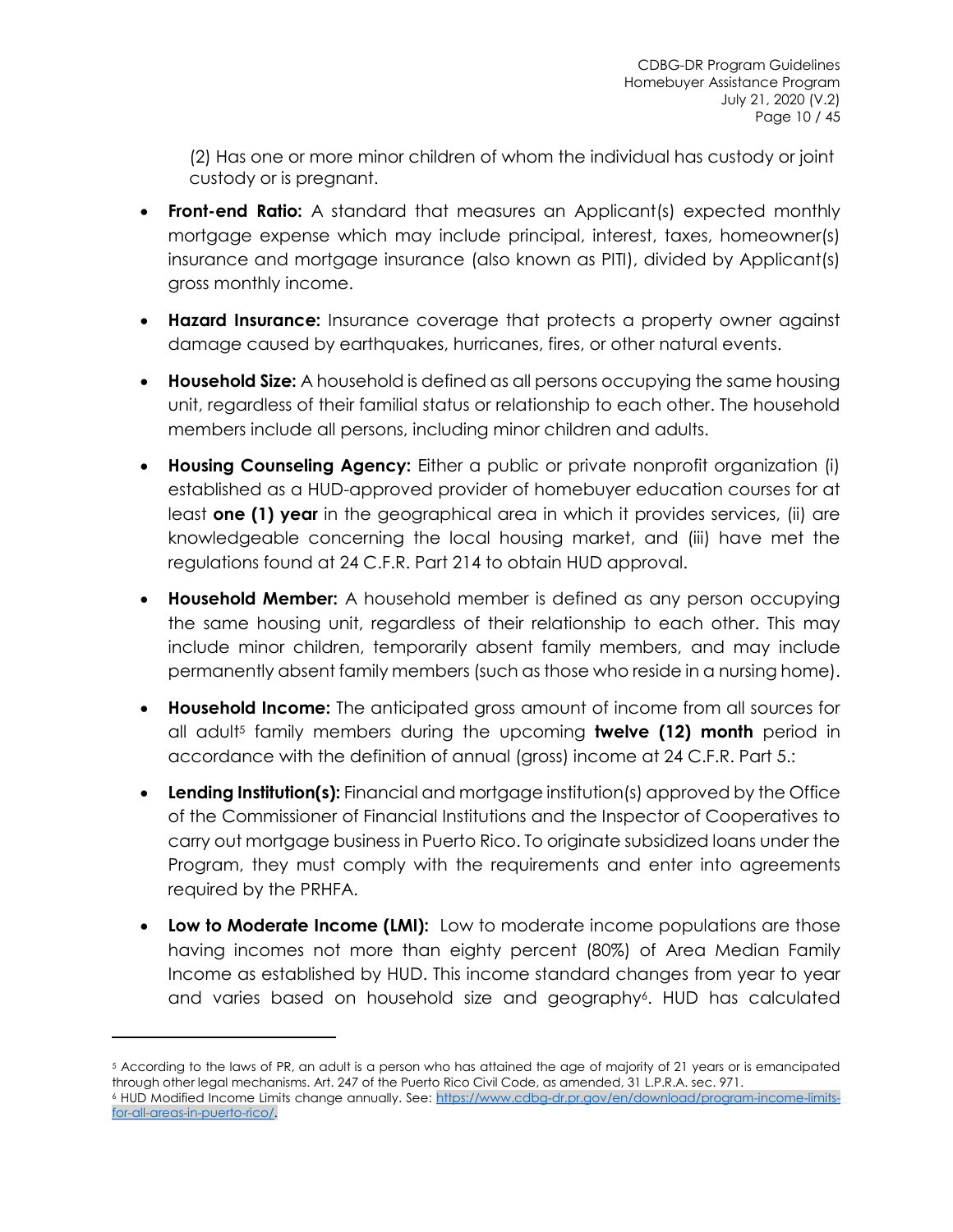adjusted income limits for Puerto Rico upon which an LMI determination is based. The Program has the goal of providing at a minimum thirty percent (30%) of the available funds to LMI Applicants.

- **Mortgage:** A loan in which property or real estate is used as collateral. The Borrower enters into an agreement with a mortgage lender wherein the Borrower receives cash upfront then makes payments over a set time span until the entire loan is repaid to the mortgage lender.
- **PITI:** The acronym for principal, interest, taxes, homeowner's flood and mortgage insurance.
- **Principal Residence:** Refers to a dwelling where a person maintains or will maintain primary residence, and which will be occupied for the majority of the calendar year. A person may only have one (1) primary residence at a time.
- **Property Value:** The most probable price which a property should bring in a competitive and open market under all condition's requisite to a fair sale, with the buyer and seller property market value must be identified through an appraisal.
- **Puerto Rico Action Plan and its Amendments (APA):** Defines how the CDBG-DR funding allocation by HUD will be utilized in order to meet the humanitarian needs of the Island's residents through the implementation of a transformative recovery program. The Action Plan provides an analysis of the first damage calculation and reports on the programs that will meet unmet needs of housing, economic recovery and infrastructure. See <http://www.cdbg-dr.pr.gov/en/action-plan/> for the English version and <https://www.cdbg-dr.pr.gov/plan-de-accion/> for the Spanish version.
- **Puerto Rico Department of Housing (PRDOH):** The Department of Housing of Puerto Rico has been designated as the Grantee responsible for administering the CDBG-DR funds allocated to Puerto Rico for the recovery from disasters caused by Hurricanes Irma and María of 2017. PRDOH will provide oversight of this program.
- **Puerto Rico Housing Finance Authority (PRHFA):** PRHFA (AFV, for its Spanish acronym) is a government instrumentality of Puerto Rico. It is also the designated Subrecipient tasked with administering this Program.
- **Purchase Price:** The cost of acquiring a residence, excluding usual and reasonable settlement or finance costs, and the value of services performed by the mortgagor in completing the acquisition.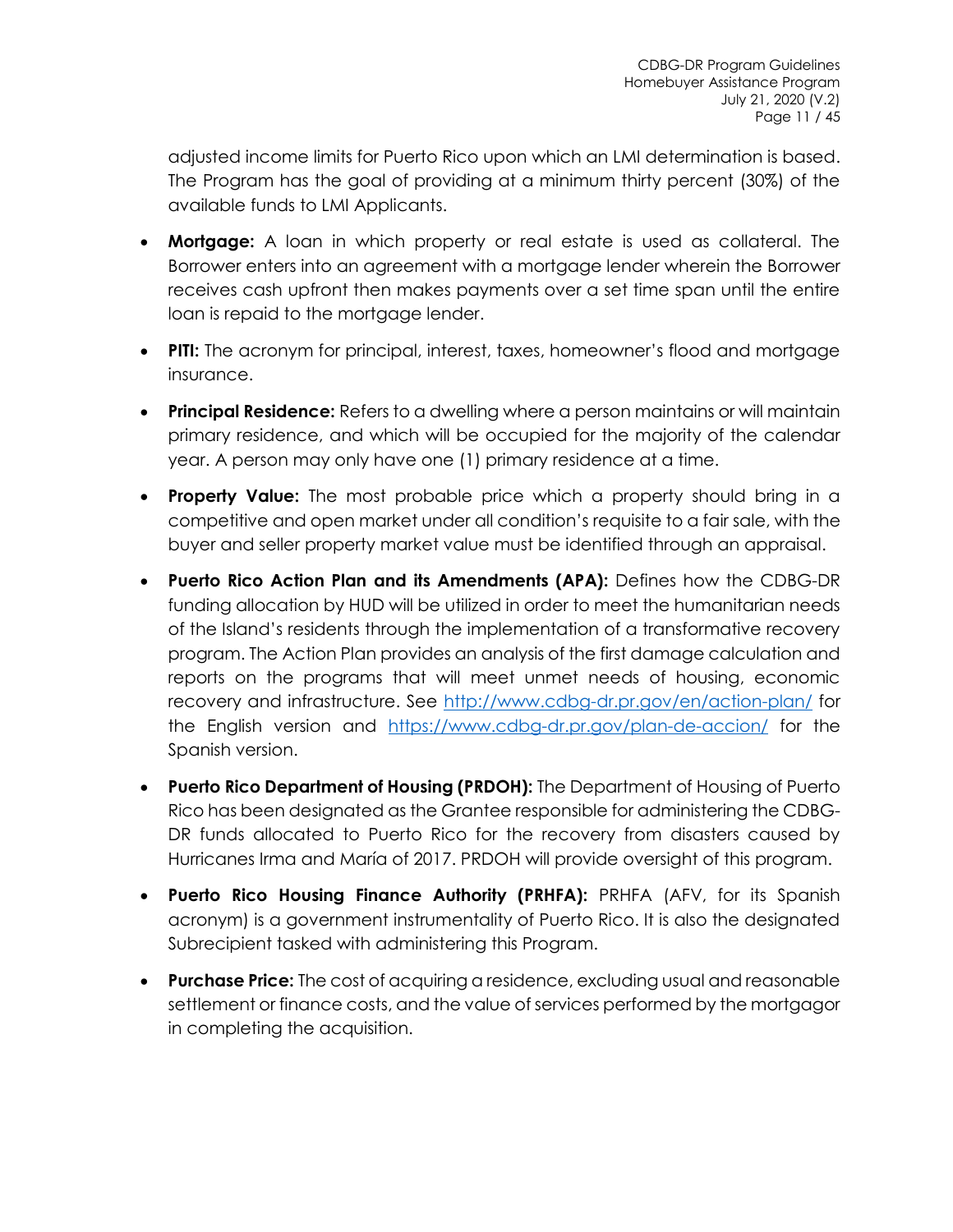- **Real Estate Owned (REO):** a type of property that is owned by a lender, such as a bank, that has been successfully sold at a foreclosure auction. A HUD REO home is a property without liens sold by the government often well below market value.
- **Recapture:** Means recapture provisions ensuring the PRHFA recoups all or a portion of the CDBG-DR assistance to Borrower(s) if the housing does not continue to be the principal residence of the family for the duration of the affordability period.
- **Release of Lien**: The deed and other document(s) the PRHFA shall prepare and issue and present at the Registry of Property, or cause to be prepared or issued, releasing the PRHFA's second lien on each assisted property upon the homebuyer's compliance with the affordability period and all other program requirements.
- **Second Lien:** A security document which creates and evidences a lien that is placed against the property until the affordability period is matured or satisfied by the terms of the Loan Note.
- **Special Flood Hazard Area (SFHA):** Means the term used by FEMA in the NFIP to refer to the land area covered by the floodwaters of the base or 100-year flood (an area of land that has an approximate one percent probability of a flood occurring on it in any given year).
- **System for Subsidy Program (SSP):** Means the web-based system created by PRHFA to facilitate the administration of the Homebuyer Assistance Program.
- **Subrecipient Agreement:** Contract entered between PRDOH and PRHFA to administer and implement this Program.
- **Unfair Lending Practices:** Unfair, deceptive**,** abusive acts and practices or unscrupulous actions carried out by a lender to entice, induce and/or assist a borrower in taking a mortgage that carries high fees, a high-interest rate, strips the Borrower of equity, or places the borrower in lower credit rated loan to the benefit of the lender.
- **United States Department of Housing and Urban Development (HUD)**: the principal federal agency responsible for programs concerned with serving unmet housing needs, enforcing fair housing, and promoting community development.
- **Urgent Need**: Households are those having incomes not more than **one-hundred and twenty percent (120%)** of Area Median Family Income as established by HUD. This income standard changes from year to year and varies based on household size and geography. HUD has calculated adjusted income limits for Puerto Rico upon which an Urgent Need determination is based.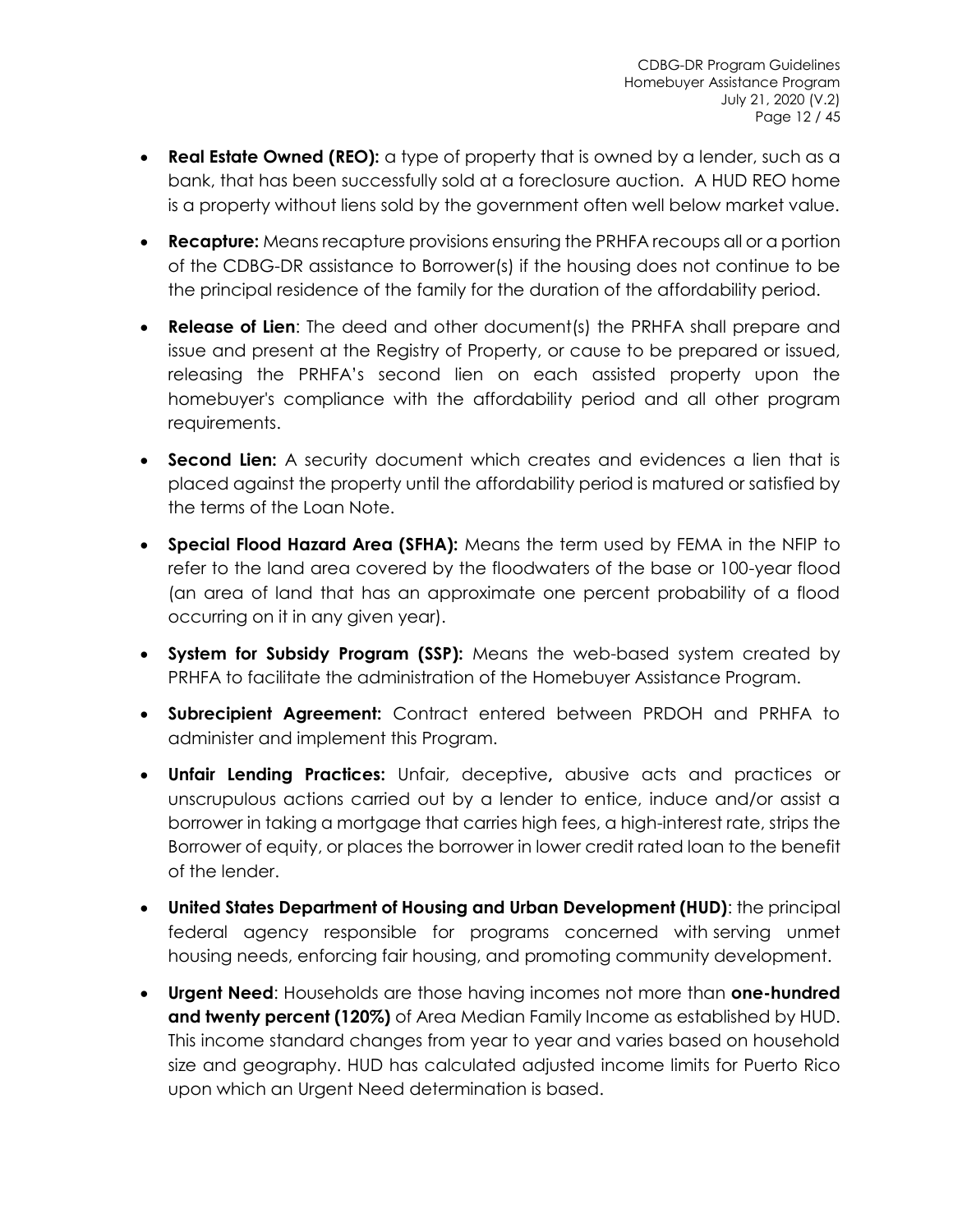# <span id="page-12-0"></span>**National Objective**

The National Objectives of the Homebuyer Assistance Program are:

- Benefit Low-to-Moderate Income Persons Objective: To benefit LMI households as defined by HUD Modified Income Limits for Puerto Rico under the CDBG-DR Program.
- Urgent Need Objective: To meet the urgent need of reducing outmigration caused by the Hurricanes in order to maintain the sustainability and economic viability of communities across Puerto Rico by improving homeownership opportunities for households below **one-hundred and twenty percent (120%)** AMFI. 7
- Prevention/Elimination of Slums or Blight Objective: To aid in the prevention or elimination of slums or blight.

# <span id="page-12-1"></span>**Program Description**

The HBA Program removes financial barriers to the dream of homeownership by lowering home acquisition and carrying costs, as well as, enabling qualified families to purchase a home that provides a stable residence that serves to strengthen the family, the neighborhood and the community.

The PRHFA, as the designated Subrecipient, will administer CDBG-DR funding to support first-time homebuyers with the purchase of an existing property. Qualified Applicants may be eligible to receive financial assistance in the form of a grant to be used towards a down payment on a new or existing home, including eligible prepaids and/or closing costs. Assistance amount will be limited to the amount necessary to achieve homeownership. Assistance will be provided in the form of a grant, secured with a lien on the property for the amount of the CDBG-DR assistance through a Deed of Mortgage and Restrictive Covenants, for a five (**5**) year affordability period.

The Program will provide grants of up to:

<sup>7</sup> FHA Policy defined in their Single-Family Policy Handbook 4000.1 states that an affordable housing program "must serve Low- to Moderate-Income individuals or families. Low- to Moderate-Income individuals or families refer to individuals or families whose household income **does not exceed 115 percent of the median income** for the area when adjusted for family size. The Jurisdictional Homeownership Center (HOC) may approve a higher percentage of up to 140 percent." Currently, the HBA Program is drafting and will be sending a waiver request to allow assistance to be provided to households up to 120% of area median income as provided for in 83 FR 5844 for homeownership assistance programs.

On June 29, 2020, the Atlanta Homeownership Center granted approval of an increase of the standard 115% AMI limit as identified in the CFR and Handbook so that PRHFA can provide down payment and closing cost assistance to borrowers who are utilizing FHA mortgage insurance with incomes not to exceed 120% of AMI in purchasing eligible properties in Puerto Rico. This allows for FHA's AMI limit to match that of HUD's Office of Community Planning and Development's 120% AMI limit which subsequently allows the PRHFA to take advantage of the CDBG-DR funding opportunity.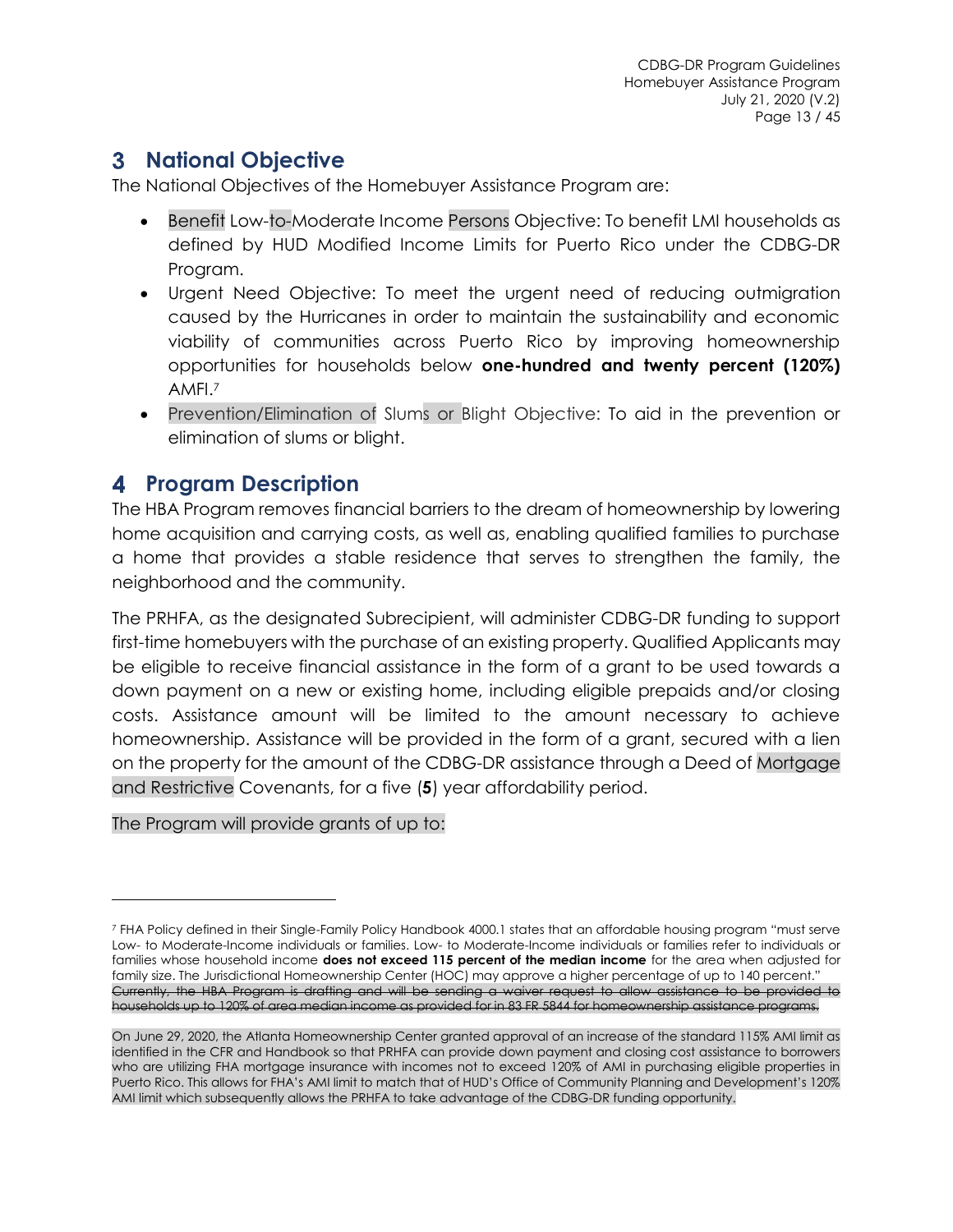- a maximum of **twenty-five thousand dollars** (**\$25,000**) per eligible Low and Moderate-Income and Urgent Need households; and
- a maximum of **thirty-five thousand dollars** (**\$35,000**) per eligible Low and Moderate-Income and Urgent Need households for households with CRW members.

The Program will provide an additional redevelopment incentive of up to **\$5,000** to eligible households who elect to purchase a home in a designated urban center certified by PRDOH.

PRHFA, in collaboration with PRDOH, will assertively make every effort to affirmatively further fair housing and engage lending institutions, professional associations, protected classes of potential homebuyers, and other identified program stakeholders to perform marketing and outreach activities. See Affirmative Marketing/Fair Housing section in these Guidelines for more information.

Applicants and potential Applicants will be able to learn about the Program and stay up to date through multiple communication channels to ensure Applicants receive timely, accurate information on the program and its requirements. Communication methods may include but are not limited to: the Puerto Rico CDBG-DR Website, the PRHFA Website, Published Program Materials; Mass Media, and other related communication methods.

#### <span id="page-13-0"></span>**4.1 Application Process Overview**

The Program is designed to complement a normal private market real estate transaction in that it will be administered with the least number of additional overlays as possible, while still maintaining program compliance. The following is a high-level overview of the application process:

- 1. Application Submission
	- a. Applicants will be required to complete a Program application through a participating Lending Institution and submit all required program documentation.
- 2. Lending Process
	- a. Applicant secures first mortgage with Lending Institution and real estate purchase process.
- 3. Applicant Evaluation and Eligibility Determination
	- a. Verification and calculation of household income and review of citizenship status.
	- b. Verification if Applicant secured first mortgage.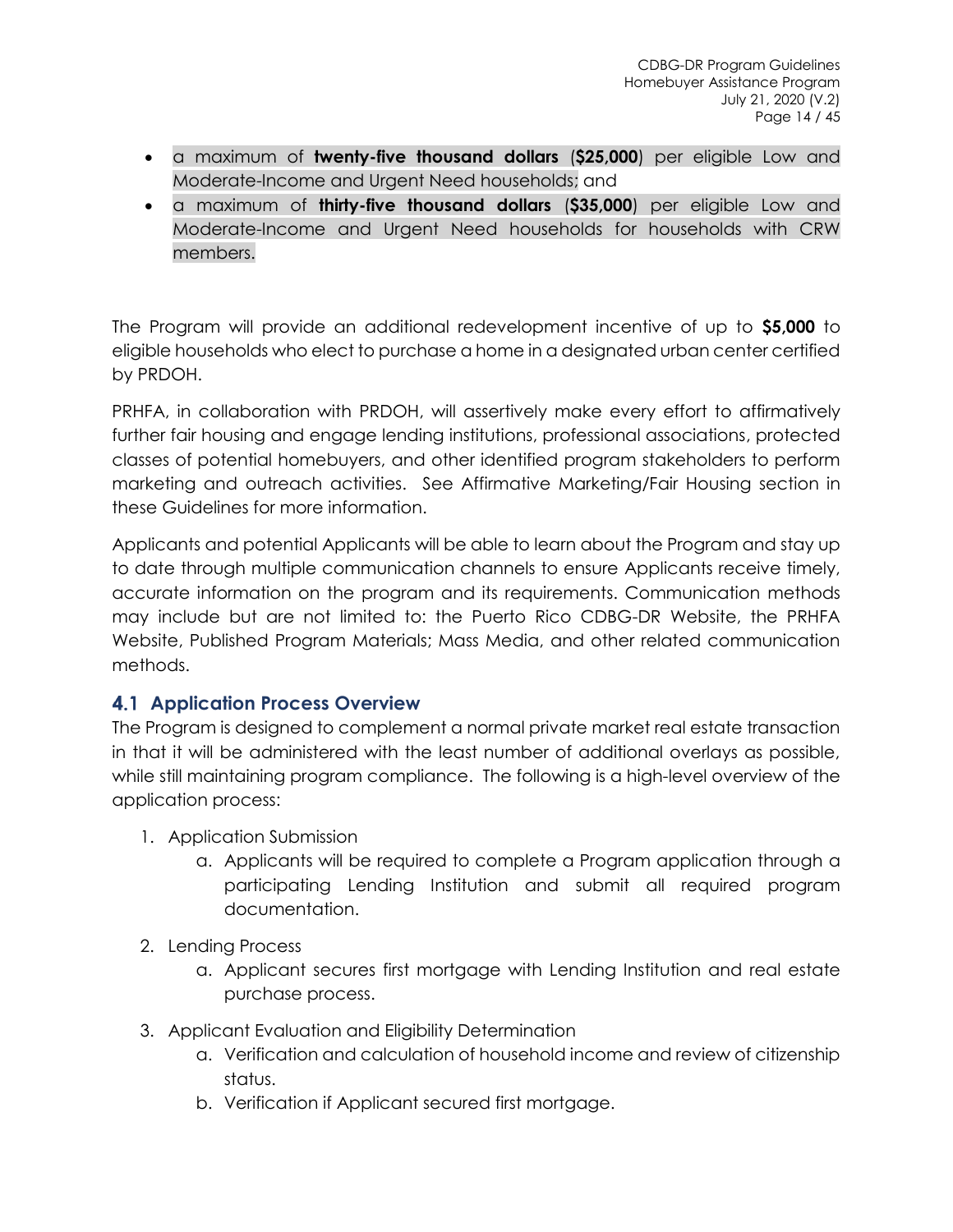- c. Verification of first-time homebuyer requirement.
- d. Verification of submitted application and documentation.
- e. Once Applicants file is complete<sup>8</sup> and evaluation of file has been completed, PRHFA will issue an Eligibility Notice or an Adverse Eligibility Notice to the Applicant.
	- 1) If, Adverse Eligibility Notice is sent, the Applicant has the right to Appeal the determination if he/she believes an error has occurred, as provided herein.
- 4. Housing counseling
- 5. Lending Institution conducts property review process (i.e. inspection, appraisal, etc.).
- 6. Property Eligibility Determination
	- a. Environmental Review
		- 1) A HUD Environmental Review will be performed on the property, by PRDOH or its authorized representative, prior to commitment of federal funds by PRHFA (24 C.F.R Part 50).
		- 2) The property must have no substantial adverse environmental factors as determined by an environmental review.
		- 3) Properties must not be located in a Special Flood Hazard Area (**SFHA**) or Coastal Barrier Resources area.
	- b. Selected properties must meet HUD Housing Quality Standards and all applicable local codes.
	- c. Redevelopment Incentive Determination
		- 1) PRDOH will review property's location and determine and certify whether the property is located within a designated urban center.
	- d. Property Review

- 1) PRHFA will assess the Applicant's interested property as soon as possible after a case assignment has been received to document the current conditions and status of the eligible property.
- 7. Final Determination of Assistance Amount
	- a. PRHFA will perform an underwriting review to determine the total amount of assistance (including prepaids and/or closing costs) to be awarded to the Applicant that will be listed in the Commitment Letter sent to the lender.

<sup>8</sup> A complete application is one for which "PRHFA has received all the information that PRHFA requires from an Applicant in evaluating applications for the HBA Program".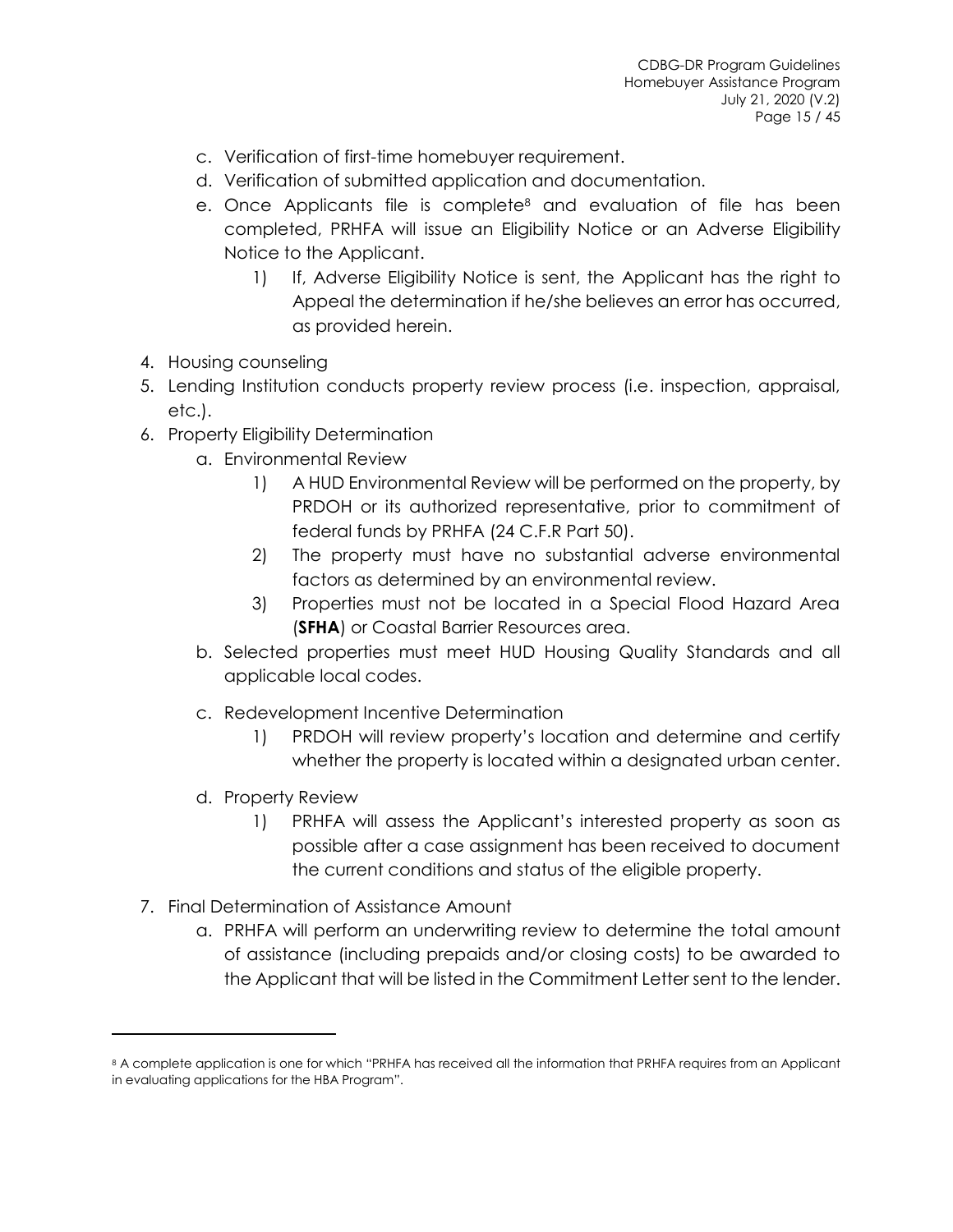- 8. Closing Process
- 9. Disbursement Process
	- a. PRHFA will work with the Applicant's Financial Institution.
- 10. Compliance & Monitoring
	- a. Annually, the Borrower must confirm residency and occupancy of the home as their primary residence through the **five (5) year** affordability period.

#### <span id="page-15-0"></span>**4.2 Program Objectives**

The Program seeks to achieve the following objectives:

- Increase homeownership rates that will support long-term sustainability and economic viability of communities impacted by Hurricane Irma and María across the Island;
- Incentivize the CRW to continue to reside in communities helping to reduce outmigration and improve job retention and productivity; and
- Improve the opportunities of homeownership for Low-to-Moderate Income and Urgent Needs households in Puerto Rico.

#### <span id="page-15-1"></span>**Eligible Activities and Use of Funds**  $5 -$

This section sets forth the eligible uses of CDBG-DR funds for the Program. Section 105(a) (24) of the Housing Community Development Act of 1974, as amended, 42 U.S.C. § 5305, establishes as an eligible use for the funds, the provision of direct assistance to facilitate and expand homeownership. Funds will be used to assist income eligible first-time homebuyers to acquire an eligible and existing building, structure, or portion thereof which is occupied as, or designed or intended for occupancy as, a residence by one or more families.

#### <span id="page-15-2"></span> **Eligible Use of Funds**

Based on the above, the following are eligible uses of funds for homeownership assistance activities under this Program:

#### 5.1.1 Down Payment Assistance

The Program may cover up to **one hundred percent (100%)** of the down payment required by the Lending Institution.

In the case of down-payment, assistance may be provided in order to lower the frontend ratio of the Applicant to **twenty percent** (**20%**). In the discretion of PRHFA, additional assistance may be provided based on the need of the Applicant. In any case, the assistance provided by the Program to an Applicant will not exceed the corresponding maximum award.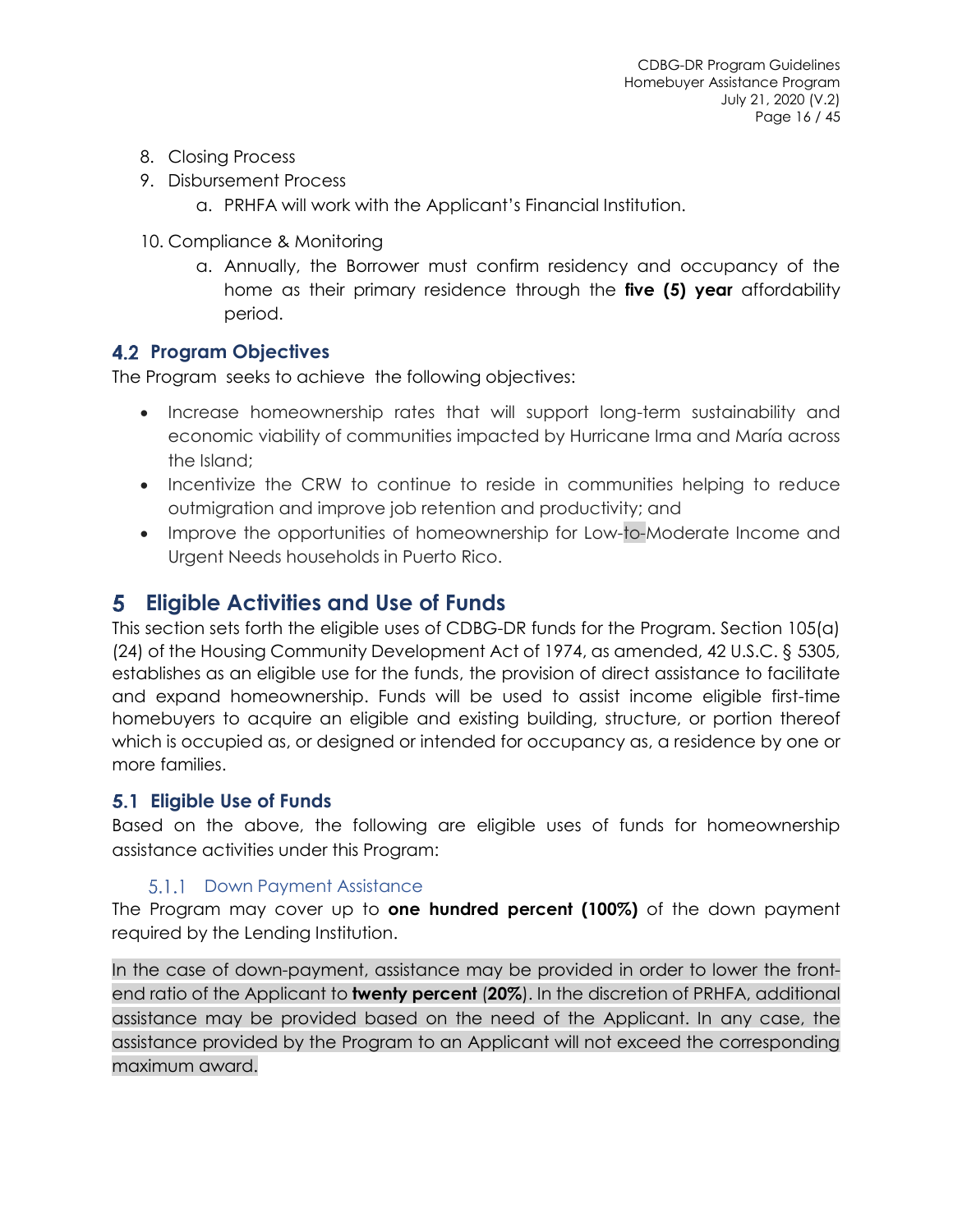### 5.1.2 Closing Costs

The Program may cover reasonable and customary closing costs, including, but not limited to the credit report, home appraisal, loan origination fee, title, escrow, recording, notary fees, title transfer charges, title insurance, title studies, or any other similar costs not to exceed **five percent (5%)** of the primary loan amount.

## <span id="page-16-0"></span>**5.2 Ineligible Use of Funds**

The Program may not cover the following costs:

- Delinquent property taxes;
- Fees or charges on properties which are the result of the seller;
- Refinancing of existing mortgages; and
- Finance acquisitions of second homes.

# <span id="page-16-1"></span>**Intake**

Interested Applicants may apply for the Homebuyer Assistance Program through a participating Lending Institution of their choice.

- Applicant must meet the first-time homebuyer requirement;
- Applicant must be able to secure a first mortgage from a lending institution;
- Applicant must participate in a Homebuyer Education Course provided by a HUDcertified housing counseling agency and submit a certificate of completion;
- Applicant must complete and submit all required documentation by this Program;
- The Applicant must select a property that meets the Property Eligibility and Environmental Review requirements outlined in these Guidelines; and
- The Applicant must agree to use the acquired home as a primary residence throughout the proscribed affordability period of **five (5) years**;

## **Household Eligibility**

#### <span id="page-16-2"></span>6.1.1 Eligibility Determination

All applications will be thoroughly reviewed by the lending institution and PRHFA during the intake and eligibility process to ensure Applicants are eligible for the Program prior to receiving assistance. Eligibility determinations for each submitted Program intake application will be made by PRHFA based upon the documentation submitted by the Applicant and verification of information by third-party sources, including federal databases.

Applicants who are deemed eligible will be sent a written Eligibility Notice informing them of the eligibility decision and program next steps. If at any point during the Program eligibility determination process or throughout any other phase of the process, it is found that the Applicant is ineligible for the Program, the Applicant will be notified through an Adverse Eligibility Notice. The notice will outline the eligibility determination made and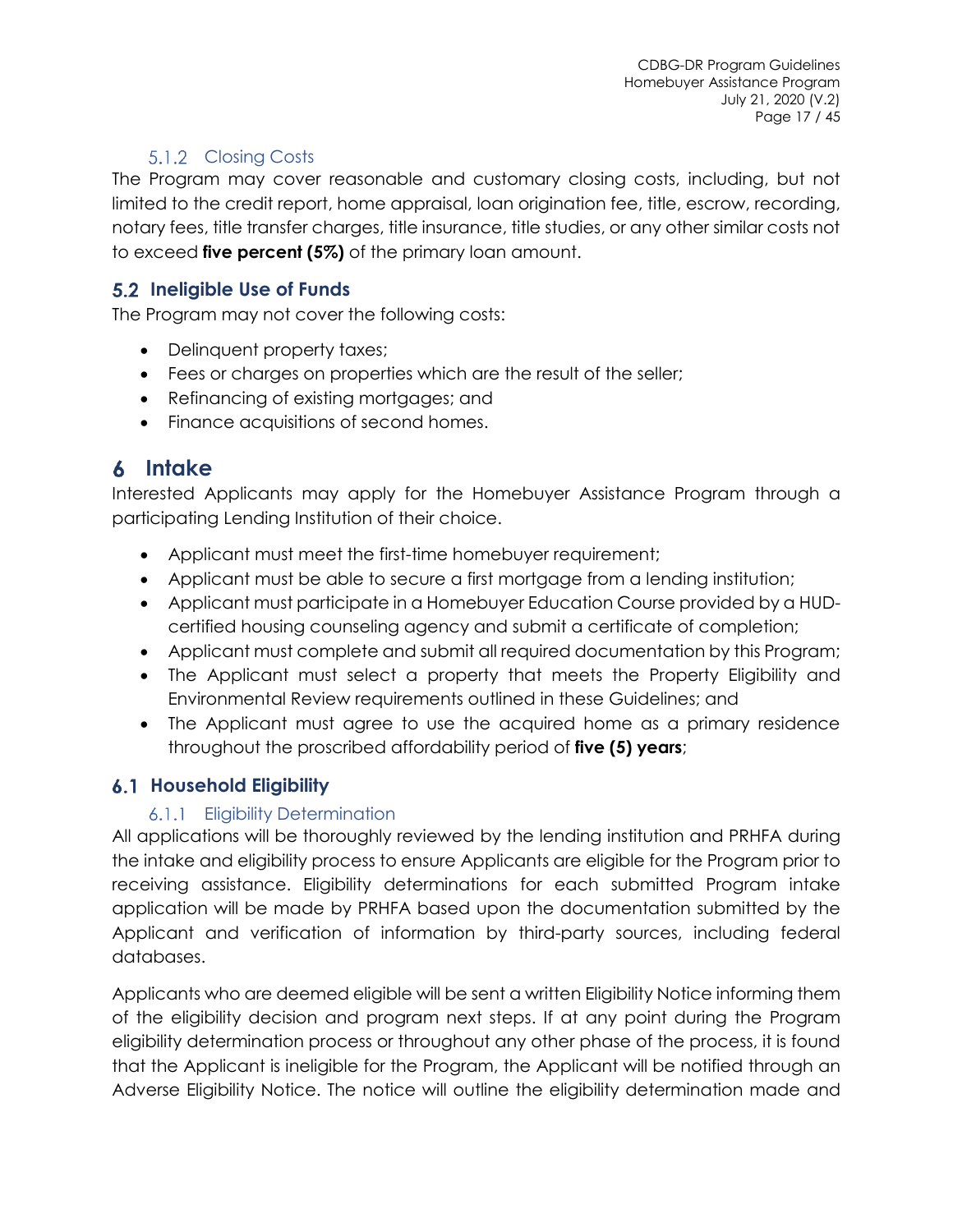next steps, if applicable, instructions for submitting a program-based reconsideration request and/or an administrative review request. The notification will inform the Applicant of the reason for ineligibility and outline the process to challenge the decision. See the Program-based Reconsideration and/or Administrative Review section of these Guidelines.

#### <span id="page-17-0"></span>**Housing Counseling**  $\mathbf{7}$

Housing counseling performed by HUD-certified professionals leads to better-performing loans made to better-qualified borrowers and stronger communities with healthier economies and far fewer foreclosures.

All eligible Applicants will be required to attend a housing counseling course provided by the CDBG-DR Housing Counseling Program on the responsibilities of being a homeowner. HUD certified Housing Counselors will provide a homeowner course specific to the needs of these Applicants. Topics may include but are not limited: to understanding the obligations of homeownership; strategies, plans and budgets to maintain financial success as a homeowner; and understanding of how to maintain a safe living environment.

As part of the CDBG-DR Housing Counseling Program, Applicants will be referred to a PRDOH partner Housing Counseling Agency to complete the homebuyer education course.

Upon the successful completion of the course, the counseling agency will provide the Applicant with a Certificate of Completion. It is the responsibility of the Applicant to provide a copy of the Certificate of Completion to their Lending Institution.

The housing counseling requirement must be fulfilled prior to closing. No CDBG-DR funds will be committed or disbursed until the housing counseling requirement has been fulfilled.

In addition to the Homebuyer Education Course, Applicants may opt to receive additional services offered by the Housing Counseling Agencies, such as, individual counseling and group courses on budgeting, credit protection, foreclosure prevention and other related topics.

# <span id="page-17-1"></span>**Lending Process**

#### <span id="page-17-2"></span>**Participating Lending Institutions**

PRHFA administers the HBA Program in coordination with the Applicant's selected lending institution.

Through outreach initiatives such as meetings with the Puerto Rico Mortgage Bankers' Association, facilitating information sessions, publishing tailored content, and other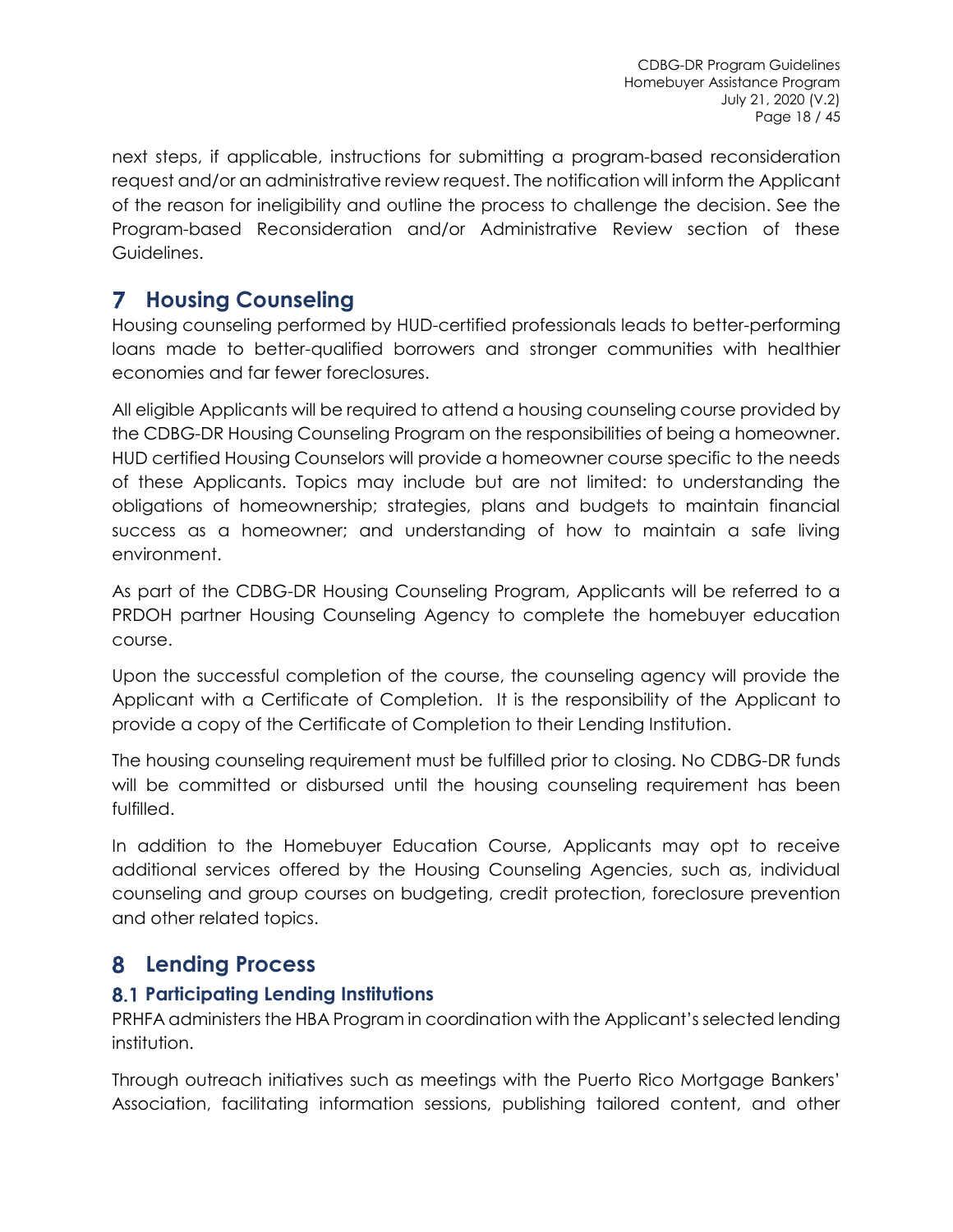outreach initiatives, the PRHFA will inform and engage lending institutions on the program guidelines and requirements, as well as how to become a participating lender.

To qualify as a participating lending institution, the financial and mortgage institutions must be approved by the Office of the Commissioner of Financial Institutions (**OCIF**, as its Spanish acronym) and the Public Corporation for the Supervision and Insurance of Cooperatives of Puerto Rico (**COSSEC**, as its Spanish acronym) to carry out mortgage business in Puerto Rico. To originate subsidized loans under the Program, they must first execute a Memorandum of Understanding (**MOU**) with the PRHFA and agree to comply with these Program Guidelines and all applicable federal, state, and local laws and regulations.

Interested lending institutions may submit a request to PRFHA. Contact information will be part of the PRHFA Outreach initiatives.

#### 8.1.1 Anti-predatory Lending

PRHFA does not condone unscrupulous actions carried out by a lending institution to entice, induce and/or assist a borrower in taking a mortgage that carries a high interest rate and fees or place the borrower in a lower credit rated loan to the benefit of the lender. Participating lending institutions must agree to abide by PRHFA's anti-predatory lending policies outlined in the MOU. These include, but are not limited to the following:

- No adjustable rate mortgages;
- No excessive fees. Mortgage Lender's fees must not exceed **one percent (1%)** origination and **one percent (1%)** processing and administrative fees therefore lender fees are restricted to no more than **two percent (2%)** of the loan amount;
- Buyer is required to pay the owner's title insurance policy. Exceptions will be granted on an as needed basis at PRHFA's sole discretion;
- No balloon loans;
- No prepayment penalty that requires the borrower to pay a steep fee before refinancing (if applicable); and
- Interest Market Rate to be used as per financial institutions credit policy.

Mortgage loan products applied for by Applicants seeking assistance from the Program must meet the above requirements.

#### <span id="page-18-0"></span>9. **Underwriting Review**

The underwriting review is performed by PRHFA prior to committing funds to an Applicant and assures that only the amount of funds necessary for a sufficient down payment and reasonable closing costs is provided. The underwriting process also ensures that the first mortgage is reasonable and affordable.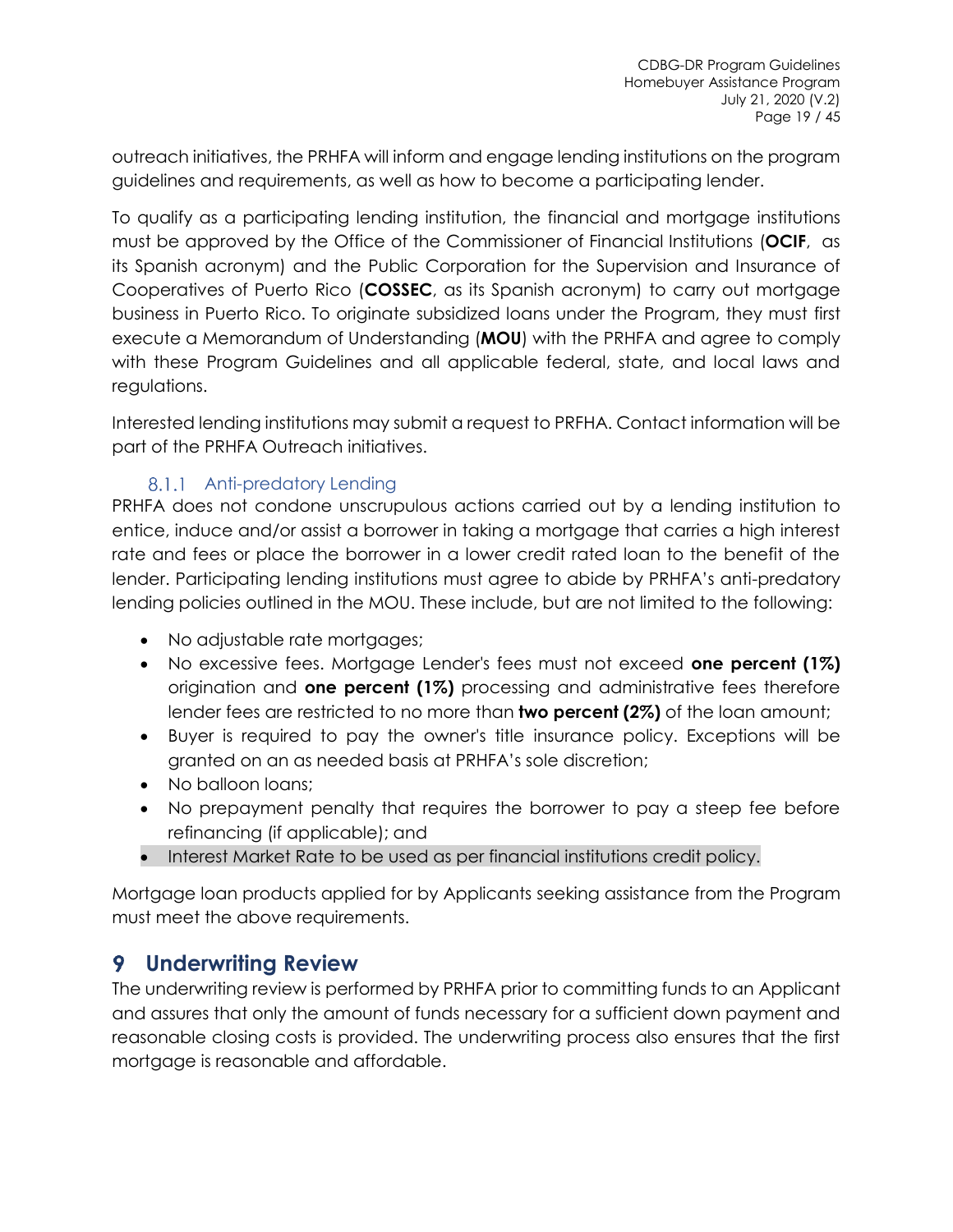As part of the cost reasonableness review, PRHFA will determine the amount that the household requires to be able to afford homeownership and use the following criteria:

- The first mortgage amount is reasonable under current lending standards;
- The CDBG-DR assistance amount is adequate to make homeownership affordable and is not an excessive subsidy based on Duplication of Benefits (DOB) review, which is detailed further in the DOB Review section of these Guidelines;
- The required homebuyer down payment amount is reasonable based on total mortgage amount; and
- Closing costs are reasonable and do not exceed **five percent (5%)** of the primary loan amount. In the event, the closing cost exceed **five percent (5%)**, the Applicant must cover the amount in excess.

Also, the PRHFA will assess the sustainability of the CDBG-DR grant against the following criteria:

- The primary mortgage is fixed rate and long term;
- Projected taxes and insurance are reasonable; and
- A duly licensed Professional Engineer (PE) or Registered Architect (RA) in Puerto Rico must provide certification that the property contains no physical conditions that can be expected to cause unusual maintenance expenses in the next **five (5) years**.

Pursuant to Federal Register Volume 83, Issue 157 (August 14, 2018) 83 FR 40314, cost reasonableness is described as the price that a prudent businessperson would pay for an item or service under competitive market conditions, given a reasonable knowledge of the marketplace. Further, the Program shall assure that all costs are reasonable in accordance with the Cost Principles outlined in the CDBG-DR Cross-Cutting Guidelines, found at [www.cdbg-dr.pr.gov.](http://www.cdbg-dr.pr.gov/)

The Program will maintain its written procedures and consistent processes for evaluating the long-term financial sustainability of transactions assisted with CDBG-DR funds.

## <span id="page-19-0"></span>**Maximum Grant Limits**

The Program will award:

- a maximum of **twenty-five thousand dollars** (**\$25,000**) per eligible LMI or Urgent Need households, and
- a maximum of **thirty-five thousand dollars** (**\$35,000**) per eligible LMI or Urgent Need households with a documented CRW household member.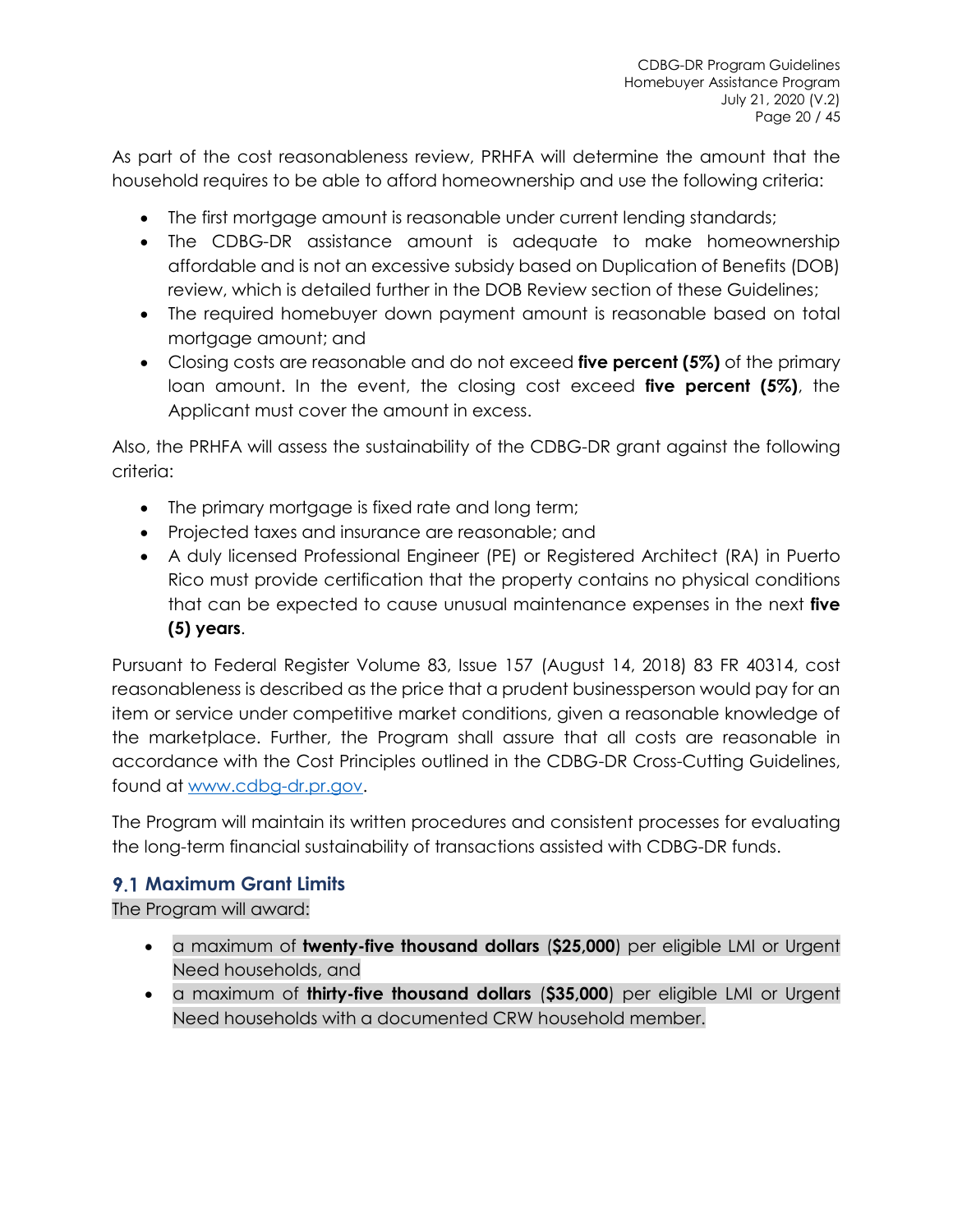An additional redevelopment incentive of up to five thousand dollars (**\$5,000.00**) will be available to eligible households who elect to purchase a home in a designated urban center, as determined by PRDOH.

## <span id="page-20-0"></span> **Appraisal**

To assure that the purchase price is reasonable, the PRHFA will rely on a full appraisal commissioned by the lending institution. The purchase price must not exceed **twohundred and twenty-five thousand dollars (\$225,000.00)** the current FHA mortgage limits<sup>9</sup> and the value stated in the appraisal.

The appraisal must meet the Uniform Relocation Assistance and Real Property Acquisition Policies Act of 1970 (URA), as amended, 42 U.S.C. § 4601 *et seq.,* definition of an appraisal (see 49 C.F.R. 24.2(a) (3) and the five following requirements (see 49 C.F.R. 24.103(a) (2):

- An adequate description of the physical characteristics of the property being appraised (and, in the case of a partial acquisition, an adequate description of the remaining property), including items identified as personal property, a statement of the known and observed encumbrances, if any, title information, location, zoning, present use, an analysis of highest and best use, and at least a **five (5)-year** sales history of the property;
- All relevant and reliable approaches to value. If the appraiser uses more than one approach, there shall be an analysis and reconciliation of approaches to value used that is sufficient to support the appraiser's opinion of value;
- A description of comparable sales, including a description of all relevant physical, legal, and economic factors such as parties to the transaction, source and method of financing, and verification by a party involved in the transaction;
- A statement of the value of the real property to be acquired and, for a partial acquisition, a statement of the value of the damages and benefits, if any, to the remaining real property, where appropriate; and
- The effective date of valuation, date of appraisal, signature, and certification of the appraiser.

#### <span id="page-20-1"></span> **Eligible Prepaids and Closing Costs**

PRHFA will review and evaluate all CDBG-DR eligible prepaids and closing costs to ensure that they are necessary and cost reasonable.

The Program will provide a variable amount of down payment, eligible prepaids and closing cost assistance based on the underwritten gap between the approved

 $\overline{a}$ 

<sup>&</sup>lt;sup>9</sup> See[: https://entp.hud.gov/idapp/html/hicostlook.cfm.](https://entp.hud.gov/idapp/html/hicostlook.cfm)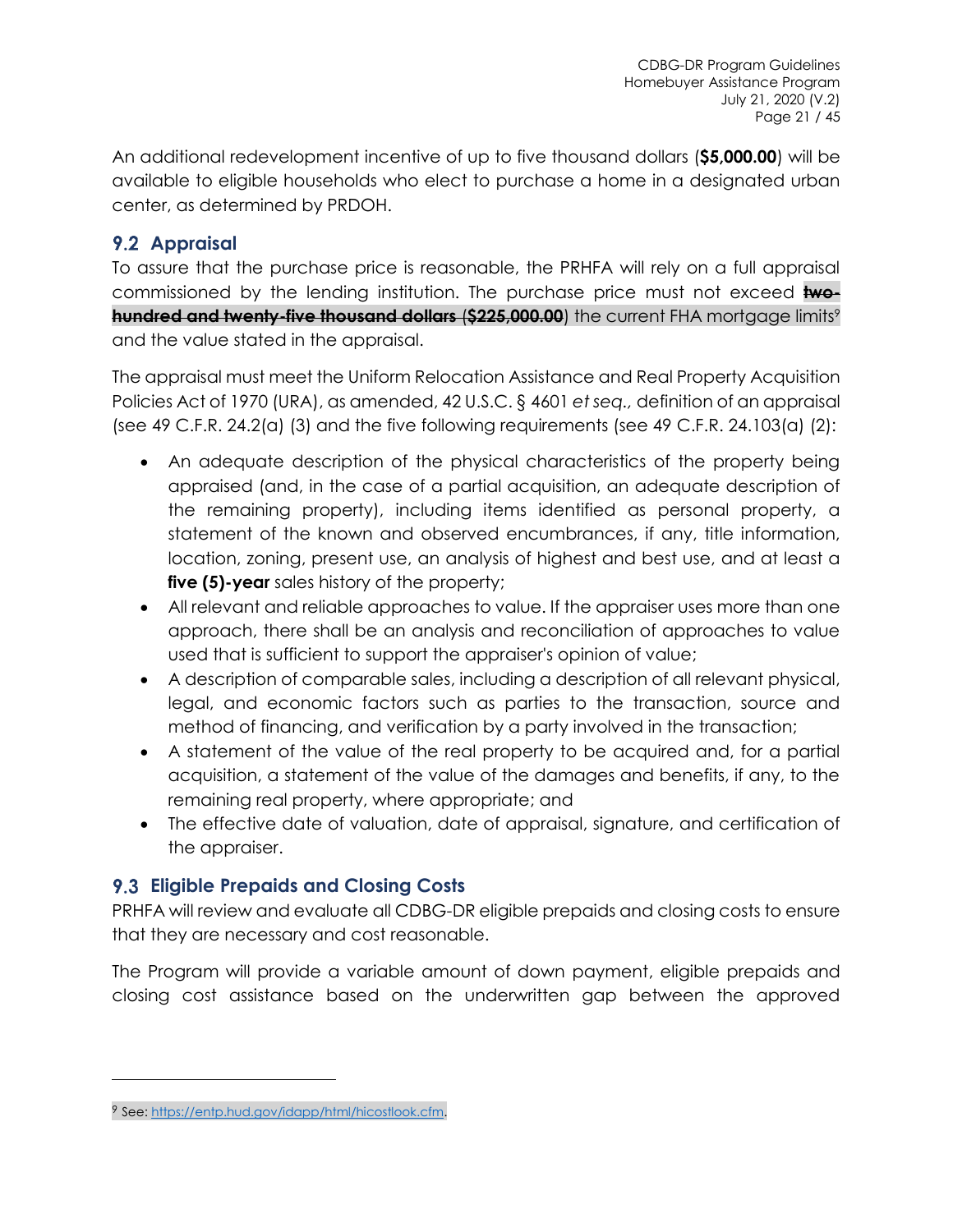mortgage and purchase price not to exceed the grant limit. The closing costs should not exceed **five percent (5%)** of the primary loan amount.

In the event that closing costs exceed **five percent (5%)**, the Applicant will be required to pay the amount in excess of this cap. Total eligible prepaids and closing costs, under no circumstances, may exceed **six percent (6%)**.

The allowable caps for closing costs will be:

- Up to one percent (**1%**) for origination and discount.
- Point five percent (**.5%**) of one percent (**1%**) for fees in the deed of sale (if paid by the buyer).
- Point five percent (**.5%**) of one percent (**1%**) for fees in the mortgage deed (**first lien**).
- One percent (**1%**) for fees in writing restrictive conditions (**second lien**).

#### <span id="page-21-0"></span> **FHA Insured Mortgage Requirements:**

All nonprofit agencies approved for the Secondary Financing Program or governmental entities, may provide secondary financing assistance in conjunction with an FHA-insured mortgage, subject to the following limitations:

- The Secondary Financing is disclosed at the time of application;
- No costs associated with the Secondary Financing are financed into the FHAinsured first Mortgage;
- The Secondary Financing payments must be included in the total Mortgage Payment;
- The Secondary Financing must not result in cash back to the Borrower except for refund of earnest money deposit or other Borrower costs paid outside of closing;
- The Secondary Financing may not be used to meet the Borrower's Minimum Required Investment (**MRI**) - Unless this comes from an approved source as identified in the FHA Single Family Handbook; a government entity or instrumentality of government may provide the borrower's 3% MRI. Gifts may be used as an acceptable source. A HUD-approved nonprofit organization can provide assistance outside of the FHA required 3.5 MRI.
- There is no maximum Combined Loan to Value (**CLTV**) for Secondary Financing loans provided by HUD-approved Nonprofits; and
- The Second Lien may not provide for a balloon payment within 10 years from the date of execution.

Additionally, the seller may not have financial interest in the property as all transactions may not result in a conflict of interest. HUD prohibits these individuals from contributing to the down payment: Homebuilders, Sellers, Real estate agents or brokers; or anyone with a vested interest in selling the house. Secondary Financing may not be utilized when PRHFA acquires a HUD REO property.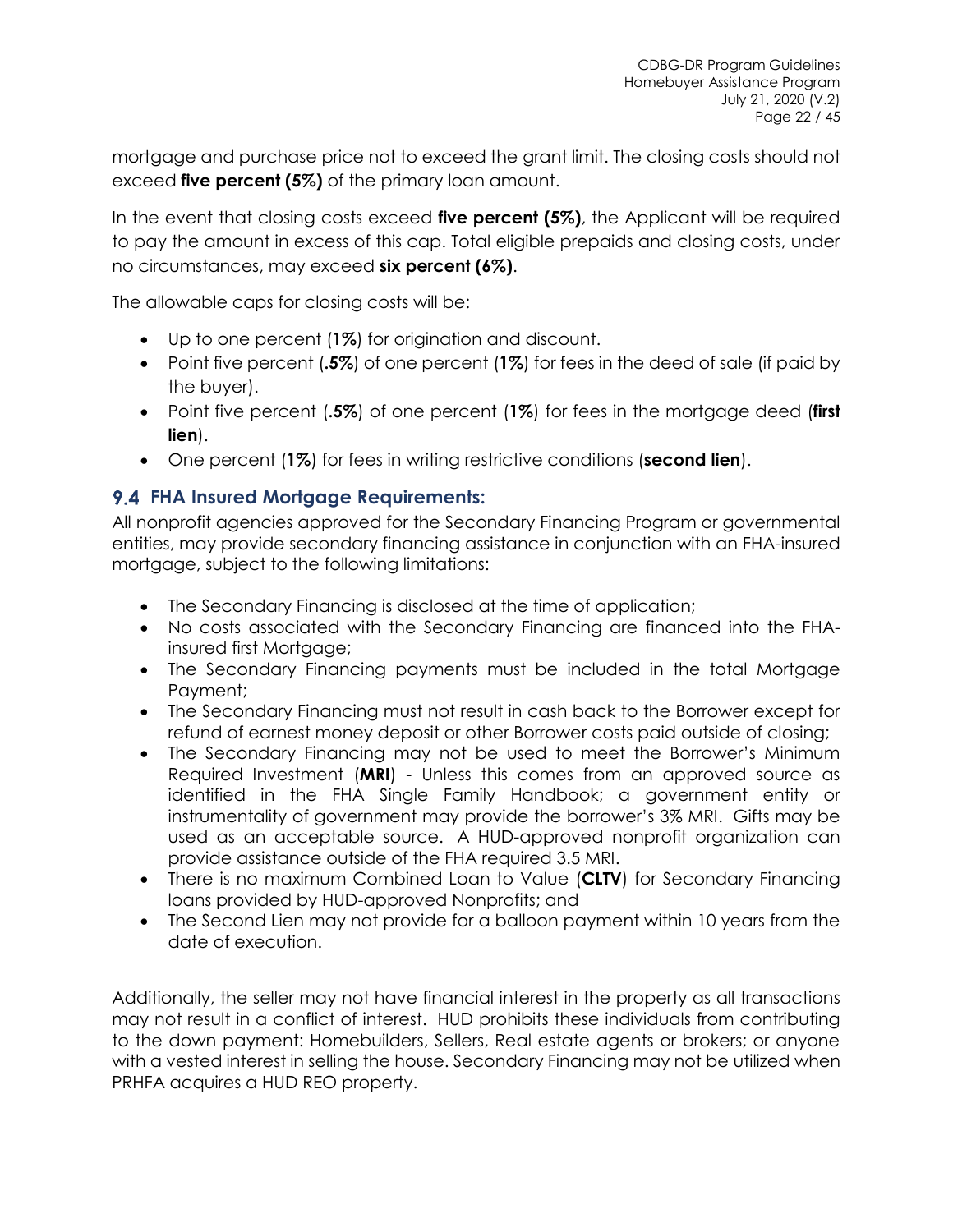# <span id="page-22-0"></span>**Duplication of Benefits (DOB) Review**

The Robert T. Stafford Disaster Relief and Emergency Assistance Act (Stafford Act), as amended, 42 U.S.C. § 5121 et seq., prohibits any person, business concern, or other entity from receiving Federal funds for any part of such loss as to which they have received financial assistance under any other program, from private insurance, charitable assistance, or any other source. As such, PRDOH must consider disaster recovery aid received by Program Applicants from any other federal, state, local or other source and determine if any assistance is duplicative. Any assistance determined to be duplicative must be deducted from the Program's calculation of the Applicant's total need prior to awarding assistance.

The DOB review performed by PRHFA assures that federal resources are neither duplicated nor wasted when applied to the provision of homeownership assistance.

To ensure that the Program does not provide a duplication of benefits, PRHFA will adhere to the following process:

- 1. Identify the Applicant's total need;
- 2. Identify total assistance available;
- 3. Identify the Amount to Exclude as Non-Duplicative (Amounts used for a different purpose, or same purpose, different allowable use);
- 4. Identify Total DOB Amount (Total Assistance Minus Non-Duplicative Exclusions);
- 5. Calculate Maximum Award (Total Need Minus Total DOB Amount); and
- 6. Final Award (Program Cap = Final Award if Maximum Award is equal to or greater than the Program Cap).

#### <span id="page-22-1"></span>**Assistance Considered a DOB**

Because the HBA program requires eligible Applicants to be first-time homebuyers, it is expected that most Applicants will not have received any benefits from other sources for the purposes of home rehabilitation or replacement. Nonetheless, the Program will perform the due diligence of a DOB review and ensure that program beneficiaries do not receive assistance that is duplicative, unnecessary, or unreasonable.

In cases where an Applicant has previously received FEMA, SBA and/or any other funds for the purpose of using them to purchase real estate, those funds will be considered as a DOB under this Program. These funds will be deducted from the total unmet need determination as part of the underwriting review.

The following are sources of assistance that may have been provided to Applicants and are considered duplication of benefits.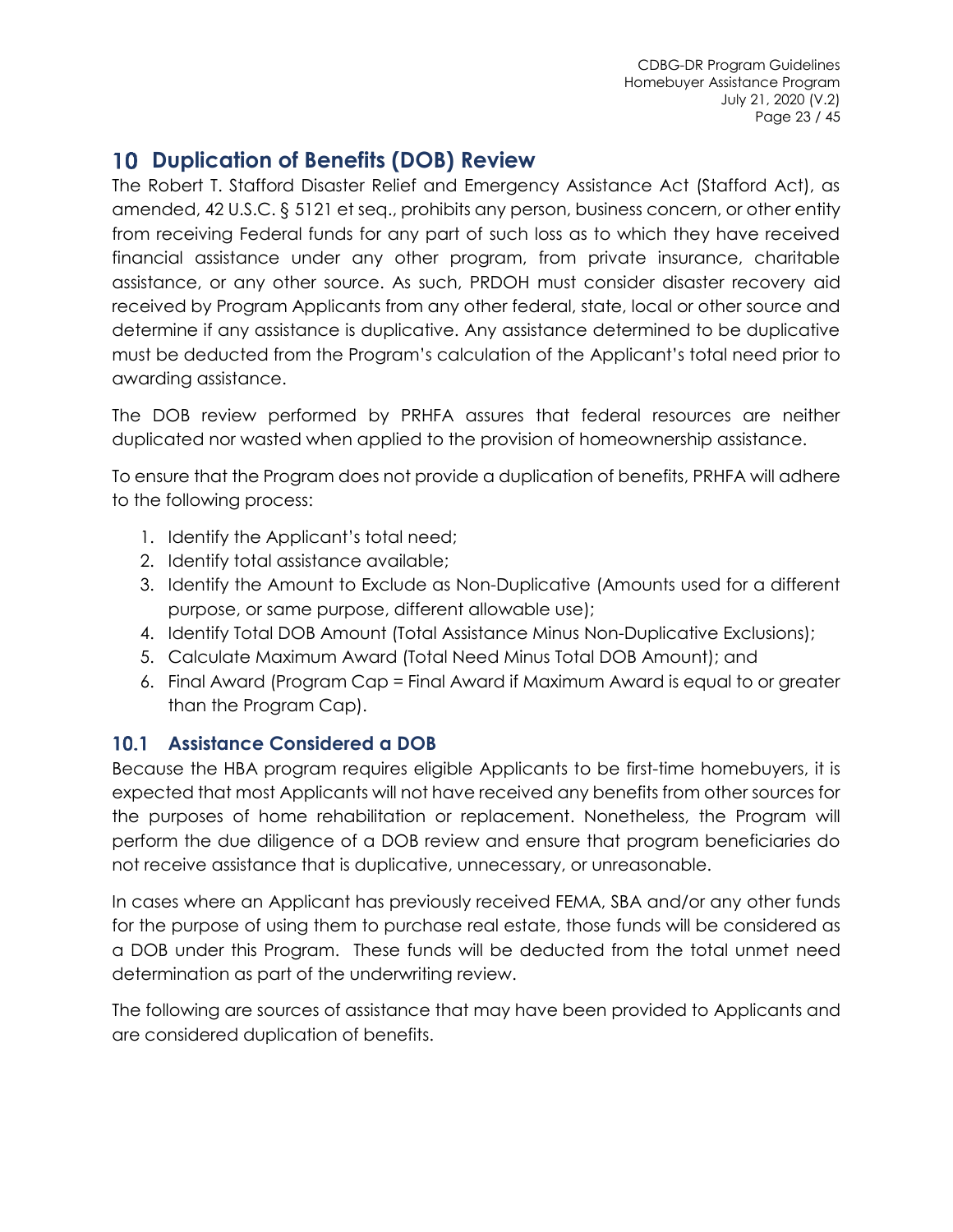#### FEMA Individual Assistance (**FEMA IA**)

FEMA IA will be determined and verified by PRHFA through the FEMA database. If PRHFA is unable to verify the FEMA IA amount through the FEMA database, PRHFA will use the payment amount provided by the Applicant at the time of application. If an Applicant is able to provide documentation demonstrating that the FEMA IA amount provided by the FEMA database includes amounts not paid to cover structural loss, PRHFA will use the documentation provided by the Applicant to adjust the FEMA IA amount considered in the DOB analysis. The documentation provided by the Applicant must come from FEMA.

#### FEMA National Flood Insurance Program (**NFIP**)

PRHFA will check all Applicants for NFIP to verify whether they maintained flood insurance. Any payments for loss to the dwellings under NFIP insurance policies are deducted from the amount the Applicant is eligible to receive. Payments for contents or other expenses are not deducted from the Applicant's award.

The payment to Applicants under NFIP policies will be determined and verified by PRHFA through the FEMA database and cross referenced with PRDOH CDBG-DR data. If PRHFA is unable to verify the NFIP insurance proceeds through the NFIP database, PRHFA will use documentation supplied by the Applicant. If an Applicant is able to provide documentation demonstrating that the insurance proceeds amount provided by the FEMA database includes items not covered in the home evaluation or not paid to cover structural loss, PRHFA will use the documentation provided by the Applicant to adjust the insurance payout considered in the DOB analysis. The documentation provided by the Applicant must come from the insurance company which issued the payments.

#### 10.1.3 Private Insurance

All private insurance settlement amounts for loss of dwellings are deducted from the Applicant's award.

#### 10.1.4 Other Sources of Duplication of Benefits

Following a disaster, charitable organizations provide many kinds of contributions, including donations, grants, or loans among other types of assistance. Grants and cash donations designated for specific eligible work, even when provided from non-Federal sources, but designated for the same purpose as Federal disaster funds generally are considered a duplication of benefit. Grants and cash donations received for unspecified purposes (e.g., "for disaster recovery/relief efforts"), or for work not eligible for federal assistance, do not constitute a duplication of benefits.

# <span id="page-23-0"></span>**Property Eligibility Review**

Homebuyers must purchase an existing market-listed home ready to move-in. Only singlefamily residential units located in Puerto Rico will be eligible for the Program. For the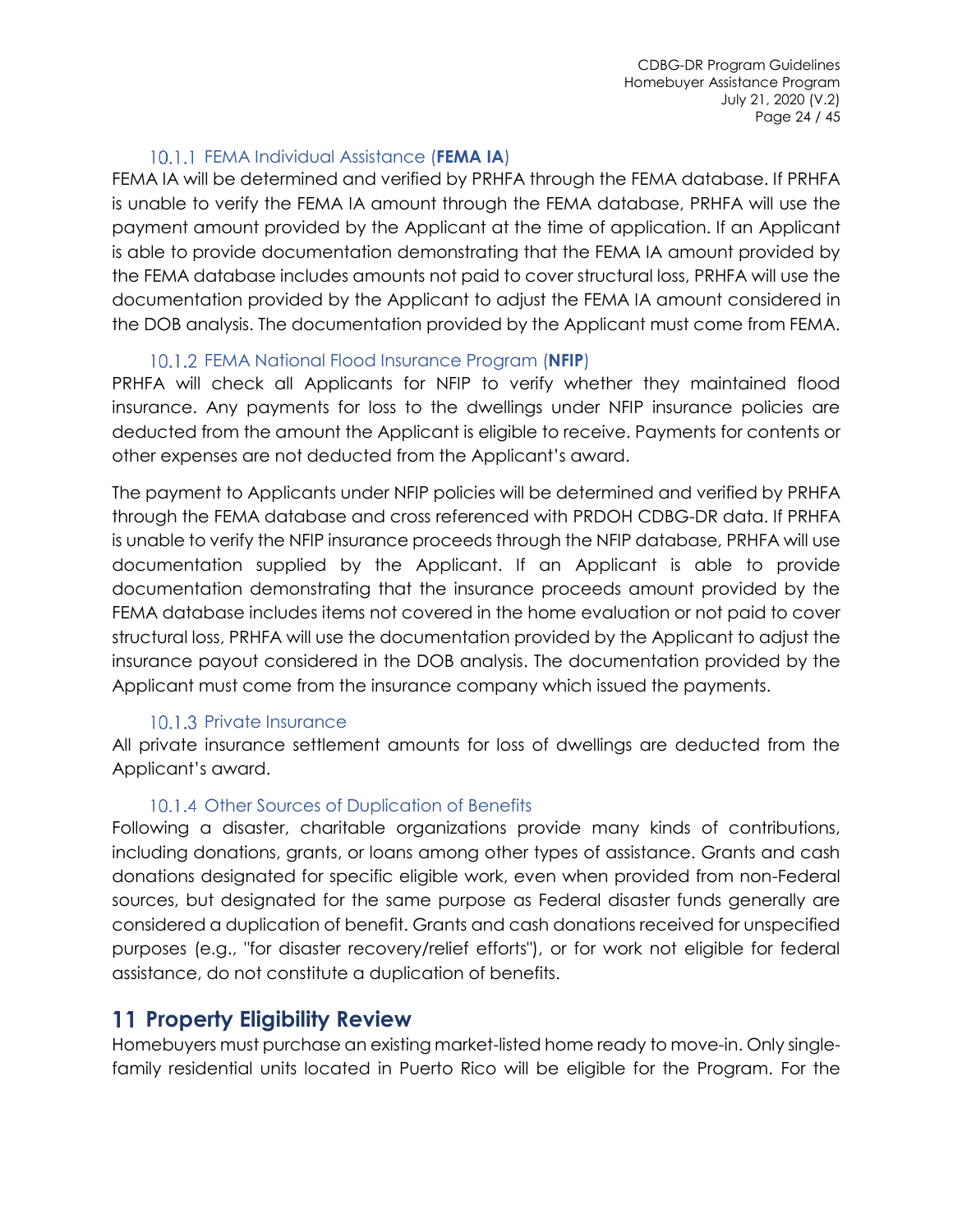purposes of this Program, single-family homes may include a dwelling within a one- to two-unit structure. Single family units may include, but are not limited to:

- Duplexes;
- Manufactured Housing Units (MHU);
- Detached, stand-alone, concrete residential structures;
- Attached single family;
- Condominium Unit and;
- Cooperative Unit;
- For Critical Recovery Workforce only: Two-Four-Family units (owner & renter units)<sup>10</sup>

Ineligible property types include but are not limited to travel trailers, campers, and houseboats, investment properties, multi-family buildings, second units, or other forms of ownership when the homebuyer does not have an individual deed to the property.

Homebuyers who select properties that do not pass the property eligibility review will have the option to pursue an alternate property that meets the Program's requirements. In the case that the Homebuyer opts to not select a property that meets the Program's requirements then the Program will not be able to commit any CDBG-DR funds to the homebuyer.

#### <span id="page-24-0"></span>**11.1 Property Requirements**

 $\overline{a}$ 

The following property requirements must be adhered to for a property to be determined eligible to commit CDBG-DR funding to the Applicant:

- The property must be able to be acquired with a valid deed free and clear of all encumbrances;
- The property must be classified vacant or ready to be sold by owner at contract signing;
- Properties must meet minimum property standards required by the Applicant's primary loan issuer (e.g. U.S. Department of Agriculture, Rural Development (USDA-RD), Fannie Mae, etc.) and applicable local codes;
- All pre-1978 built properties must meet all applicable federal and local standards for lead-based paint;
- Properties (New Construction) must have an Occupancy Certification ("Permiso de uso");
- The property must have no substantial adverse environmental factors as determined by an environmental review;

<sup>&</sup>lt;sup>10</sup> The Two-Four-Family Units (owner & renter units) for Critical Recovery Workforce portion of the Program is on hold until Action Plan Amendment 4 is reviewed and approved by HUD.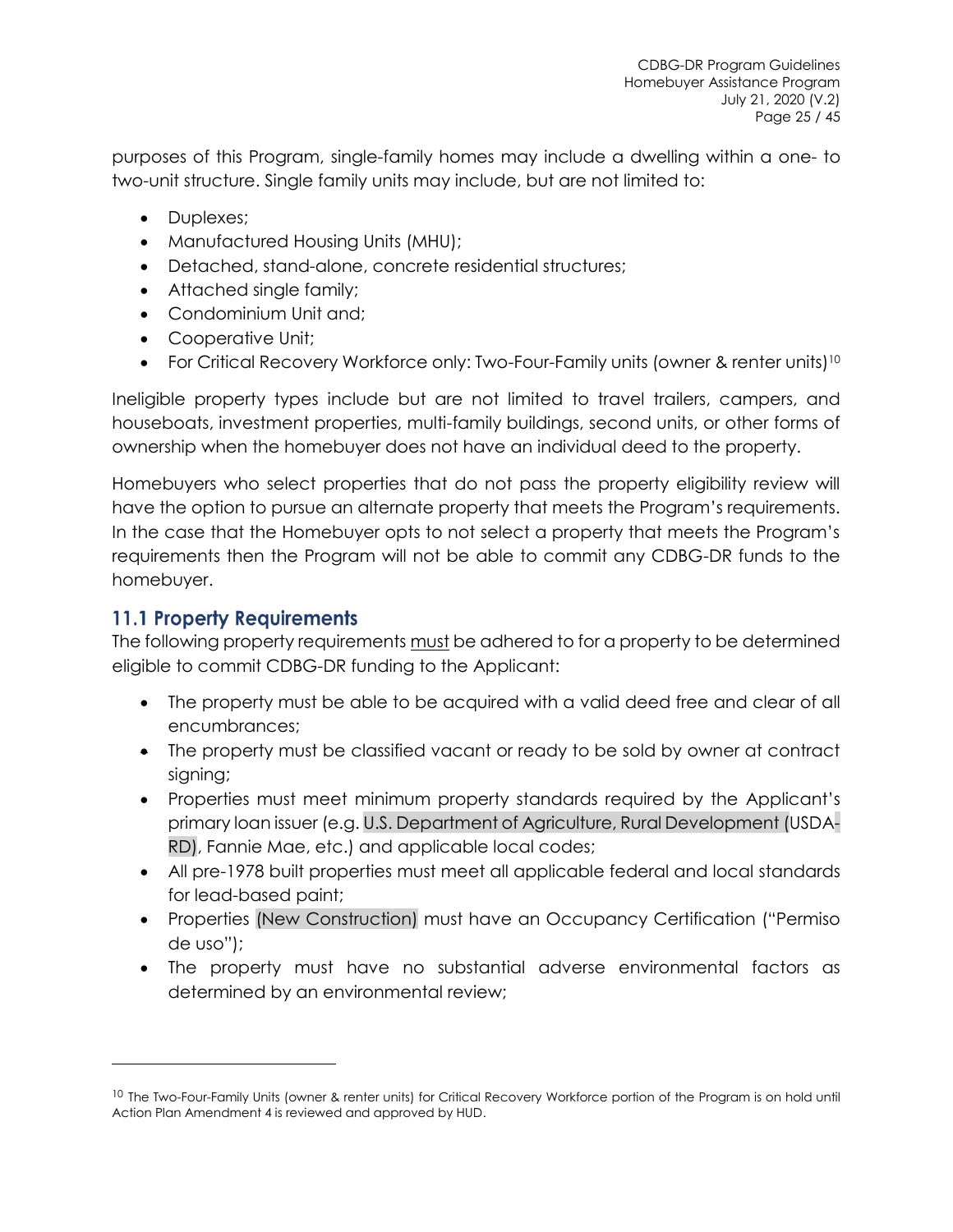- Property must not be located in a Special Flood Hazard Area (SFHA) or a designated Coastal Barrier Resource Area; and
- Properties designated in a runway clear zone or clear zone, as defined in 24 C.F.R. § 51.303(a), will require a signed acknowledgment receipt from the buyer.

#### <span id="page-25-0"></span>**11.2 Property Standards Requirement**

Properties must be safe, decent and sanitary. The Lending Institution shall ensure that the property is inspected and/or appraised in accordance with the requirements of the primary loan issuer (i.e. Fannie May, USDA-RD, Fair Housing Administration (FHA), and Veteran Affairs (VA)). The lender will also ensure that the property meets HUD Housing Quality Standards (HQS) and provide document of such to PRHFA.

#### <span id="page-25-1"></span>11.3 Redevelopment Incentive Determination

The Program has defined the urban centers for each municipality in Puerto Rico. The maps will be published and made available at [www.cdbg-dr.pr.gov.](http://www.cdbg-dr.pr.gov/)

As part of the property eligibility review, PRDOH will determine and certify whether an Applicant's selected property is located within a designated urban center. If the property is deemed eligible, PRDOH will issue a certification to the Program qualifying the Applicant for an additional award up to five thousand dollars (\$5,000.00).

Qualified homebuyers for whom the maximum homebuyer award leaves a remaining purchase gap may be considered for assistance above the cap on a case-by-case basis. To request consideration for assistance beyond the program cap, the buyer must have qualified for a mortgage offer for the purchase of a home determined to be reasonable in price based on market valuations by number of bedrooms for family size and demonstrate an additional gap not to exceed \$15,000. The program may fund the additional gap beyond the award cap upon evaluation of the applicant file. 11

## <span id="page-25-2"></span>**Environmental Review**

An environmental review is the process of reviewing a project and its potential environmental impacts to determine whether it meets federal, state, and local applicable regulations. Every project undertaken with federal funds, and all activities associated with such project, are subject to the provisions of the National Environmental Policy Act of 1969 (NEPA), as well as to the HUD environmental review regulations at 24 C.F.R. § 58. Therefore, an environmental review process is required for all awards to be issued under the Program to ensure that the proposed activities do not negatively impact the surrounding environment and that the property itself will not have an adverse environmental or health effect on end users. 24 C.F.R. § 58.22 prohibits the commitment or spending of federal or non-federal funds on any activity that could have an adverse

<sup>11</sup> As per Action Plan Amendment 4, presented by PRDOH to HUD on July 9, 2020 and still subject to approval, this section was eliminated. The Program is not considering requests for assistance beyond the program cap.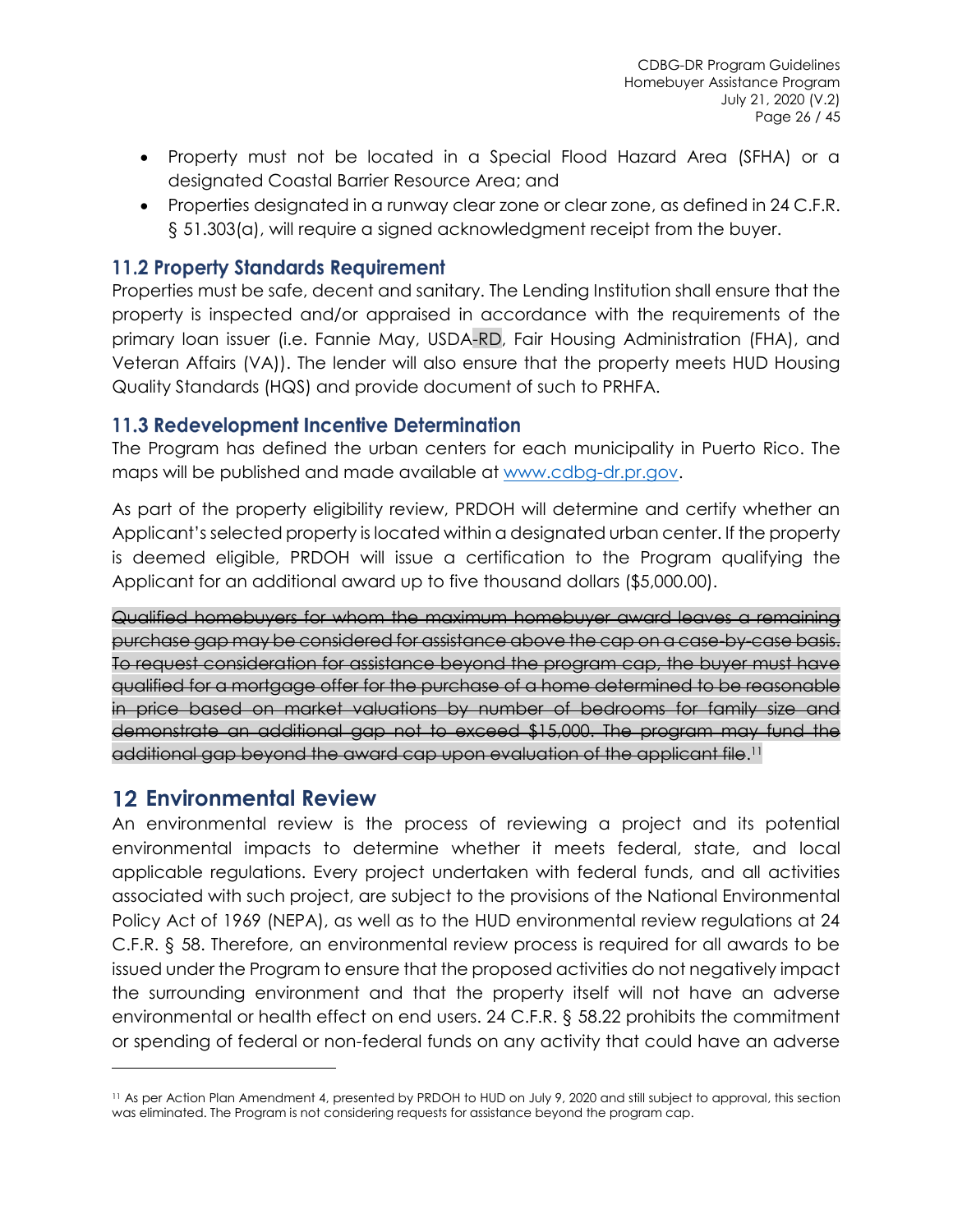environmental impact or limit the choice of reasonable alternatives prior to completion of an environmental review. Environmental clearance must be obtained for each project prior to the commitment of federal or non-federal funds. A violation of this requirement may jeopardize federal funding for the Program and disallow all costs that were incurred before completion of the environmental review.

All Program awards must have documentation that they follow NEPA and other environmental requirements. Therefore, all projects shall have an Environmental Review Record (**ERR**), as required by NEPA and related laws. The ERR for the projects shall set forth: the existence of negative impacts on a site; the means to mitigate negative impacts; alternatives to the project (if needed); and the rejection of the proposed activities if all other options fail and it becomes the most prudent action to take.

Environmental reviews will be conducted as part of the property eligibility reviews. Environmental reviews shall be completed prior to determining the CDBG-DR award to be offered to an eligible Applicant.

#### <span id="page-26-0"></span>**Environmental Level of Review**

To conduct the appropriate level of environmental review, the Program will determine the environmental classification of the project. The term "project" may be defined as an activity or group of activities geographically, functionally, or integrally related, regardless of funding source, to be undertaken by the Program in whole or in part to accomplish a specific objective. There are four major classifications of environmental review for projects:

- **Exempt Activities**: Those activities which are highly unlikely to have any direct impact on the environment.
- **Categorically Excluded Activities**: Those activities that may have an impact to the environment, but not to the extent that an Environmental Assessment under NEPA or Environmental Impact Statement is required. There are two types of Categorically Excluded Activities, as follows:
	- o Categorically Excluded Not Subject to 24 C.F.R. § 58.5: Includes those activities included under 24 C.F.R. § 58.35 (b) and require environmental checks for the items listed at 24 C.F.R. § 58.6. For activities under this classification, no public notice or request for release of funds is required to use grant funds.
	- o Categorically Excluded Subject to 24 C.F.R. § 58.5: Refers to those activities included under 24 C.F.R. § 58.35 (a) and require environmental checks for the items listed at 24 C.F.R. § 58.5 and 24 C.F.R. § 58.6. If any environmental items are identified as potentially impacting (such as floodplains), a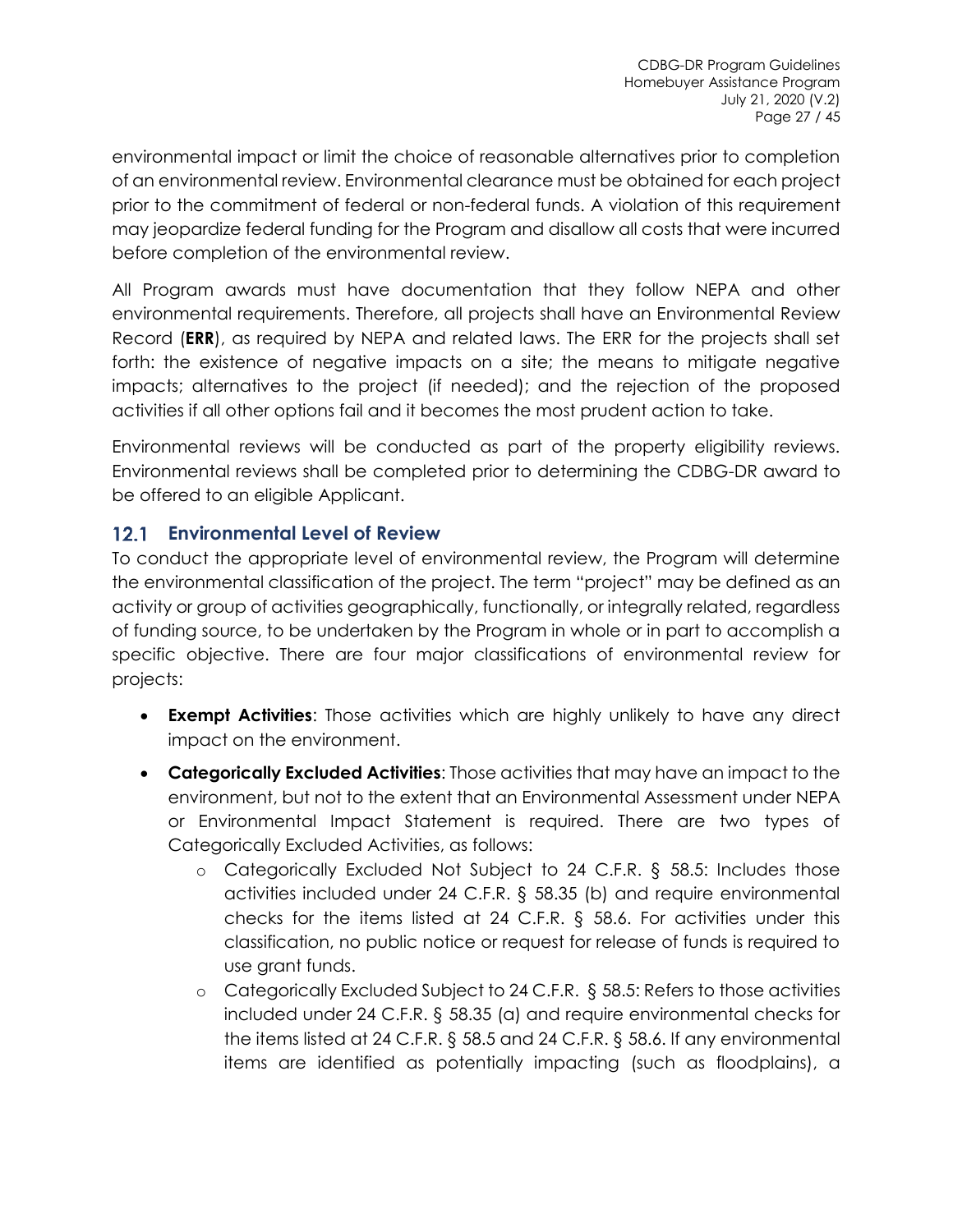Request for Release of Funds (including publication of Notice of Intent) is required.

- Environmental Assessment: Includes those activities that could potentially have a significant impact on the environment. In addition to compliance with the laws and authorities at 24 C.F.R. § 58.5 and 24 C.F.R. § 58.6, environmental assessments must consider an array of additional potential impacts of the project, including a National Environmental Policy Act analysis. This environmental assessment requires publishing a Notice of Intent to Request Release of Funds as well as a Finding of No Significant Impact (assuming such is found).
- Environmental Impact Statement: Those activities that require a detailed written statement required by Section 102(2)(C) of NEPA for a proposed major Federal Action significantly affecting the quality of the human environment. These statements are normally used for major housing (2,500 units or more) or infrastructure projects.

#### <span id="page-27-0"></span>**Level of Determined Environmental Review**

The level of environmental review identified for this Program is found at 24 C.F.R. § 58.35 (b)(5). Activities to assist homebuyers to purchase existing or new dwelling units, including closing costs and down payment assistance, interest buy downs, and similar activities that result in the transfer of a title and will require a Categorically Excluded (Not Subject to 58.5) (**CENST**) Environment Review. The environmental review for any activity in this Program will require a formal determination (including preparing a CENST review and inclusion into the project files) of the environmental regulations at 24 C.F.R. § 58.6. Other Requirements to include are:

- Location within a Special Flood Hazard Area;
- Location within a Coastal Barrier Resource System unit and;
- Purchase or sale of an existing property in a Runway Protection Zone or Clear Zone.

PRDOH, as the Responsible Entity, is charged with the responsibility of approving all CENSTs.

#### 12.2.1 Special Flood Hazard Area

In accordance with the PRDOH Disaster Recovery Action Plan and these Guidelines, if the property is determined to be in a Special Flood Hazard Area, the property will not qualify for CDBG-DR assistance.

#### 12.2.2 Coastal Barrier Resources Area

The Coastal Barrier Resources Act (**CBRA**) protects coastal areas that serve as barriers against wind and tidal forces caused by coastal storms and serve as a habitat for aquatic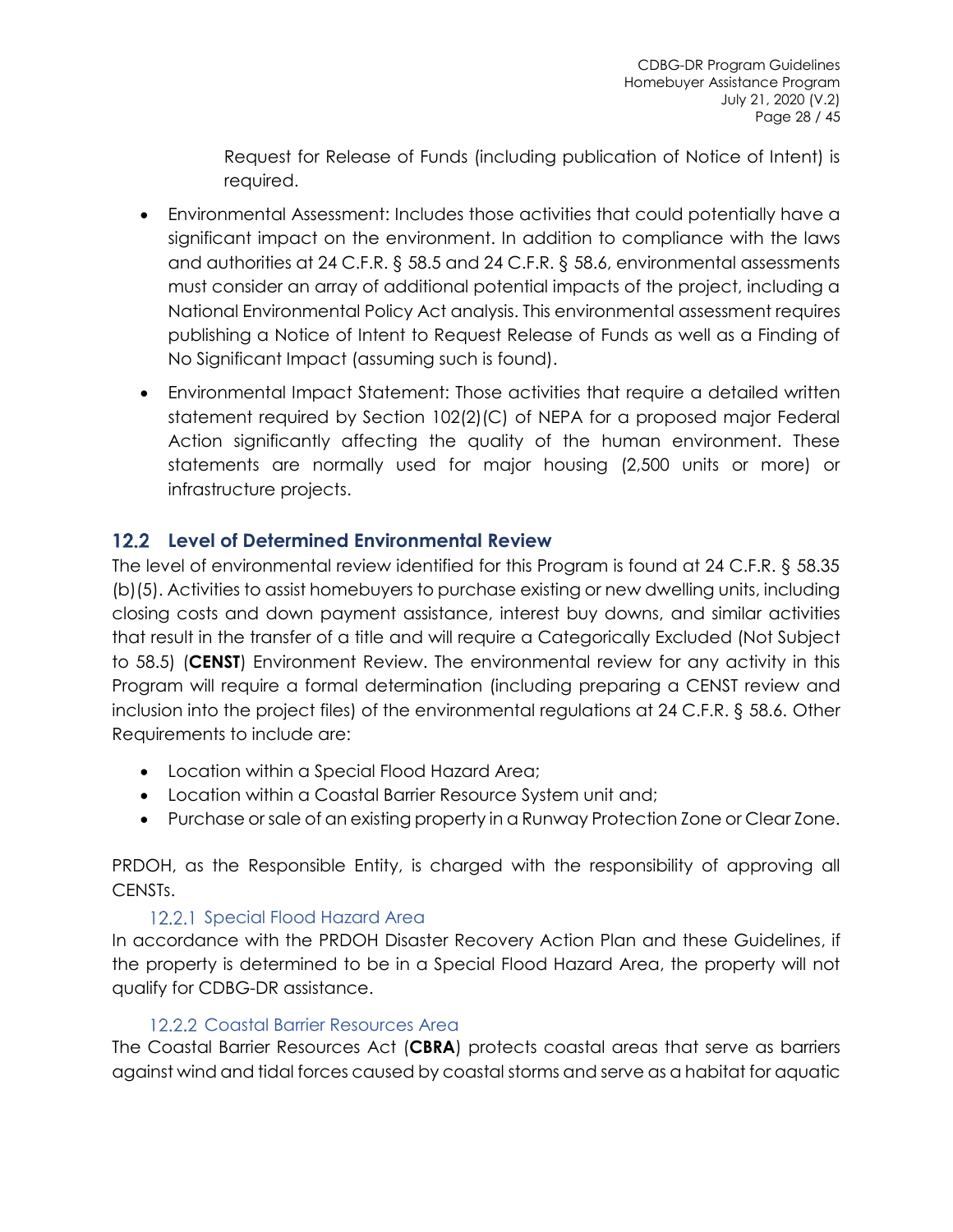species. In compliance with the Act, if the property is determined to be located within a Coastal Barrier Resources Area, the property will not qualify for CDBG-DR assistance.

#### 12.2.3 Runway Protection Zone or Clear Zone

In case that a property is determined to be in a runway protection zone or clear zone, PRDOH, as the Responsible Entity, must inform the buyer of the implications of such location and that there is a possibility that the property, may at a later date, be acquired by the airport operator. The buyer must sign an acknowledgement statement understanding the implications of such purchase.

#### <span id="page-28-0"></span>**Lead Hazard Assessment**

All pre-1978 built properties acquired through this Program must be compliant with the provisions for lead reduction found at 24 C.F.R. § 35 Lead-based paint poisoning prevention in certain residential structures and may be subject to a lead hazard assessment to be performed by a PRHFA designated inspector.

Lead hazard assessments are on-site lead-based paint inspection to determine the existence, nature, severity, and location of lead-based paint hazards accompanied by a report explaining the results and options for reducing lead-based paint hazards, see 40 C.F.R. § 745.227(d)(11) for report guidelines. If HUD lead-based paint requirements are not met, these properties will not be eligible to qualify for homebuyer assistance due to time and cost that would be needed to reduce the lead paint hazard.

#### <span id="page-28-1"></span>12.4 Asbestos Survey

All pre-1978 built properties acquired through this Program may be required to undergo an asbestos survey. An asbestos survey is used to locate and describe asbestoscontaining materials in a structure. The asbestos survey will visually review all suspect asbestos-containing materials associated with the buildings' interior and will collect samples for laboratory analysis.

During the survey process, every effort shall be made to collect required samples in the least destructive manner possible. The nature of the asbestos survey will be to determine the location and extent of asbestos-containing materials that may be disturbed during repair or demolition activities. Samples of presumed asbestos-containing materials shall be processed or evaluated by accredited laboratories for testing of asbestos presence in materials. Asbestos content determination shall be performed, as necessary, by utilizing Polarized Light Microscopy, Point Counting, and Transmission Electron Microscopy.

# <span id="page-28-2"></span>**Award Determination**

Upon determination of the property's eligibility and the award amount, PRHFA will issue a Commitment Letter to the Lender and forward a copy of the letter to the Applicant(s).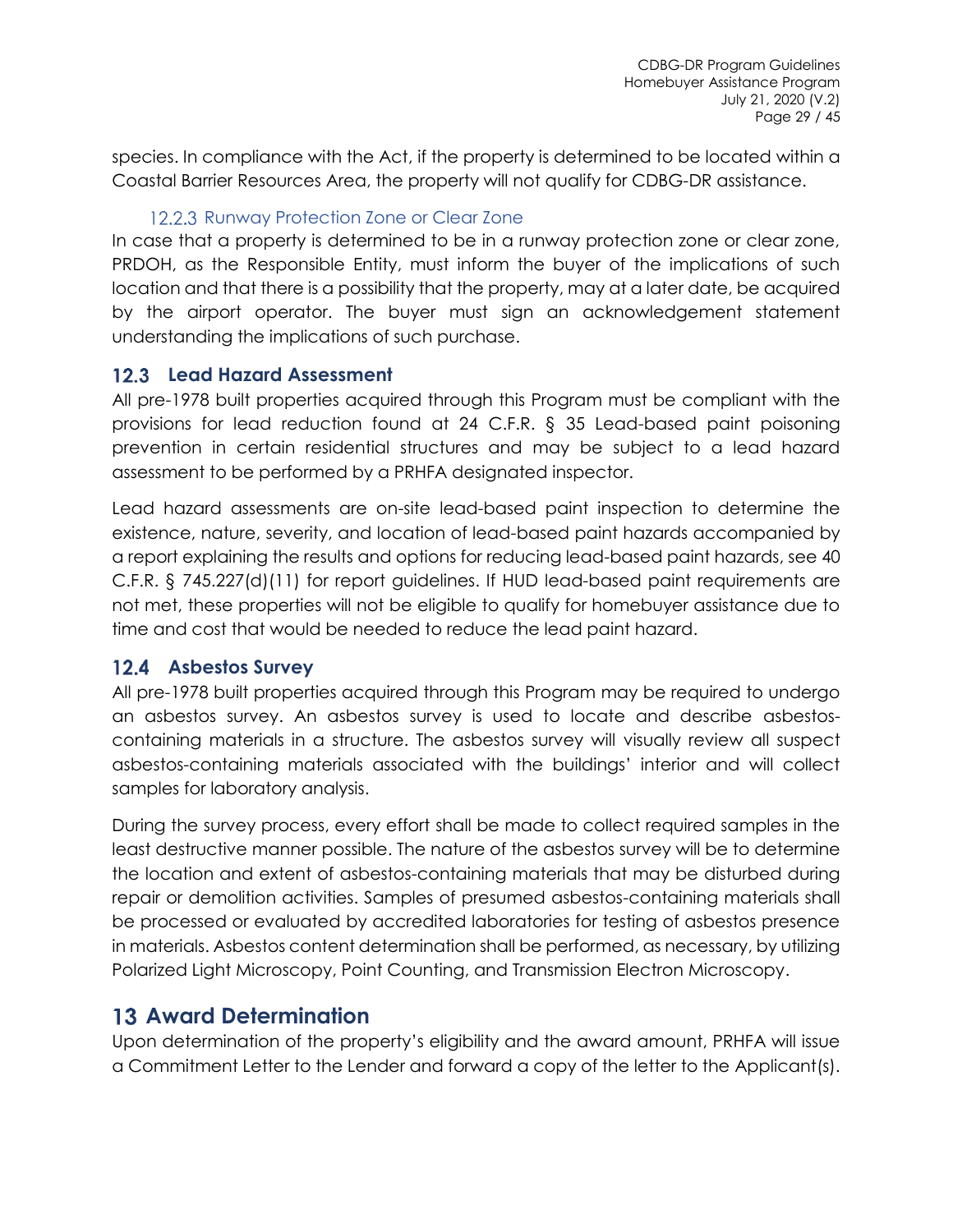PRHFA will reserve CDBG-DR funds for a period, unless causes beyond the control and without fault of negligence of the Lender or Applicant occur. The funding reservation begins the day that PRHFA issues the Commitment Letter to the Lender.

PRHFA shall submit a Disbursement Request to PRDOH prior to the scheduled closing to ensure that the funds are available at the time of closing. The CDBG-DR funds shall be expended within **ten (10) business days** of receipt from PRDOH.

#### <span id="page-29-0"></span>**13.1 Reservation of Funds**

Upon finalizing the underwriting process and securing the first mortgage, the Lending Institution will ensure that complete Applicant documentation has been submitted through PRHFA's System of Subsidy Program (**SSP**). The PRHFA will review the underwriting process and ensure that all the information and documentation that is registered in the system is correct. When everything is registered as completed, the Lending Institution will submit a request for funds in SSP. The PRHFA will submit a Commitment Letter reserving the funds for the contemplated transaction. Once the reservation is obtained, the Lending Institution will have **five (5) calendar days** from the reservation date to send the following documents to the PRHFA; but not limited to:

- Valid State Issued Driver's License of ID Card or U.S. Passport (All household members 18 years, or older);
- Proof of Legal Status or Citizenship's (All household members);
- Birth Certificate, Legal Documentation of Adoption or Guardianship (All household members 17 years, or younger);
- Puerto Rico Income Tax Return Form (W2 Forms) (last two years);
- Wages: Last three (3) recent paystubs (All household members 18 years, or older);
- Award letters for benefits / Verification Letter (SSI, Disability, Pension, Unemployment, etc.);
- Certification of Zero Income (if applicable) (All household members 18 years, or older);
- Most recent year tax return (1040 or 1040A) with all schedules and YTD profit and loss statement (Self-employed only);
- Most recent three (3) months of bank statements for all checking accounts (All household members 18 years, or older);
- Two (2) most recent bank statements for all savings, retirement accounts, 401Ks, etc. (All household members 18 years, or older);
- Child Support Documentation;
- Divorce Decree (if applicable);
- Homebuyer Education Certificate (For Applicant and must be less than one (1) year old);
- Form 1003 Uniform Residential Loan Application (**URLA**);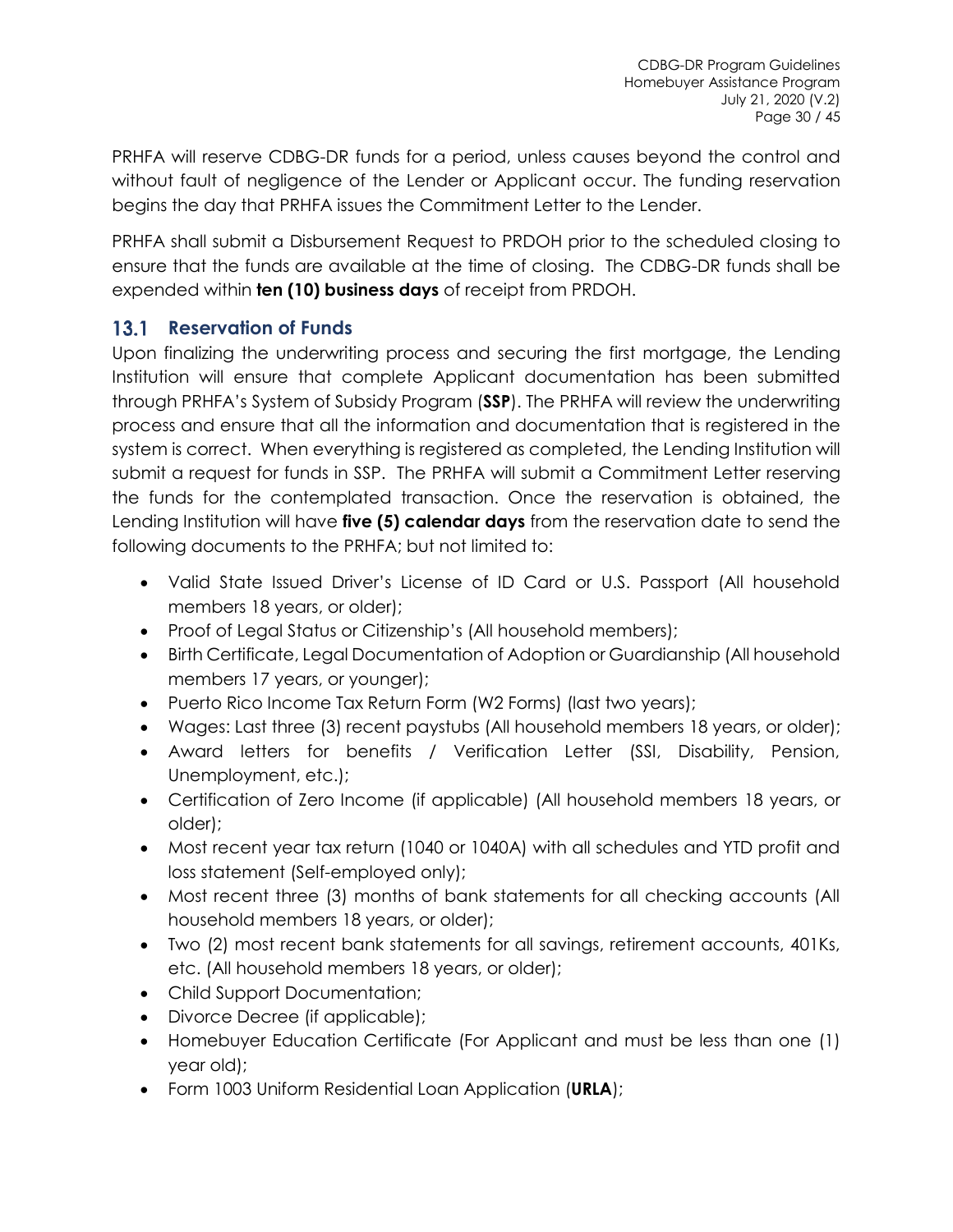- Copy of preliminary closing disclosure;
- Form 1008 Uniform Underwriting and Transmittal Summary (signed by the underwriter);
- Sales Agreement that indicates the sales price of the property subject to the agreement. The contract must be legible and cannot have any cross-outs or initials on the purchase price or be changed during the qualifying and closing process;
- Copy of Appraisal;
- Copy of Inspection Report;
- Certifications required (3) to be able to do the environmental review;
- Urban center certification issued by PRDOH of the property (if applicable);
- Copy of Employment Verification;
- Copy of Deposit Verification;
- Certification from the Treasury Department certifying that at least in the last **three (3) years** Applicant has filed taxes over income and;
- Any other document the PRHFA may deem necessary.

#### <span id="page-30-0"></span>**Terms and Conditions**

#### 13.2.1 Primary Residence Requirement

The property must be occupied as the principal residence by the Applicant (now **Borrower**) throughout the **five (5) year** affordability period commencing on the date the Deed of Mortgage and Restrictive Covenants is executed. A Second Lien will be obtained to secure the Borrower's compliance with the affordability period and all other HBA requirements as outlined in these Guidelines. Under the affordability period compliance requirements, there is no change allowed in use and/or occupancy and the Borrower must comply with all HBA requirements.

During the affordability period, the Borrower may not rent, sell, donate, exchange or otherwise dispose of the property without the prior written consent of PRHFA. Should a change in ownership (including foreclosure) occur during the affordability period, then the Borrower will be subject to the Program's requirements on recapture. However, if the Borrower occupies the property as their principal residence for the entire affordability period, no recapture requirements will apply.

#### 13.2.2 Affordability Period and Recapture Requirements

The CDBG-DR award will be secured in a Second Lien and is forgiven on an amortized basis over an affordability period of **five (5) years**.

Affordability period refers to the required number of years the property must be the Borrower's primary residence. A Borrower must occupy the property as their primary residence for a minimum of **five (5) years**. The affordability period shall commence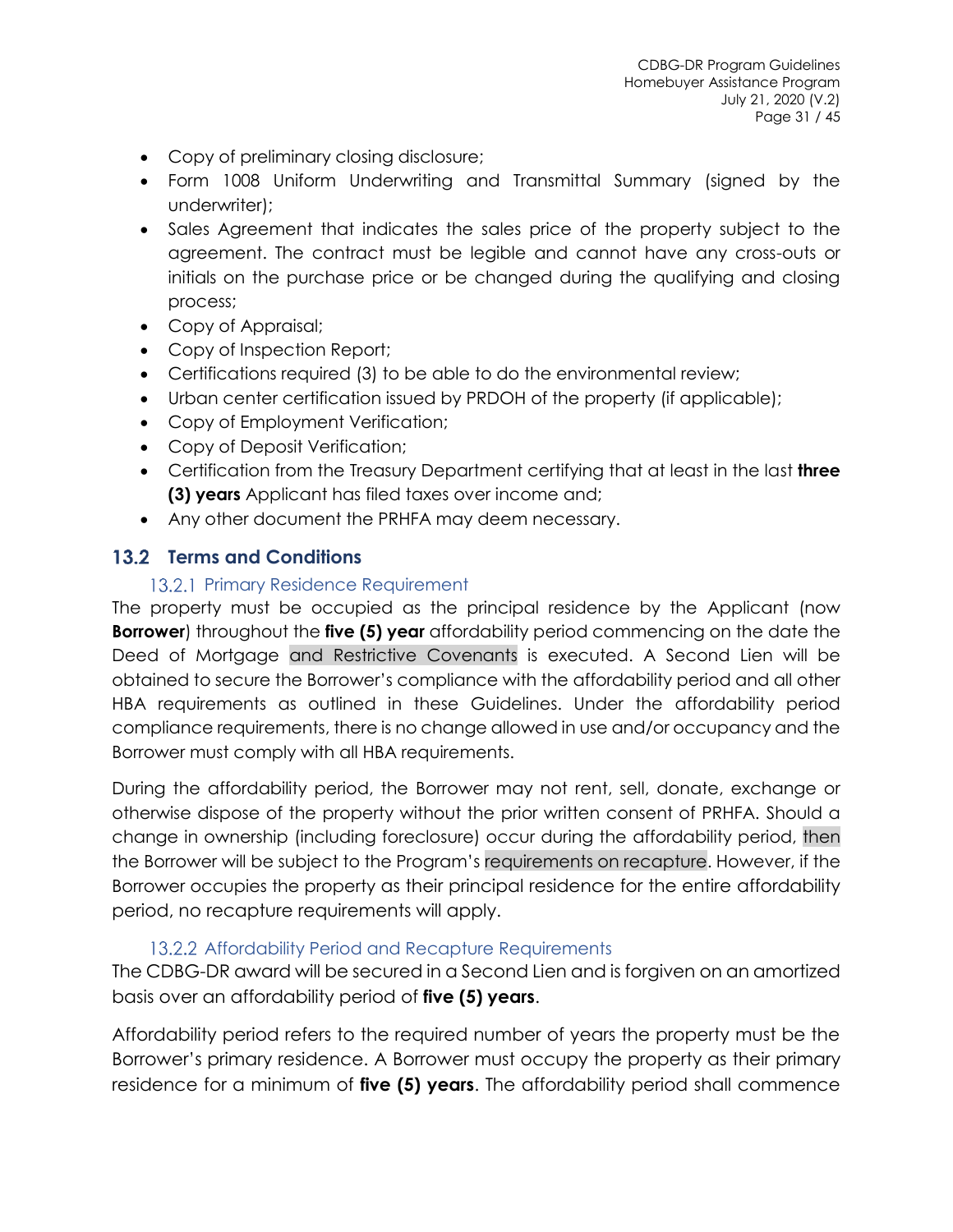on the date of the closing when Deed of Mortgage and Restrictive Covenants is executed. If the Borrower violates the terms and conditions of the Second Lien, PRHFA has the right to recapture the entire amount or a portion of the grant. The balance of the grant is forgiven or reduced at a rate of **twenty percent (20%)** for each completed year of residency, with no credit given for partial years completed.

| <b>Affordability Period</b> | <b>Forgiveness Rate per Year</b> |
|-----------------------------|----------------------------------|
|                             | $<$ 1 Year – 0%                  |
| 5 Years (with a lien)       | Year $1 - 20\%$                  |
|                             | Year $2 - 40\%$                  |
|                             | Year $3 - 60\%$                  |
|                             | Year $4 - 80\%$                  |
|                             | Year $5 - 100\%$                 |

The Program's recapture is proportional to the forgiveness rate per year during the affordability period. PRHFA, at its discretion, may accept a reduced recapture or forgive an event of default for cases beyond the Borrower's control, including but not limited to, a natural disaster, death in the family, or job relocation.

#### 13.2.2.1 Transfer of Ownership

Selling (including foreclosure) the home during the affordability period is considered a default on the terms and conditions of the affordability period.

#### 13.2.2.2 Leasing

The Borrower may not lease the property or use it for any other use other than as a primary residence. The PRHFA may evaluate requests for exceptions on a case by case basis.

#### 13.2.2.3 Refinance First Mortgage

In the case that the first mortgage is refinanced, the Borrower will not have to reimburse the PRHFA for the grant.

#### 13.2.2.4 Exceptions for Extenuating Circumstances

PRHFA may make exceptions to Borrowers in Default due to one or more of the following hardships:

- A loss or reduction in income that was supporting the first mortgage;
- A change in household financial circumstances;
- Death of a co-Borrower;
- Long-term/permanent illness or disability of a Borrower or dependent Family Member;
- Divorce or legal separation of a Borrower; or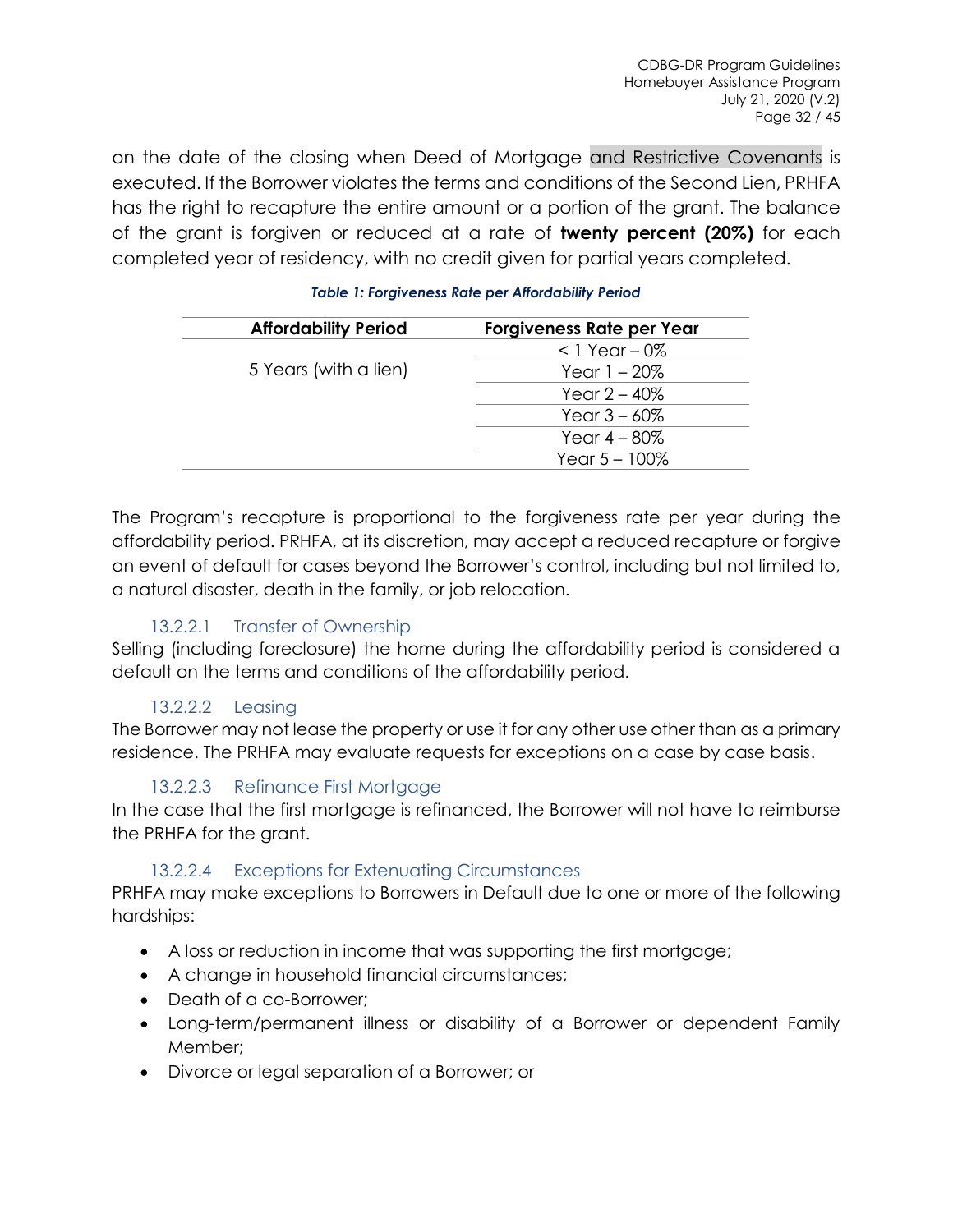Distant employment transfer or relocation greater than **fifty (50) miles** one-way from the Borrower's current Principal Residence to be closer to employment.

### 13.2.3 Required Documentation

The Borrower must provide PRHFA with evidence of the Borrower's hardship(s) in order to request an exception. PRHFA may require additional financial documentation from the Borrower's Lender to support the identified hardship(s).

# <span id="page-32-0"></span>**Program Income**

Any and all collection of payments for CDBG-DR funds shall be considered Program Income and maintained by PRHFA under the direction of PRDOH. These are to include administrative fees, penalties, and grant repayments as a result of program noncompliance.

To the maximum extent feasible, Program Income shall be used or distributed before additional withdrawals from the U.S. Treasury are made, in accordance with 83 FR 5844. PRHFA will establish an independent, no-interest bearing account for Program Income received from the Program. Program Income activity shall be reported to PRDOH.

Program Income does not include any operating income generated by the project after any loans funded through CDBG-DR funds are repaid, and the Project is occupied.

# <span id="page-32-1"></span>**15 Closing Process**

The closing date will be the moment in which the ownership of the selected property is transferred to the Borrower by means of a Deed of Mortgage and Restrictive Covenants and is registered in the SSP. The Lending Institution will have **five (5) business days** after closing to record the closing in the SSP. If the closing is not registered in the SSP within the period established herein, the Borrower and the Lending Institution will lose the reservation of funds.

#### <span id="page-32-2"></span> $15.1$ **Funding Disbursement**

Once the closing is registered in the SSP, the Lending Institution will have **forty-five (45) business days** to send the following documents to PRHFA:

- Final, signed URLA by the applicant and co-applicant (if applicable);
- Signed Closing Disclosure;
- Certified copy of the Deed of Mortgage and Restrictive Covenants incorporated detailing the affordability period terms and conditions;
- Copy of the minute of presentation of the Deed of Mortgage and Restrictive Covenants or the printed page of the official page of the Puerto Rico Property Registry (Registro de la Propiedad) where the information appears that the deed is duly presented;
- Copy of the Deed of Sale;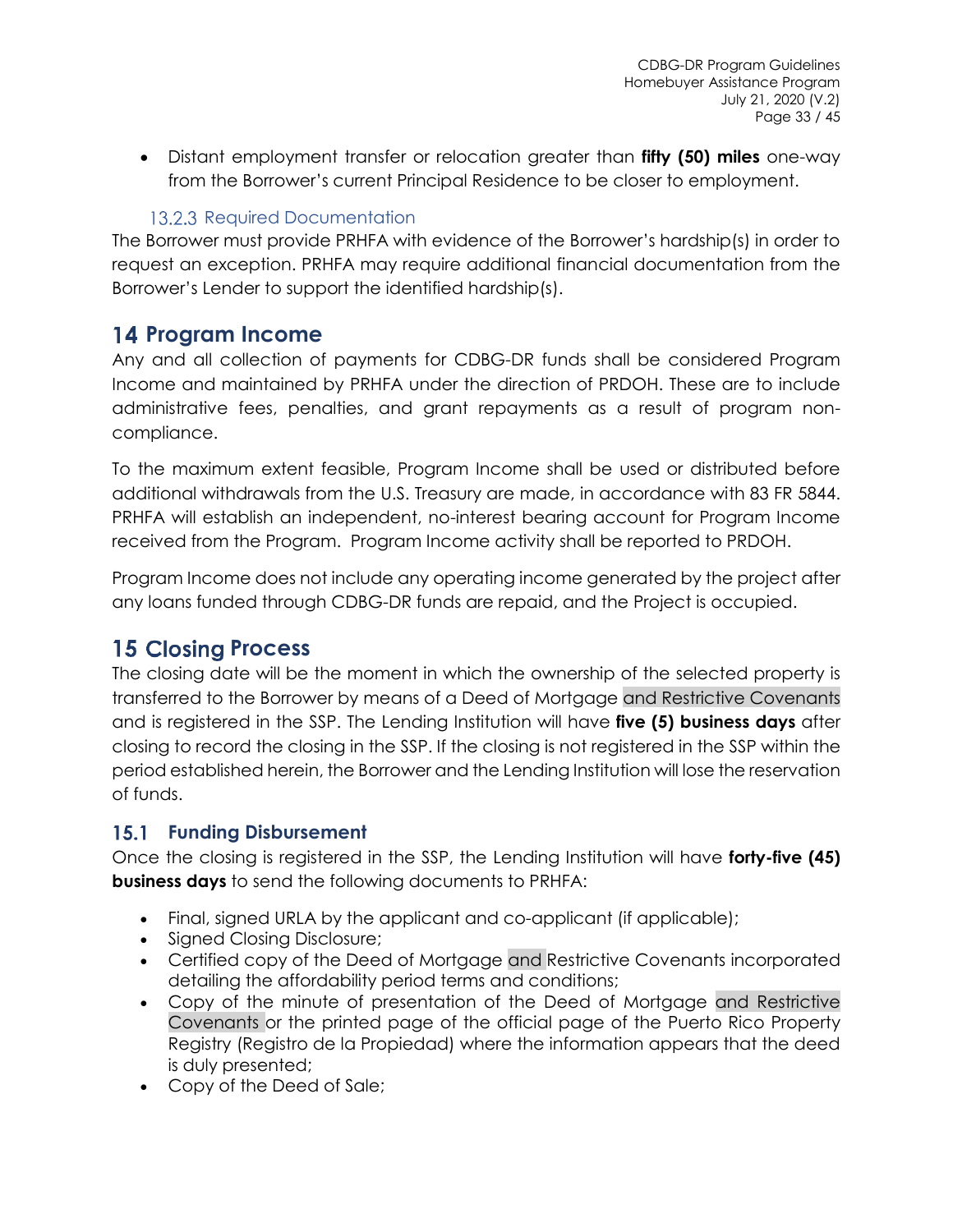- Copy of the minute of presentation of the Deed of Sale or the printed page of the official page of the Puerto Rico Property Registry where the information appears that the deed is duly presented;
- Any other pertinent documents requested by PRHFA.

The PRHFA will verify that the aforementioned documents align with the proposed transaction and are registered in the SSP. Lending Institutions may request additional time beyond the **forty-five (45) days**, if just cause is provided to PRHFA. PRHFA will work with the Borrower's Lending Institution to ensure the availability and transfer of the CDBG-DR award.

#### 15.1.1 Second Lien

The CDBG-DR assistance will be secured with a second lien on the property for the amount of the grant through a Restrictive Covenant for a **five (5) year** affordability period. At the end of the term of the affordability period, the lien will be released in favor of the Borrower.

The Borrower will be responsible for maintaining appropriate insurance on their properties. PRHFA must be listed as an interested third party on the insurance policies. Failure to maintain appropriate insurance coverage may prohibit future assistance.

When there is an FHA-insured lien involved, FHA requires a termination of restrictions clause to be contained in the legal instruments (note/deed). Provided is sample language that can be inserted in the program's Deed of Mortgage:

"The CDBG-DR program restrictions on the property shall terminate upon foreclosure, transfer in lieu of foreclosure or assignment of an FHA insured mortgage to HUD. To the extent that there are any proceeds from the foreclosure or other sale of the property by HUD remaining after the HUD insured loan is paid, the remaining proceeds shall be paid to Puerto Rico Housing Finance Authority".

#### <span id="page-33-0"></span> $15.2$ **Monitoring and Close-out**

As part of the terms and conditions to receive CDBG-DR funds, the Borrower must agree to occupy such residence as the principal place of residency throughout the affordability period.

PRHFA will verify residency on an annual basis by sending a certified letter with a return receipt to the Borrower. The letter requires the Borrower to return to PRHFA at the provided address a signed certification stating that the residence continues to be their primary place of residence and to confirm occupancy, the following documentation can be presented to establish occupancy:

1. Copy of electric, gas, or water bill. The bill must confirm that service was provided to the purchased property during the current billing period;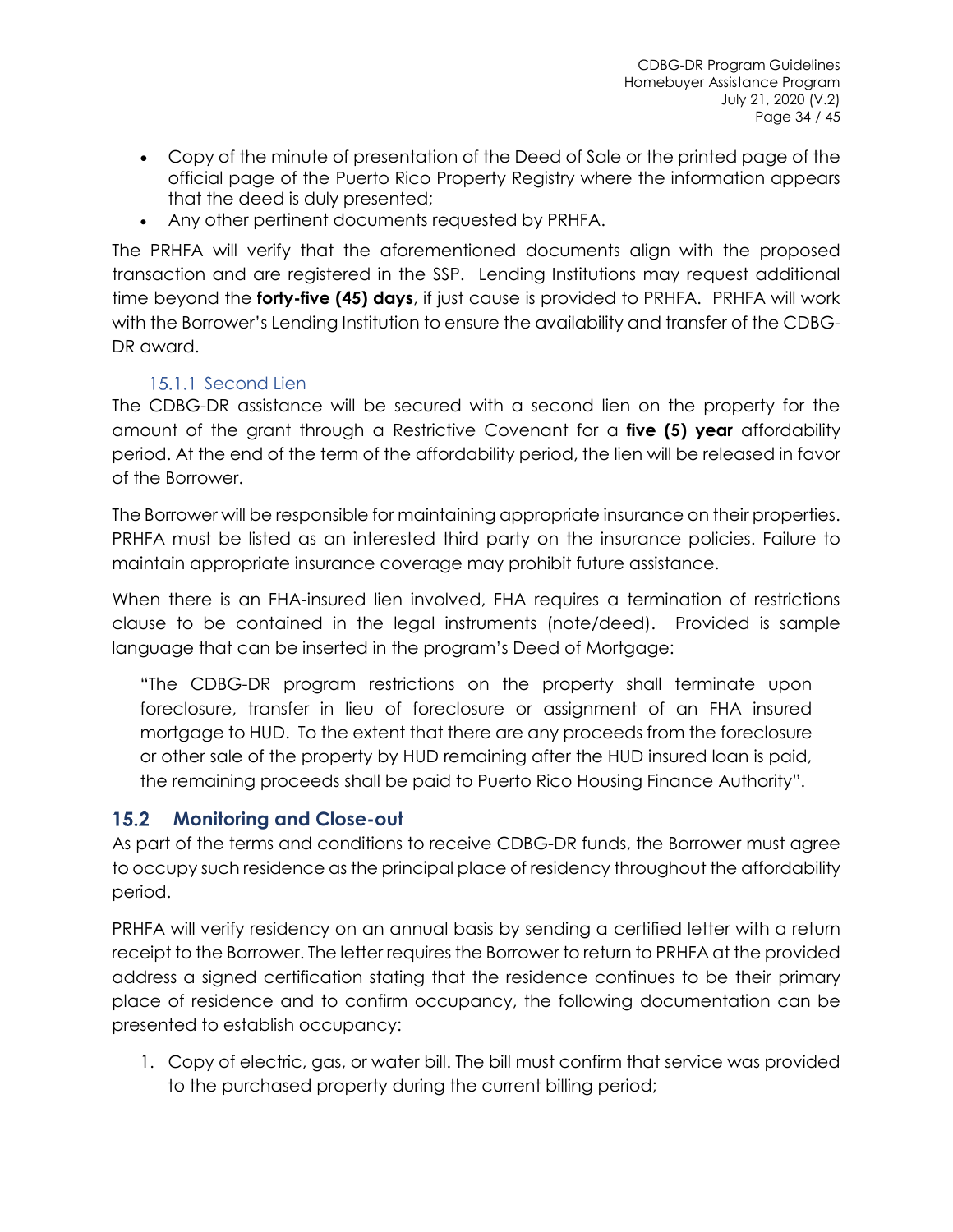- 2. Property tax bill transmittal letter showing the address of the purchased property to which it was mailed; or
- 3. Cover page of the homeowner's hazard insurance policy showing that the purchased property is covered by the policy;

Other qualified documents may be presented to PRHFA for consideration of proof of occupancy. If Applicants need additional assistance obtaining documents, they may be referred to a local agency.

Following closing, PRHFA will conduct the following actions:

- An annual affordability letter will be mailed to the new homebuyer(s) that will provide for compliance to the Second Lien that the property is currently their primary residence;
- If the annual affordability letter is not received within **thirty (30) days** a second request letter will be mailed;
- If the second request letter is not received within **thirty (30) days** a final letter will be hand delivered by a representative of PRHFA; and
- If the final letter is not executed and received within **thirty (30) days**, the Borrower's information of non-compliance will be referred to the PRHFA's legal office for possible legal action.

# <span id="page-34-0"></span>**Marketing & Fair Housing**

The PRHFA and PRDOH shall ensure that no person shall on the ground of race, color, national origin, religion, sex, sexual orientation, age, familial status, or disability be excluded from participation in, be denied the benefits of, or be subjected to discrimination by the CDBG Disaster Recovery Program.<sup>12</sup> The Puerto Rico Housing Finance Authority (PRHFA), as the designated Subrecipient, holds the main responsibility for the implementation of the Outreach Plan including the following activities:

- 1. Implementation and maintenance of the Outreach Plan;
- 2. Timely formulation and dissemination of communications;
- 3. Identification and addressing of key communication issues that may arise;
- 4. Work closely with PRDOH to ensure that target audience receives adequate information;
- 5. Proposing modifications to reflect changing environments based on the Program's needs.

Activities include; but are not limited to:

 $\overline{a}$ 

<sup>&</sup>lt;sup>12</sup> 24 C.F.R. sec. 504; See also Basically CDBG (November 2007) 19-9 HUD, Office of Block Grant Assistance. <https://www.hud.gov/sites/documents/CDBGCHAPTER19.PDF>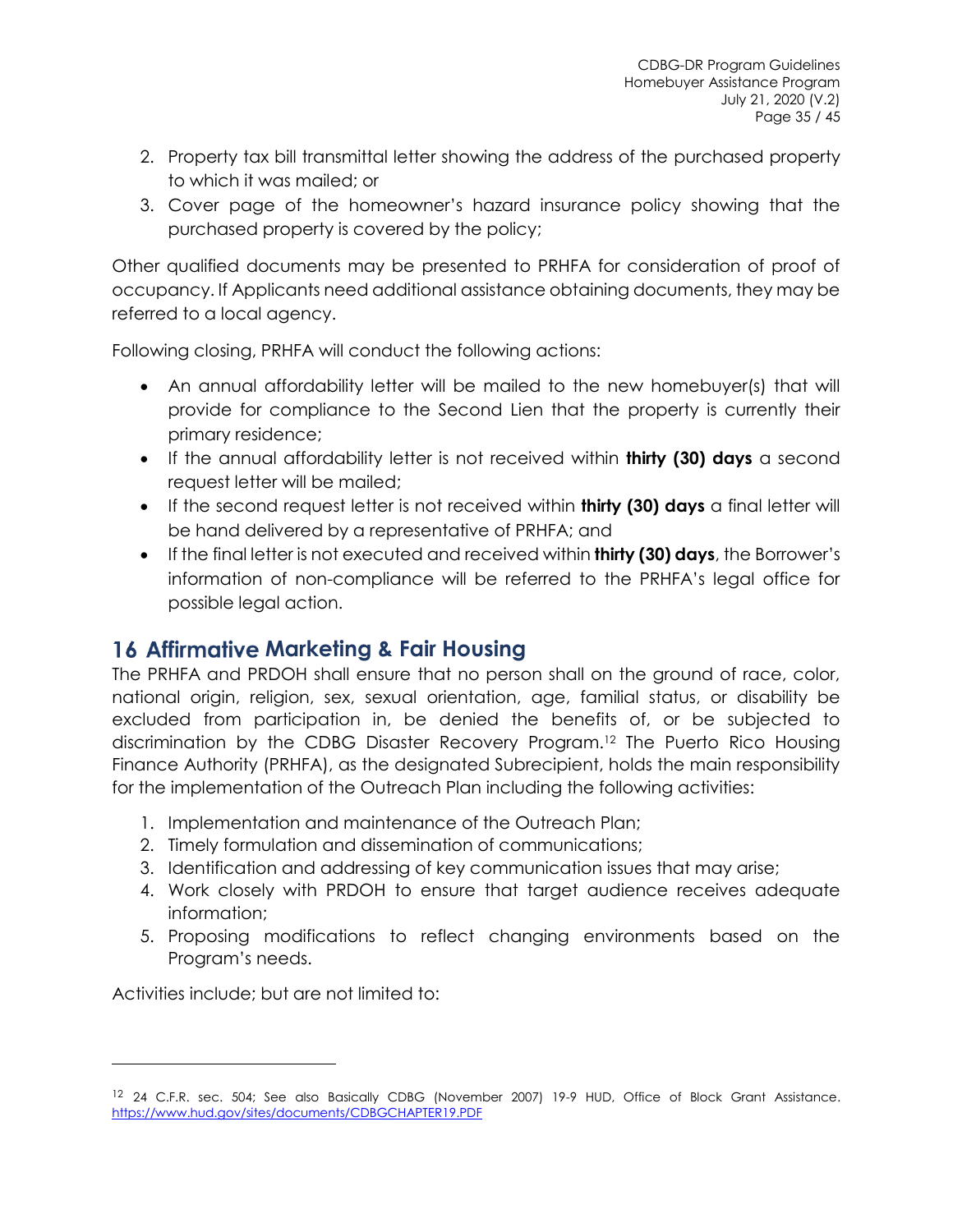- o Publish programmatic information as necessary (e.g. Program Guidelines, training material, outreach material, etc.);
- o Provide PRDOH with required documentation and information as specified in 83 FR 5844 for posting on PRDOH Disaster Recovery Website [\(www.cdbg-dr.pr.gov\)](http://www.cdbg-dr.pr.gov/).
- o Provision of non-essential information (when requested) such as bulletins, newsletters, or marketing materials for publication on PRDOH Disaster Recovery Website; and
- o Engage Program stakeholders in the Program design and the execution of the Program (e.g. Lending Institutions, Realtors' Associations, etc.).

The PRDOH will be responsible for providing oversight, guidance, and support to PRHFA in the execution of the Outreach Plan.

PRDOH and PRHFA, as the subrecipient of PRDOH responsible for the administration of the HBA Program, will take measures to affirmatively market and ensure accessibility to the HBA Program, as follows:

- 1. PRHFA and PRDOH will identify the groups it seeks to benefit with the program, assess which groups and/or protected classes are historically underserved and are least likely to apply to the program, and will employ affirmative marketing strategies to encourage Program participation from these groups.
- 2. PRHFA and PRDOH will retain documentation of all marketing measures used, including copies of all advertisements and announcements that will be available for public viewing upon request.
- 3. PRHFA and PRDOH will provide reasonable accommodations as needed to make the program accessible to people with disabilities, will hold informational meetings and in-person application intake in buildings or areas that are compliant with the Americans with Disabilities Act (**ADA**), and provide appropriate assistance to those who are hearing or visually impaired when requested.
- 4. PRHFA will use the Fair Housing logo in advertising, post Fair Housing posters and related information, and, in general, inform the public of its rights and obligations under Fair Housing regulations.
- 5. PRHFA and PRDOH will monitor program participation to assess how marketing strategies are working and ensure that protected classes of people are not being intentionally or unintentionally discriminated against.

The HBA Program information will be readily available and maintained on [www.cdbg](http://www.cdbg-dr.pr.gov/)[dr.pr.gov](http://www.cdbg-dr.pr.gov/). The information will be published in common languages predominately used in the service areas.

In addition to marketing through widely available media outlets, PRHFA and PRDOH will take the additional following measures:

 PRHFA will advertise with media outlets which provide unique access for persons who are considered members of the protected class under the Fair Housing Act.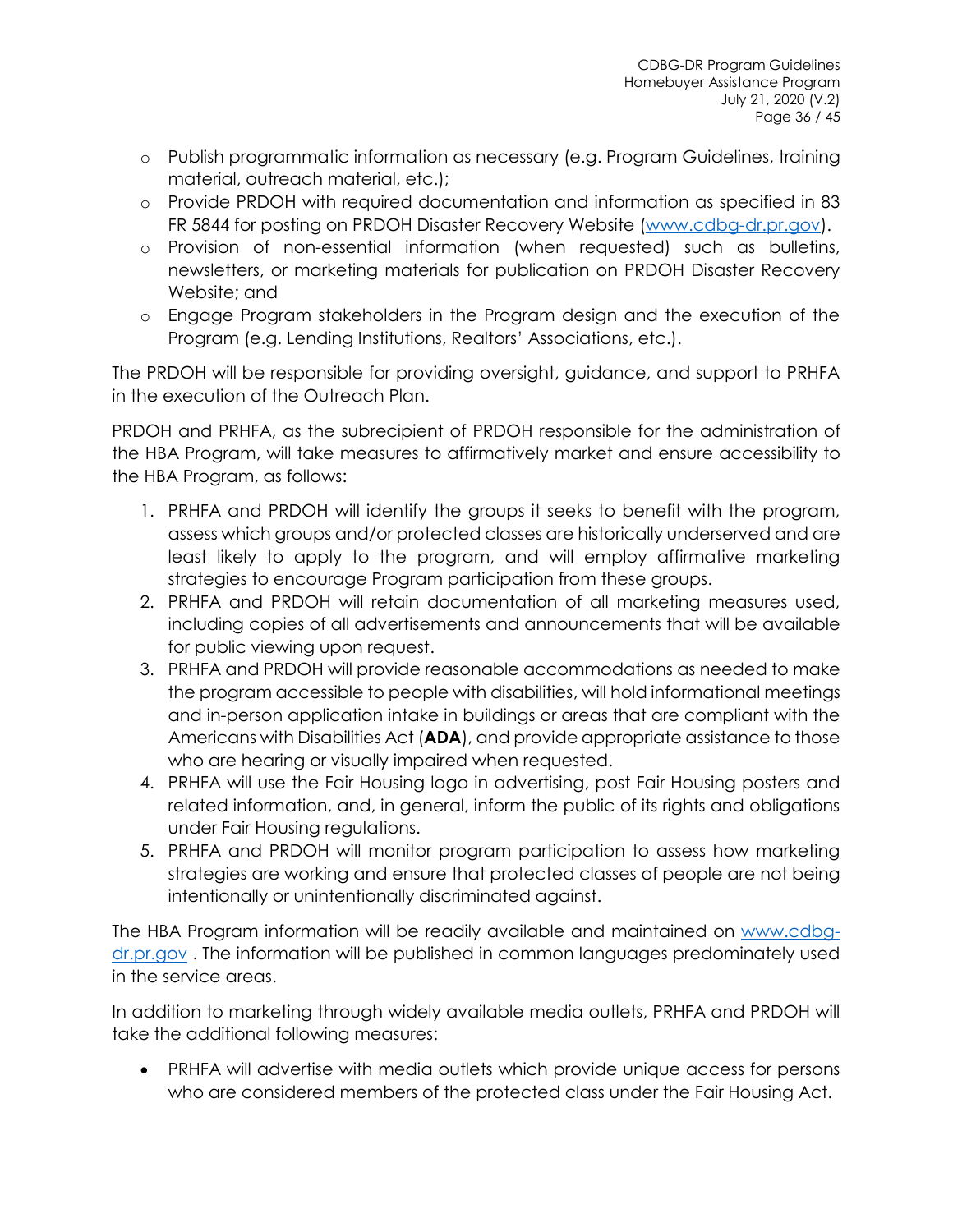- Applications will be accepted in person in multiple locations throughout Puerto Rico to make the Program accessible to those who may not have online access or need other assistance in completing an application.
- Language interpretation services will be provided upon request.

# <span id="page-36-0"></span>**17 Monitoring**

HUD requires PRDOH, as the Grantee, to monitor progress of all Subrecipients and Partners. To meet this requirement, PRHFA will provide PRDOH a Monthly Progress Report on the implementation of the Program on a monthly basis.

PRHFA will report to PRDOH as stipulated in each CDBG-DR Agreement. All information reported will be available, as part of PRDOH's Quarterly Performance Reports (**QPRs**), at [www.cdbg-dr.pr.gov/](http://www.cdbg-dr.pr.gov/)en/reporting/.

# <span id="page-36-1"></span>**Program-Based Reconsideration and/or Administrative Review**

Applicants of the Program may contest any determinations or denials based on Program policy. However, an Applicant may not challenge a federal statutory requirement. Applicants have the right to request a Program-based Reconsideration with the Program or request an Administrative Review directly with PRDOH, as stated below.

#### <span id="page-36-2"></span>18.1 **Program-based Reconsideration Request**

Applicants may file a Program-based Reconsideration Request when it is believed there is an error with Program eligibility determinations, Program award, and/or failure to meet construction standards, among other determinations. An Applicant must submit a written Reconsideration Request directly with the Program, via electronic or postal mail, within **twenty (20) calendar days** from the date a copy of the notice was filed in the record of the agency. Provided, that if the date on which the copy of the notice is filed in the records of the agency differs from the mailing date of said notice, the aforementioned **twenty (20) calendar day-term** shall be calculated from the mailing date. Applicants who file a Program-based Reconsideration Request are encouraged to provide individual facts or circumstances, as well as supporting documents to justify their petition. The date of notification is that on which the Program determination was sent to the Applicant.

In the Reconsideration Request process, the Program will only review facts and information already included in an Applicant's file, unless the Applicant submits new documentation. The Program has the discretion to accept or reject new documentation based upon its relevance to the Program-based Reconsideration Request.

The Program will review and address the Reconsideration Request within **fifteen (15) calendar days** of its receipt. Applicants will be notified of the reconsideration determination via a Reconsideration Request Approved or a Reconsideration Request Denied notification. Applications with an approved Reconsideration Request will return to active Program status and continue with the process as normal. **Applications with a denied Reconsideration Request will remain ineligible for the Program.**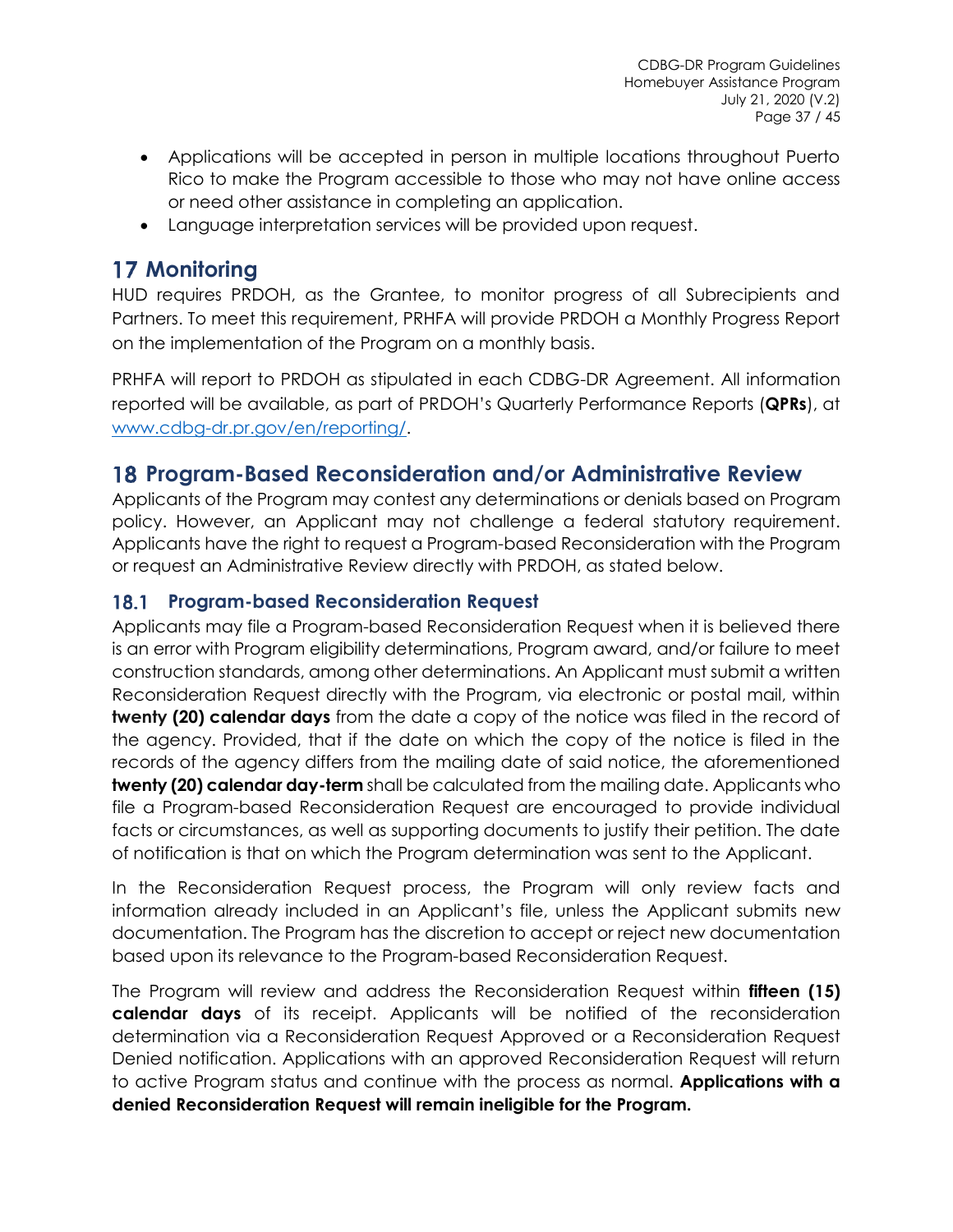Filing a Program-based Reconsideration Request does not substitute, negate, or preclude any legal right that an Applicant has to challenge a determination made by the Program.

Therefore, Applicants who believe the initial determination of the Program to be erroneous, may submit, at their discretion, either a Program-based Reconsideration Request or a petition for review of the decision made by the Program by filing an Administrative Review Request at the PRDOH in accordance with Regulation Number 4953, of August 19, 1993, which regulates the Formal Adjudication Process for the PRDOH and its Adjunct Agencies (Regulation 4953).

If the Applicant fails to file a program-based Reconsideration Request with PRDOH within the time allotted, the inaction will be deemed as an acceptance of the determination.

#### <span id="page-37-0"></span>**18.2 Administrative Review Request**

If an Applicant disagrees with a Program determination, or with the Reconsideration Request Denial determination, said party may file directly to PRDOH, as grantee, an Administrative Review Request. The Applicant must submit such request, in writing, within **twenty (20) calendar days** from the date a copy of the Program determination or a Reconsideration Request Denial determination notice was filed in the record of the agency. Provided, that if the date on which the copy of the notice is filed in the records of the agency differs from the mailing date of said notice, the aforementioned **twenty (20) calendar day-term** shall be calculated from the mailing date. Submit request via email to: [LegalCDBG@vivienda.pr.gov;](mailto:LegalCDBG@vivienda.pr.gov) via postal mail to: CDBG-DR Legal Division, P.O. Box 21365, San Juan, PR 00928-1365; or in person at PRDOH's Headquarters at: CDBG-DR Legal Division, 606 Barbosa Avenue, Juan C. Cordero Davila Building, Río Piedras, P.R. 00918.

Applicants who submit an Administrative Review Request must follow the procedure established in Regulation 4953. After the Administrative Adjudicative Procedure concludes, applications with approved Administrative Review Requests will return to active Program status and continue within the process as normal. **Applications with denied Administrative Review Requests will remain ineligible for the Program.**

If the Applicant disagrees with any **final** written determination on an Administrative Review Request notified by PRDOH after completing the Administrative Adjudicative Procedure, said party may file a Judicial Review petition before the Court of Appeals of Puerto Rico within **thirty (30) days** after a copy of the notice has been filed. See Act No. 201-2003, as amended, known as the Judiciary Act of the Commonwealth of Puerto Rico of 2003, 4 LPRA § 24 *et seq.*, and section 4.2 of Act 38-2017, as amended, known as the Uniform Administrative Procedures Act of the Government of Puerto Rico, 3 LPRA § 9672.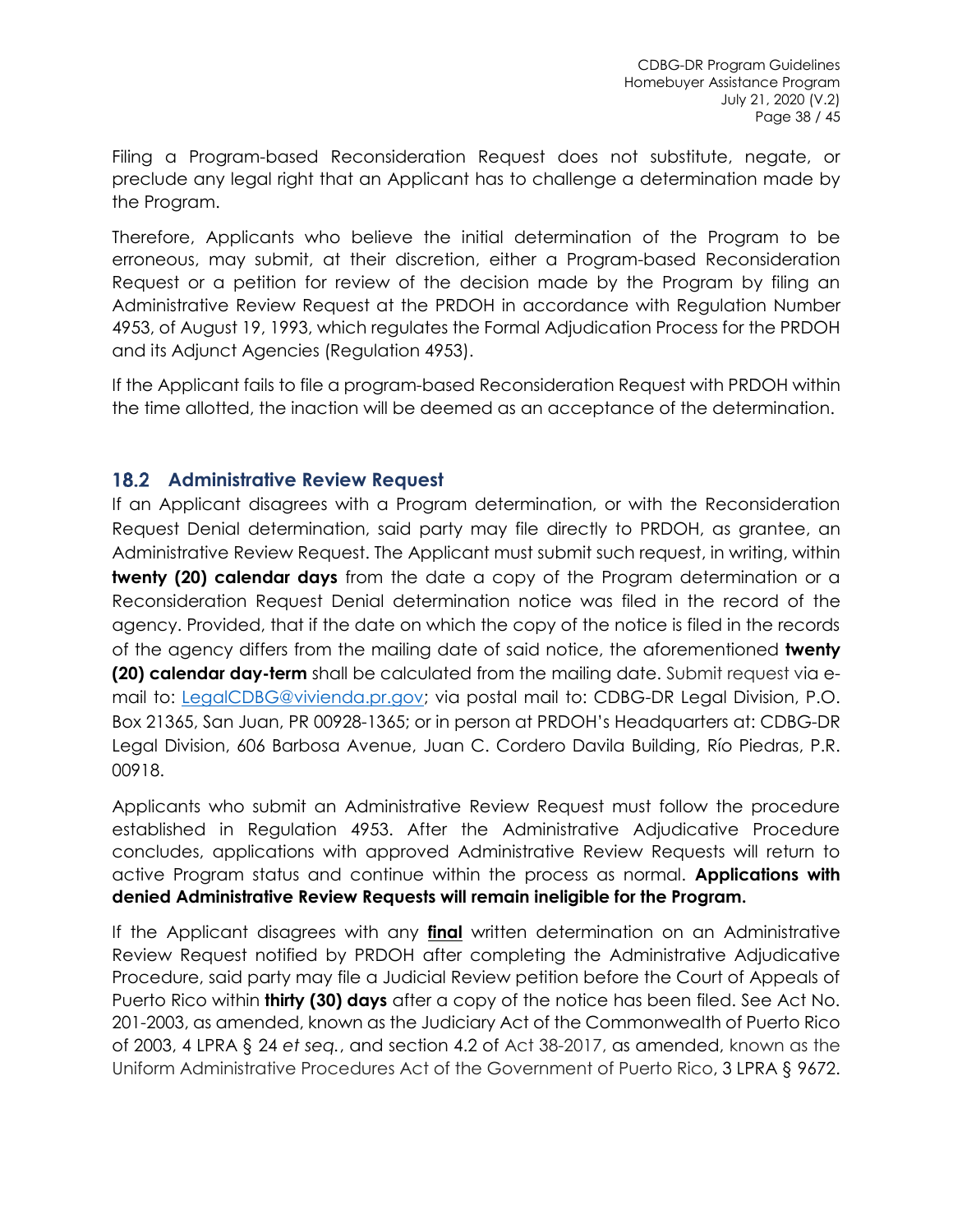If the Applicant fails to contest a determination under the Administrative Adjudicative Procedure with PRDOH within the time allotted, the inaction will be deemed as an acceptance of the determination.

# <span id="page-38-0"></span>**General Provisions**

#### <span id="page-38-1"></span>**Program Guidelines Scope**

This document sets fort the policy governing the Program. These program guidelines are intended to aid and provide program activity guidance in Program implementation and closeout and should not be construed as exhaustive instructions. All Program activities must comply with the policies herby stated. In addition, all program staff must adhere to established program procedures and all federal and state laws and regulations in effect, as applicable, in the execution of program activities.

However, the PRDOH reserves the faculty to authorize, in its sole discretion, the granting of Program benefits to any Applicant, only when exceptional circumstances, not contemplated in these guidelines, justify it. Such faculty will be exercised on a case by case basis in compliance with local, state and federal requirements. PRDOH is in no way obligated to grant the Program benefits in said cases.

#### <span id="page-38-2"></span>**Program Guidelines Amendments**

PRDOH reserves the right to modify the policies established in these guidelines if the program guidelines, as written, do not reflect the intended policy or cause procedures to be impracticable, among any other circumstances. If an amended version of these guidelines is approved, the amended version fully supersedes all other previous versions and should be used as the basis for the evaluation of all situations encountered in the implementation and/or continuance of the Program from the date of its issuance, that is, the date that appears on the cover of these guidelines. Each version of the program guidelines will contain a detailed version control log that outlines any substantive amendment, inclusions and/or changes.

#### <span id="page-38-3"></span>**Disaster Impacted Areas**

As described in the initial Action Plan, and its amendments, the Government of Puerto Rico will use CDBG-DR funds solely for necessary expenses related to disaster relief, longterm recovery, restoration of housing, infrastructure, and economic revitalization in the impacted and distressed areas in Puerto Rico as identified in disaster declaration numbers DR-4336 and 4339. Through the Federal Register Vol. 83, No. 157 (August 14, 2018), 83 FR 40314, HUD identified that, for Puerto Rico, all components of the Island are considered "most impacted and distressed" areas. Therefore, these guidelines apply to all 78 municipalities of Puerto Rico.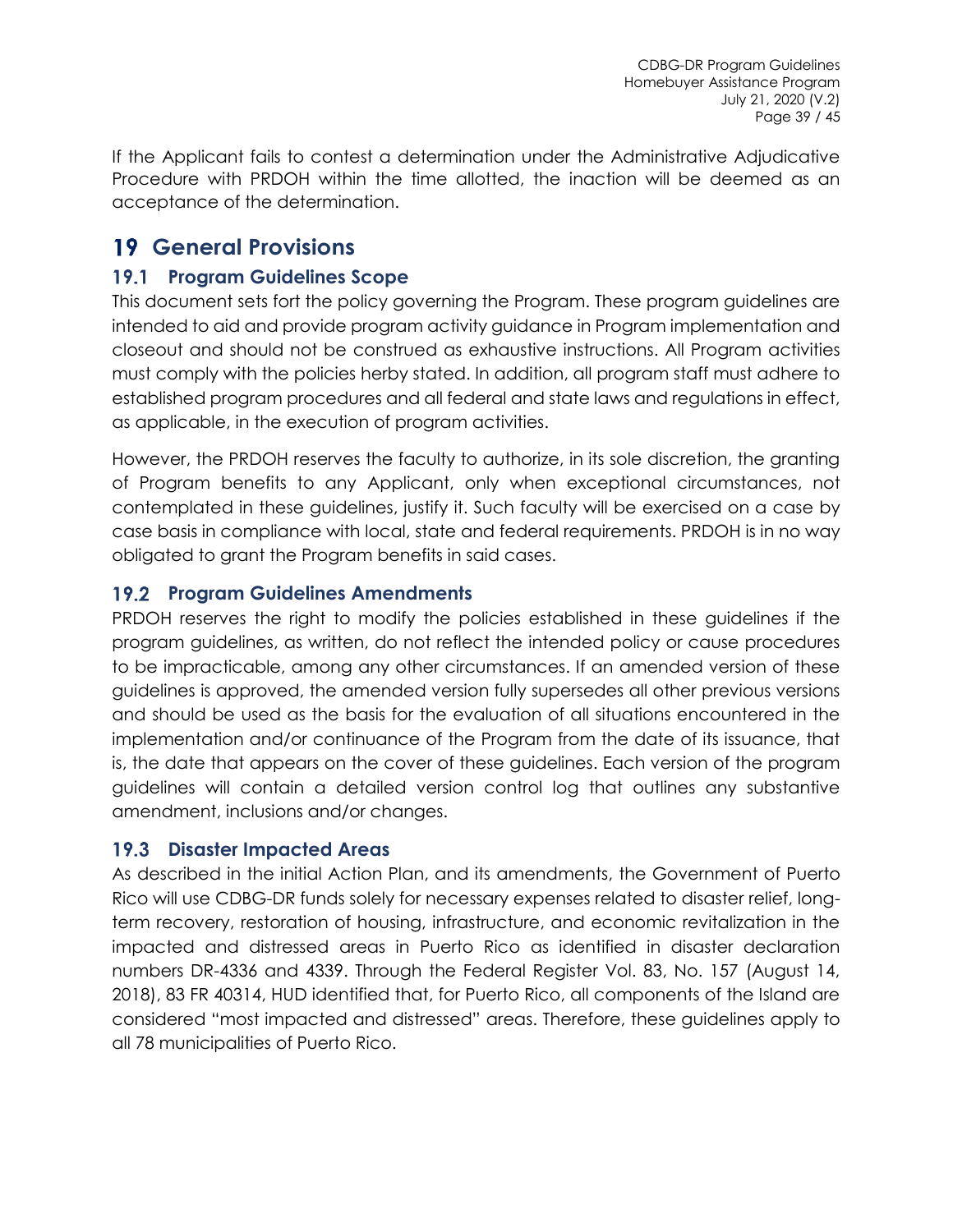#### <span id="page-39-0"></span>**Extension of Deadlines**

The Program could extend deadlines on a case-by-case basis. The Program may decline to extend a deadline if such extension will jeopardize the Program's completion schedule or the schedule of an individual construction project. The aforementioned strictly applies to program deadlines or established program terms. Under no circumstance(s) does the faculty to extend deadlines apply to the established terms of time in any applicable federal or state law or regulation, or to the terms of times established in these guidelines to request a Program-based Reconsideration, administrative review and/or judicial review.

#### <span id="page-39-1"></span>**Established Periods of Time**

Unless otherwise specified, all established periods of time addressed in this and all CDBG-DR Program Guidelines will be considered calendar days. On this matter, PRDOH, as grantee, will follow Rule 68.1 of the Rules of Civil Procedure of Puerto Rico, 32 LPRA Ap. V, R. 68.1.

#### <span id="page-39-2"></span>**Written Notifications**

All determinations made by the Program will be notified in writing. If an Applicant believes that any determination was made without being written, the Applicant may request that such decision be made in writing and duly substantiated.

#### <span id="page-39-3"></span>19.7 Conflict of Interest

As stated in 83 FR 5844, Federal regulations require that State grantees, in the direct Grant administration and means of carrying out eligible activities, be responsible with program administrative requirements, including those established in 24 C.F.R. §570.489(h) related to conflicts of interest.

Several federal and state conflict of interest laws can govern CDBG-DR assisted activities. Therefore, PRDOH has enacted the Conflict of Interest Policy and Standards of Conduct in conformity with the following applicable federal and state regulations:

- 1. HUD conflict of interest regulations, 24 C.F.R. §570.611 and 24 C.F.R. §85.36;
- 2. The Uniform Administrative Requirements, Cost Principles, and Audit Requirements for Federal Awards, 2 C.F.R. §200 at §200.112 and §200.318 (c)(1);
- 3. Puerto Rico Department of Housing Organic Act, Act 97 of June 10, 1972, as amended;
- 4. The Anti-Corruption Code for the New Puerto Rico, Act 2-2018, as amended; and
- 5. The Puerto Rico Government Ethics Office Organic Act, Act 1-2012, as amended.

The Conflict of Interest Policy and Standards of Conduct outlines PRDOH's responsibility, in its role as grantee, to identify, evaluate, disclose and manage apparent, potential or actual conflicts of interest related to CDBG-DR funded projects, activities and/or operations. Said Policy is intended to serve as guidance for the identification of apparent,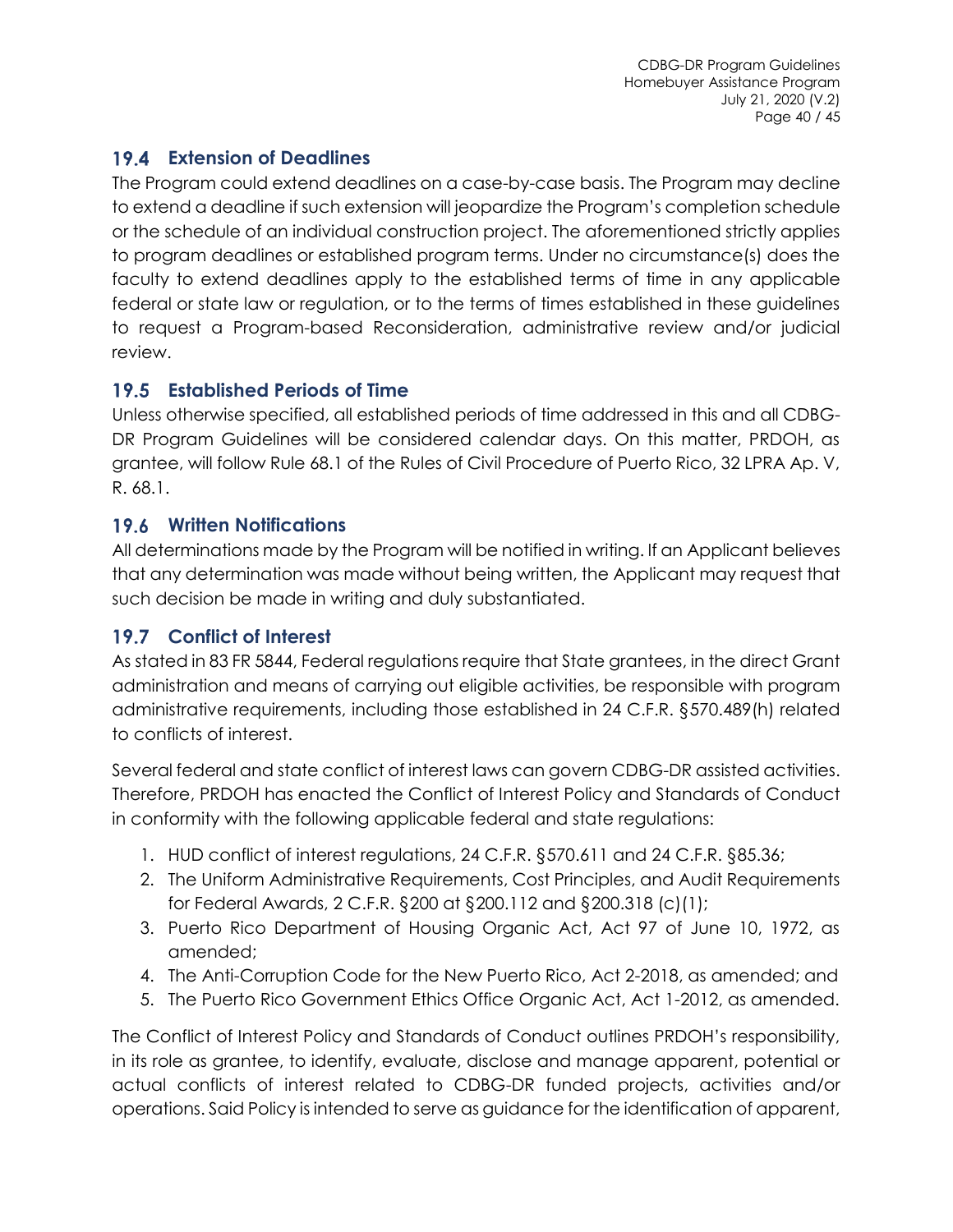potential or actual conflicts of interest in all CDBG-DR assisted activities and/or operations. In accordance with 24 CFR § 570.489, the Conflict of Interest Policy and Standards of Conduct also includes standards of conduct governing employees engaged in the award or administration of contracts.

As defined in the Conflict of Interest Policy and Standards of Conduct, a conflict of interest is a situation in which any person who is a public servant, employee, agent, consultant, officer, or elected official or appointed official of the PRDOH, or of any designated public agencies, or of subrecipients that are receiving funds under the CDBG-DR Program may obtain a financial or personal interest or benefit that is or could be reasonably incompatible with the public interest, either for themselves, or with those whom they have business, or an organization which employs or is about to employ any of the parties indicated herein, or a member of their family unit during their tenure or for two (2) years after.

Such conflicts of interests will not be tolerated by PRDOH. PRDOH, Program officials, their employees, agents and/or designees are subject to state ethic laws and regulations, including, but not limited to the Act 1-2012, as amended, in regard to their conduct in the administration, granting of awards and program activities.

According to the aforementioned Act, no public servant shall intervene, either directly or indirectly, in any matter in which he/she has a conflict of interests that may result in his/her benefit. No public servant shall intervene, directly or indirectly, in any matter in which any member of his/her family unit, relative, partner or housemate has a conflict of interest that may result in benefit for any of the abovementioned. In the case that any of the abovementioned relationships has ended during the two (2) years preceding the appointment of the public servant, he/she shall not intervene, either directly or indirectly, in any matter related to them until two (2) years have elapsed after his/her appointment. This prohibition shall remain in effect insofar the beneficial ties with the public servant exist. Once the beneficial ties end, the public servant shall not intervene, either directly or indirectly, in such matter until two (2) years have elapsed.

The above conflict of interest statement does not necessarily preclude PRDOH Program officials, their employees, agents and/or designees from receiving assistance from the Program. On a case by case basis, PRDOH Program officials, their employees, agents and/or designees may still be eligible to apply and to receive assistance from the Program if the Applicant meets all Program eligibility criteria as stated in this guideline. PRDOH Program officials, their employees, agents and/or designees should disclose their relationship with PRDOH at the time of their application.

The Conflict of Interest Policy is posted as a standalone document at [www.cdbg](http://www.cdbg-dr.pr.gov/)[dr.pr.gov.](http://www.cdbg-dr.pr.gov/)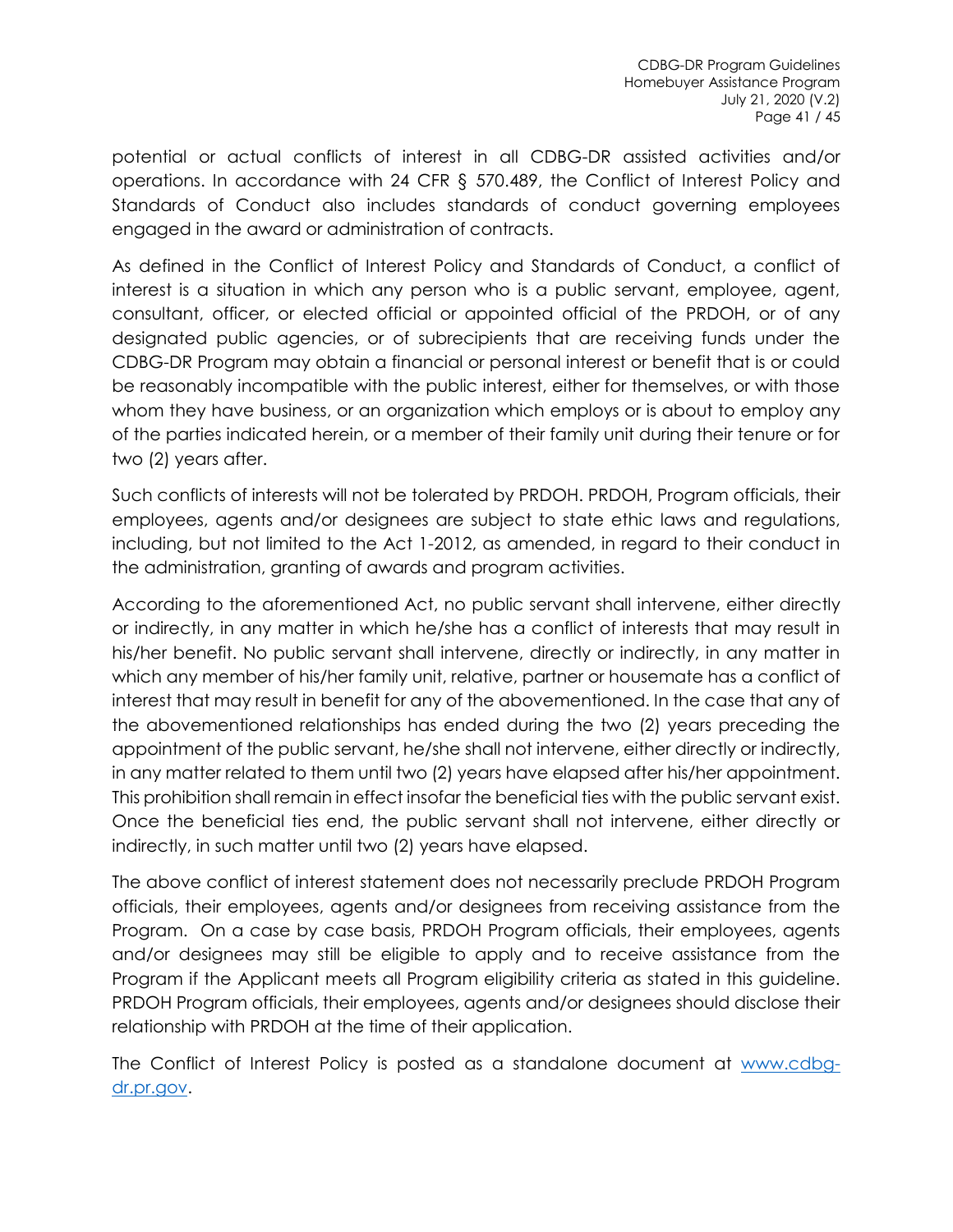#### 19.7.1 FHA Conflict of Interest Policy

In cases where an HBA Program borrower secures an FHA-insured loan, FHA prohibits the following individuals from contributing to the down payment: homebuilders, sellers, real estate agents or brokers, or anyone with a vested interest in selling the house. Additionally, secondary financing may not be utilized when PRHFA acquires a HUD Real Estate-Owned (REO) property.

#### <span id="page-41-0"></span>**Citizen Participation**

Throughout the duration of the grant, all citizen comments on PRDOH's published Action Plan, any substantial amendments to the Action Plan, performance reports and/or other issues related to the general administration of CDBG-DR funds, including all programs funded by this grant, are welcomed. Citizen comments may be submitted through:

- **E-mail**: [infoCDBG@vivienda.pr.gov](mailto:infoCDBG@vivienda.pr.gov)
- **Online:** [www.cdbg-dr.pr.gov,](http://www.cdbg-dr.pr.gov/) via the Contact Form available in the "Citizen Participation" – Contact Section of the website
- **Postal mail**: Puerto Rico CDBG-DR Program P.O. Box 21365 San Juan, PR 00928-1365

The Citizen Participation Plan is posted as a standalone document at [www.cdbg](http://www.cdbg-dr.pr.gov/)[dr.pr.gov.](http://www.cdbg-dr.pr.gov/)

#### <span id="page-41-1"></span>**Citizen Complaints**

As part of addressing Puerto Rico's long-term recovery needs, citizen complaints on any issues related to the general administration of CDBG-DR funds are welcome throughout the duration of the grant. It is PRDOH's responsibility, as grantee, to ensure that all complaints are dealt with promptly and consistently and at a minimum, to provide a timely, substantive written response to every **written** complaint within **fifteen (15) business days**, where practicable, as a CDBG grant recipient. See 24 C.F.R. § 570.486(a)(7).

Citizens who wish to submit formal complaints related to CDBG-DR funded activities may do so through any of the following means:

- **E-mail:** [LegalCDBG@vivienda.pr.gov](mailto:LegalCDBG@vivienda.pr.gov)
- **Online:** www.cdbg-dr.pr.gov<sup>13</sup>
- **Postal mail**: Puerto Rico CDBG-DR Program P.O. Box 21365 San Juan, PR 00928-1365

<sup>&</sup>lt;sup>13</sup> A direct link will be provided.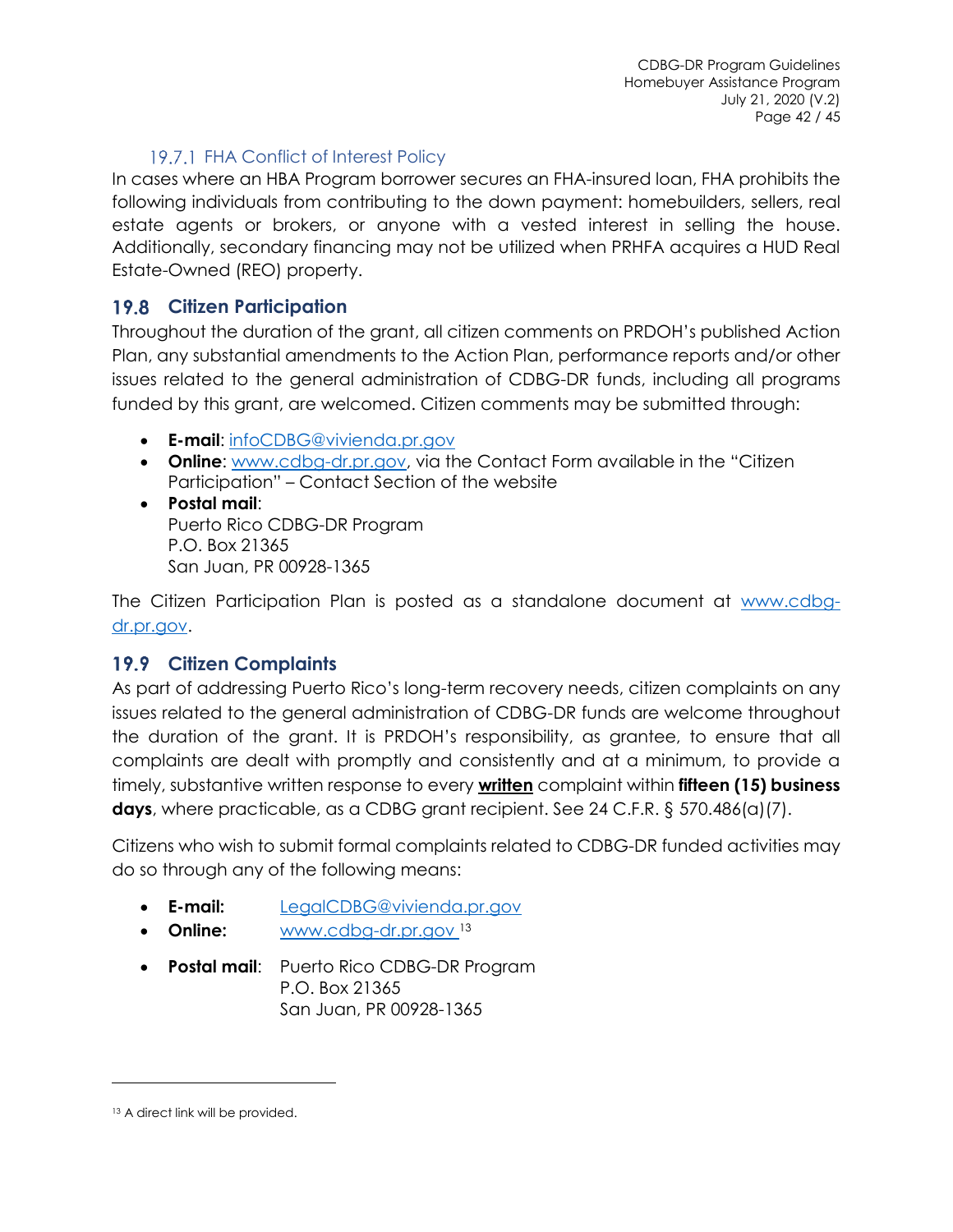The Citizen Complaints Policy will be posted as a standalone document at [www.cdbg](http://www.cdbg-dr.pr.gov/)[dr.pr.gov.](http://www.cdbg-dr.pr.gov/)

#### <span id="page-42-0"></span>**Anti-Fraud, Waste, Abuse or Mismanagement**

PRDOH, as grantee, is committed to the responsible management of CDBG-DR funds by being a good advocate of the resources while maintaining a comprehensive policy for preventing, detecting, reporting and rectifying fraud, waste, abuse, or mismanagement.

Pursuant to 83 FR 40314, PRDOH implements adequate measures to detect and prevent fraud, waste, abuse, or mismanagement in all programs administered with CDBG-DR funds as well as encourages any individual who is aware or suspects any kind of conduct or activity that may be considered an act of fraud, waste, abuse, or mismanagement, regarding the CDBG-DR Program, to report such acts to the CDBG-DR Internal Audit Office, directly to the Office of Inspector General (**OIG**) at HUD, or any local or federal law enforcement agency.

The Anti-Fraud, Waste, Abuse, or Mismanagement Policy (**AFWAM Policy**) is established to prevent, detect and report any acts, known or suspected, of fraud, waste, abuse, or mismanagement of CDBG-DR funds. This Policy applies to any allegations or irregularities, either known or suspected, that could be considered acts of fraud, waste, abuse, or mismanagement, involving any citizen, previous, current or potential Applicant, beneficiary, consultant, contractor, employee, partner, provider, subrecipient, supplier, and/or vendor under the CDGB-DR Program.

| REPORT FRAUD, WASTE, ABUSE, OR MISMANAGEMENT TO PRDOH CDBG-DR |                                                                                                                                                                                                               |  |
|---------------------------------------------------------------|---------------------------------------------------------------------------------------------------------------------------------------------------------------------------------------------------------------|--|
| <b>CDBG-DR Hotline</b>                                        | 787-274-2135 (English/Spanish/TTY)                                                                                                                                                                            |  |
| Postal Mail                                                   | Puerto Rico Department of Housing<br><b>CDBG-DR Internal Audit Office</b><br>P.O. BOX 21355<br>San Juan, PR 00928-1355                                                                                        |  |
| Email                                                         | hotlineCDBG@vivienda.pr.gov                                                                                                                                                                                   |  |
| Internet                                                      | www.cdbg-dr.pr.gov                                                                                                                                                                                            |  |
| In person                                                     | Request a meeting with the Deputy Audit Director of the<br>CDBG-DR Internal Audit Office located at PRDOH's<br>Headquarters at 606 Barbosa Avenue, Building Juan C.<br>Cordero Dávila, Río Piedras, PR 00918. |  |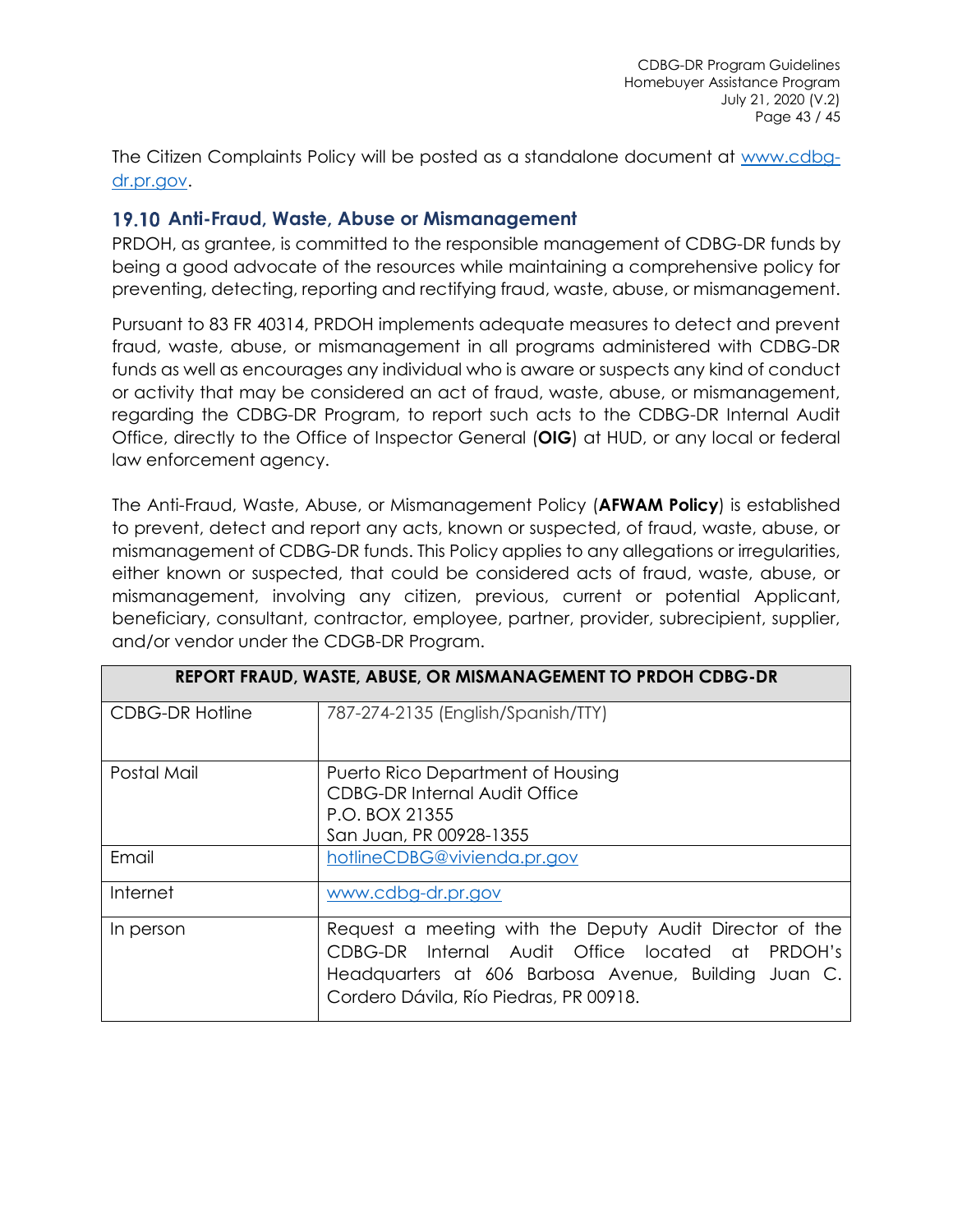| REPORT FRAUD, WASTE, ABUSE, OR MISMANAGEMENT DIRECTLY TO HUD OIG |                                                                                              |  |
|------------------------------------------------------------------|----------------------------------------------------------------------------------------------|--|
| <b>HUD OIG Hotline</b>                                           | 1-800-347-3735 (Toll-Free)<br>787-766-5868 (Spanish)                                         |  |
| Postal Mail                                                      | HUD Office of Inspector General (OIG) Hotline<br>451 7th Street SW<br>Washington, D.C. 20410 |  |
| Email                                                            | HOTLINE@hudoig.gov                                                                           |  |
| Internet                                                         | https://www.hudoig.gov/hotline                                                               |  |

The AFWAM Policy is posted as a standalone document at [www.cdbg-dr.pr.gov.](http://www.cdbg-dr.pr.gov/)

#### <span id="page-43-0"></span>**19.11 Related Laws and Regulations**

These guidelines make reference as to how the provisions of certain laws apply to the Program. However, other related laws may exist which are not included in these Guidelines. This does not negate or preclude the Program from applying the provisions of those laws, nor an Applicant from receiving services, when applicable. Moreover, PRDOH can enact, or may have enacted, regulations that address how the laws mentioned in these guidelines are managed. If there are any discrepancies between these guidelines and the laws and/or regulations mentioned in them, then the latter will prevail over the guidelines. If at any time the laws and/or the applicable regulations mentioned in these guidelines are amended, the new provisions will apply to the Program without the need to amend these guidelines.

#### <span id="page-43-1"></span>**19.12 Cross-Cutting Guidelines**

Some federal and local requirements apply to all programs funded by CDBG-DR. These Cross-Cutting Guidelines cover topics such as: financial management; environmental review; labor standards; acquisition; relocation; fair housing; among others. The requirements described in the above referenced Cross-Cutting Guidelines, apply to all programs described in PRDOH's CDBG-DR Initial Action Plan and its amendments.

For more information, please refer to the Cross-Cutting Guidelines, which are posted as a standalone document at [www.cdbg-dr.pr.gov.](http://www.cdbg-dr.pr.gov/)

## <span id="page-43-2"></span>**20 Program Oversight**

Nothing contained within these guidelines is intended to limit the role of PRDOH, HUD, and/or corresponding authorities from exercising oversight and monitoring activities of the Program.